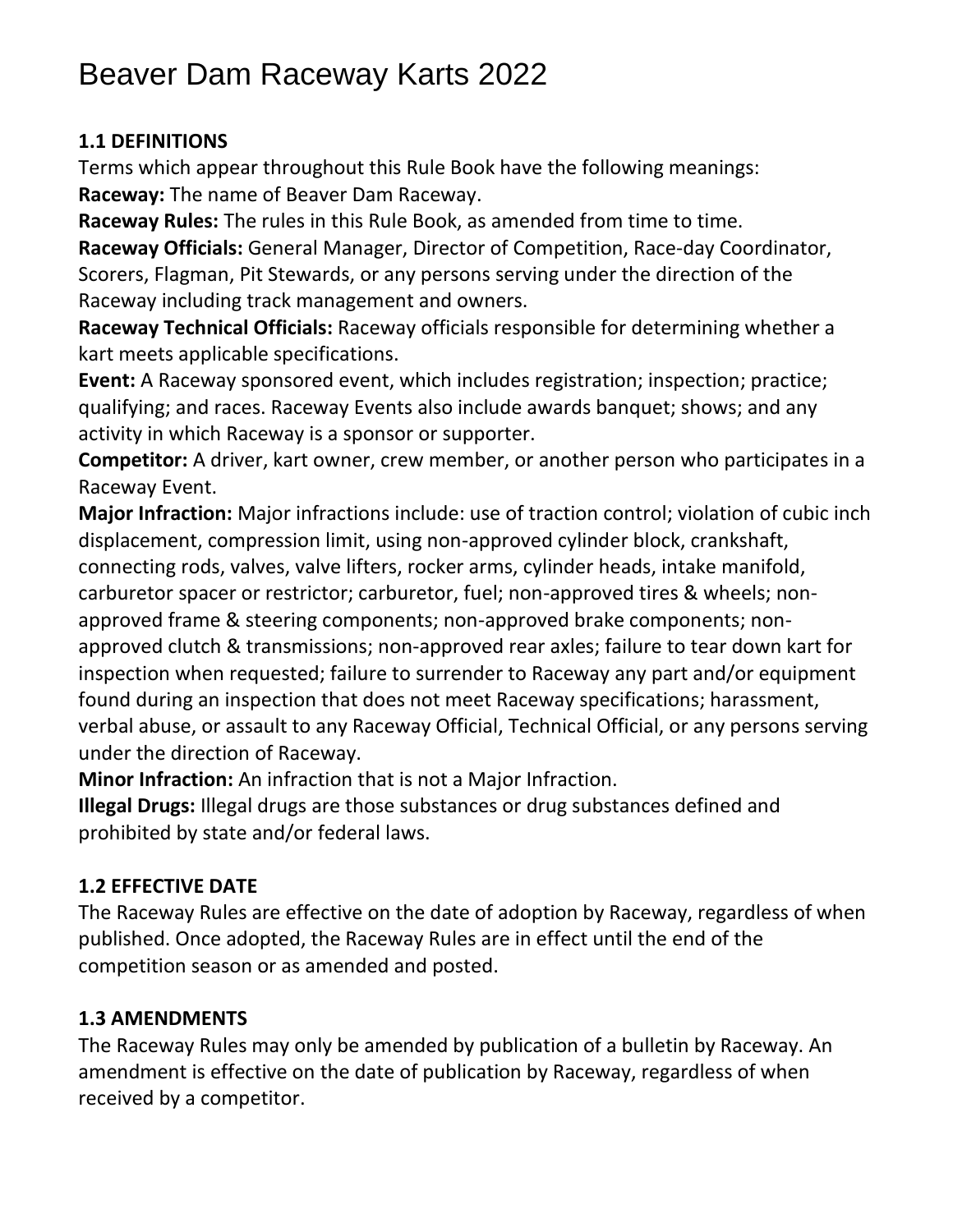### **1.4 APPLICABILITY**

The Raceway Rules are applicable to all events sponsored by the Raceway the 2022 Raceway Rules supersede all previous rules as of the Effective Date, unless previously allowed items are otherwise approved in writing by the Raceway Officials. Items previously approved must remain within the spirit of these rules. Items not addressed in previous rules will be considered illegal.

### **1.5 INTERPRETATION and APPLICATION**

Raceway Rules are intended to ensure that Raceway sponsored Events are conducted in a manner that is as fair as possible for all Competitors. If there is a dispute regarding the interpretation or application of Raceway Rules, the decision by Raceway Officials and Technical Officials, at the Event, is final. Raceway Officials may make minor corrections, adjustments, and accommodations in the spirit rules interpretation and application to ensure fair competition.

## **1.6 FINALITY of INTERPRETATION and APPLICATION**

The interpretation and application of the Raceway Rules by the Raceway Officials at the track are final. ALL RACEWAY COMPETITORS EXPRESSLY AGREE THAT DETERMINATIONS BY RACEWAY OFFICIALS AS TO THE INTERPRETATION AND APPLICATION OF THE RACEWAY RULES ARE NON-LITIGABLE, AND THAT THEY WILL NOT INITIATE OR MAINTAIN ANY KIND OF LITIGATION AGAINST THE RACEWAY, OR ANYONE ACTING ON BEHALF OF THE RACEWAY, TO REVERSE OR MODIFY DETERMINATIONS, OR TO RECOVER DAMAGES, OR TO SEEK ANY OTHER KIND OF RELIEF. A RACEWAY COMPETITOR WHO INITIATES ORMAINTAINSLITIGATION AGREES TO REIMBURSE THE RACEWAY FOR ALL COSTS OF LITIGATION, INCLUDING ATTORNEY'S FEES.

## **1.7 COMPETITOR REQUIREMENTS**

## **1.7.1 Eligibility**

Any individual is entitled to participate in a Raceway Event provided that the individual has signed all required forms, waivers, & releases, and paid the required fee(s). Any individual participating as a competitor agrees to abide by Raceway Rules as described herein. A Competitor must participate in at least 75 percent of the scheduled Events, and display participating sponsors emblems, or decals, to be eligible for any end of season awards.

To enter the pit area of a Raceway Event, there is no minimum age. Minors under 18 must have an insurance waiver signed by a parent(s) or legal guardian(s). To compete in a Raceway Event a competitor must be at least 5 years of age. Age is determined as of Jan. 1, 2022 for class placement. If the driver's birthday is after June 30, 2022, they may be required to move up in class. The track staff will make this determination. Competitors under 18 and entered in competition must meet the approval of the track staff. They may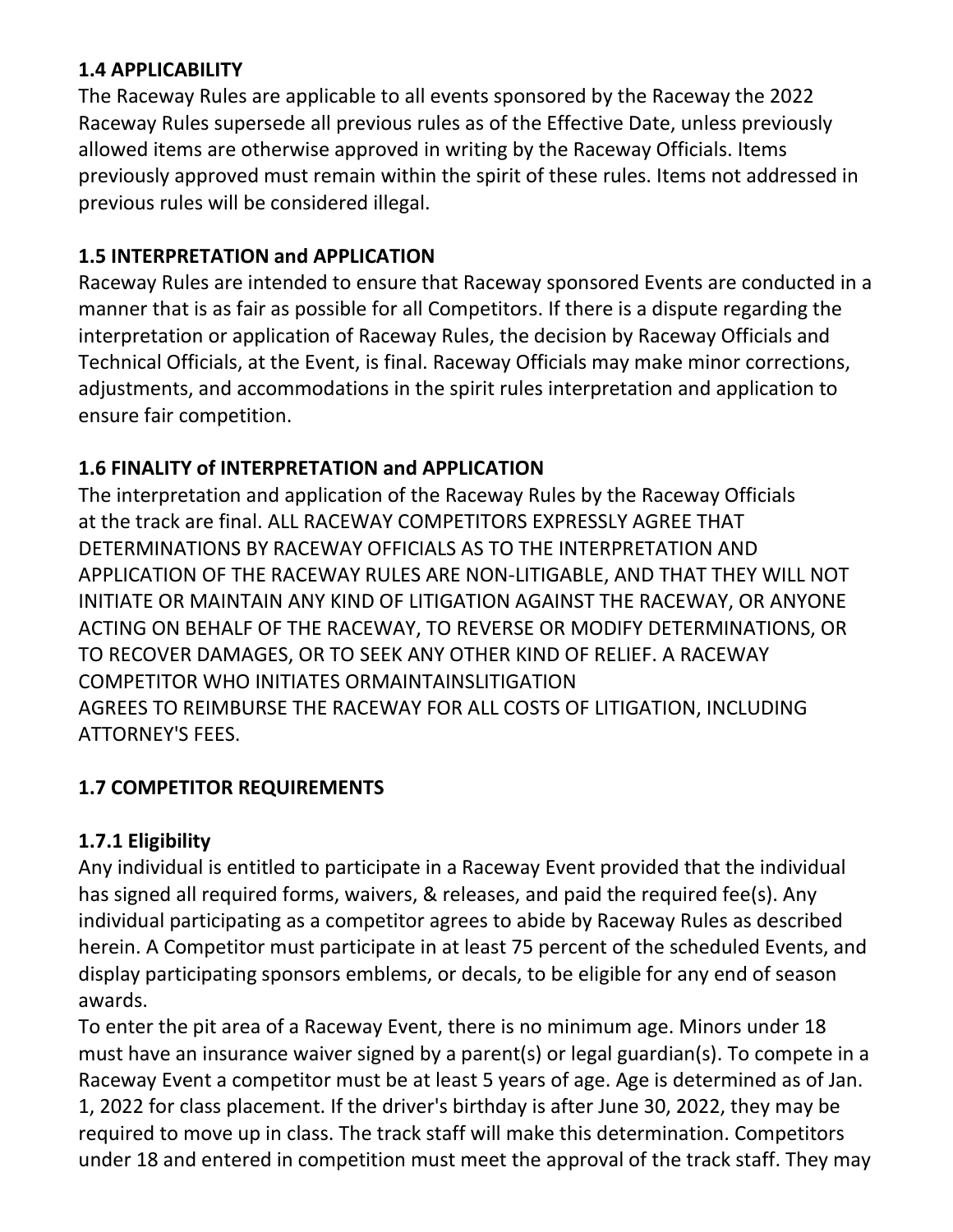be required to start in the rear of any events for an unspecified period of time to be evaluated by the track staff. Competitors under 18 must have a notarized insurance waiver signed by a parent(s) or legal guardian(s). Competitors must meet the specific age requirements of the division that they compete in. The track staff and management reserve the right to move competitors to divisions that are best suited to their individual skill level.

#### **1.7.2 Independent Contractor Status**

All Competitors are considered independent contractors and not representatives, or employees of the Raceway. A Raceway Official who participates in an Event is considered a competitor while on the racetrack. The Competitor is responsible for compensation of, and for all actions of, their employees or representatives. The Competitor is responsible for reporting and paying all fees, expenses, or taxes, if any, on any funds received as a result of activities as a competitor.

#### **1.8 SAFETY**

Racing is an inherently dangerous sport. Each Competitor assumes the risk of injury or death when he/she participates in an Event. Competitors are solely, and directly, responsible for the safety of their race karts and racing equipment. THE RACEWAY IS NOT RESPONSIBLE FOR THE ADEQUACY OF A COMPETITOR'S KART OR RACING EQUIPMENT. NO EXPRESS, OR IMPLIED, WARRANTY SHALL RESULT FROM THE PUBLICATION OF, OR COMPLIANCE, WITH THESE RULES. These rules govern the conduct of an Event, and, by participating, Competitors are deemed to be in compliance with these rules. All ATV's and other power-driven vehicles used in the pit area must be registered with the Raceway and have proof of insurance. Raceway officials must approve any use of these vehicles prior to their use. This type of vehicle is only permitted for handicap accessibility or other extenuating circumstances. Bicycles and motorcycles are prohibited from the pit area. Raceway uses a cold pit area for the kart events. No karts are to be driven under power in the pit area. They must be pushed or carried to the staging area, and from the post-race shut down area to your pit. Any karts that have their engine running in the pit must be on a stand and have a crewmember continuously apply the brake. Karts that are on stands may not be occupied. Consumption of alcoholic beverages is not permitted in the pit area during an event. Any individual riding a bicycle, scooter, or moped in the pit area will be suspended from entering the pits or competing in Raceway Events for a time period determined by Raceway Officials. Proper footwear required in the pit area. No unapproved cameras or recording devices permitted in the karts. The use on Raceway property of manned or unmanned aerial vehicles is not permitted unless approved in writing, prior to the race event and a certificate of liability insurance is provided. This applies to a minimum 1000 ft. altitude as mandated by the FAA.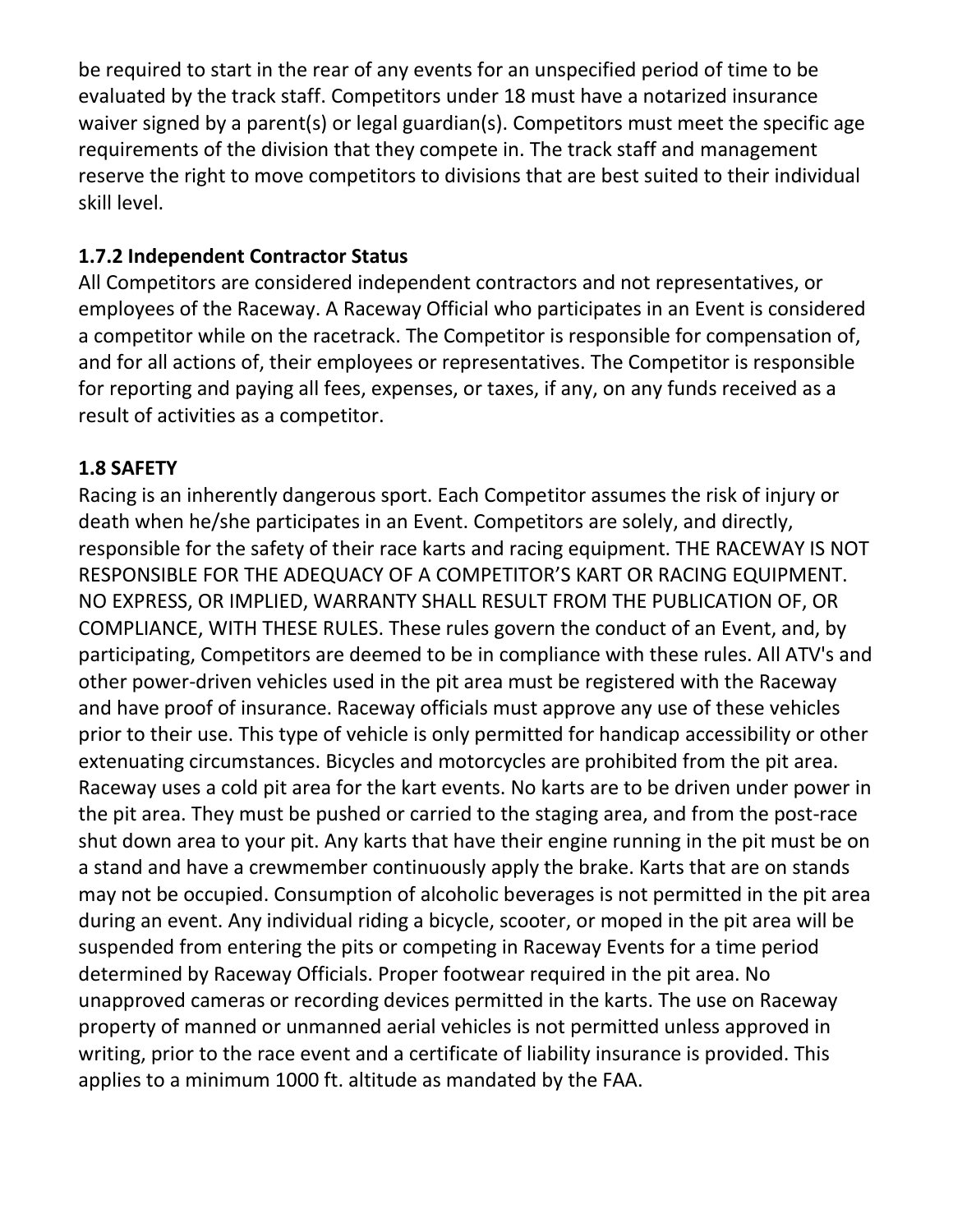#### **1.9 DRUG POLICY**

#### **1.9.1 General Prohibition**

Possession or use of illegal drugs or drug substances, as defined above, is prohibited in any form, by any Competitor, at a Raceway Event, either on the racetrack grounds or in any area used in the operation of the racetrack, such as parking lots or leased properties. Any Competitor found in the possession of, or under the influence of, any illegal drug, or drug substances, on the racetrack grounds, is subject to disciplinary action. Penalties will be imposed in accordance with SECTION 4 - PENALTIES.

#### **1.9.2 Prescription Drugs**

If a competitor is using prescription drugs on the advice of a physician, their use must be reported to the Competition Director prior to the entry into any race activities. Failure of a Competitor to notify of prescription drug use is subject to disciplinary action. SECTION - 2

TRACK PROCEDURES **2.1 GENERAL** 

#### **2.1.1 Race Decisions**

All decisions by Raceway Officials involving track procedures are final, and non-appeal able.

#### **2.1.2 Rain Outs**

Raceway Officials will make the decision to determine if the Event will be postponed. In the event of a rain out prior to the opening of the pit gate, information can be obtained by calling the racetrack, the Facebook page, or checking the track website. The track phone number for Beaver Dam Raceway is 1-(920) 887-1600. The Website is [www.wismotorsports.net](file:///C:/Users/kshepard/Downloads/www.wismotorsports.net)

In the event of a rain out after the pit gates are open, all qualifying races and B Main races must be completed in order to receive points. Completed races will receive full points. Uncompleted A Main races will receive total points for the race, divided equally among the race karts registered. Rains out passes (wrist band pit pass), if issued, are good only for the next two (2) scheduled Events.

#### **2.1.3 Weigh In**

All drivers are encouraged to weigh their kart, prior to racing. Any kart under the allowable weight is subject to disciplinary action. Penalties will be imposed in accordance with SECTION 4 -PENALTIES. Random weight checks may be conducted at any time. Weights will be determined by the track scale, which is considered official. The top five race finishers in all divisions, or as designated, must report to the Inspection Area **immediately** after the race.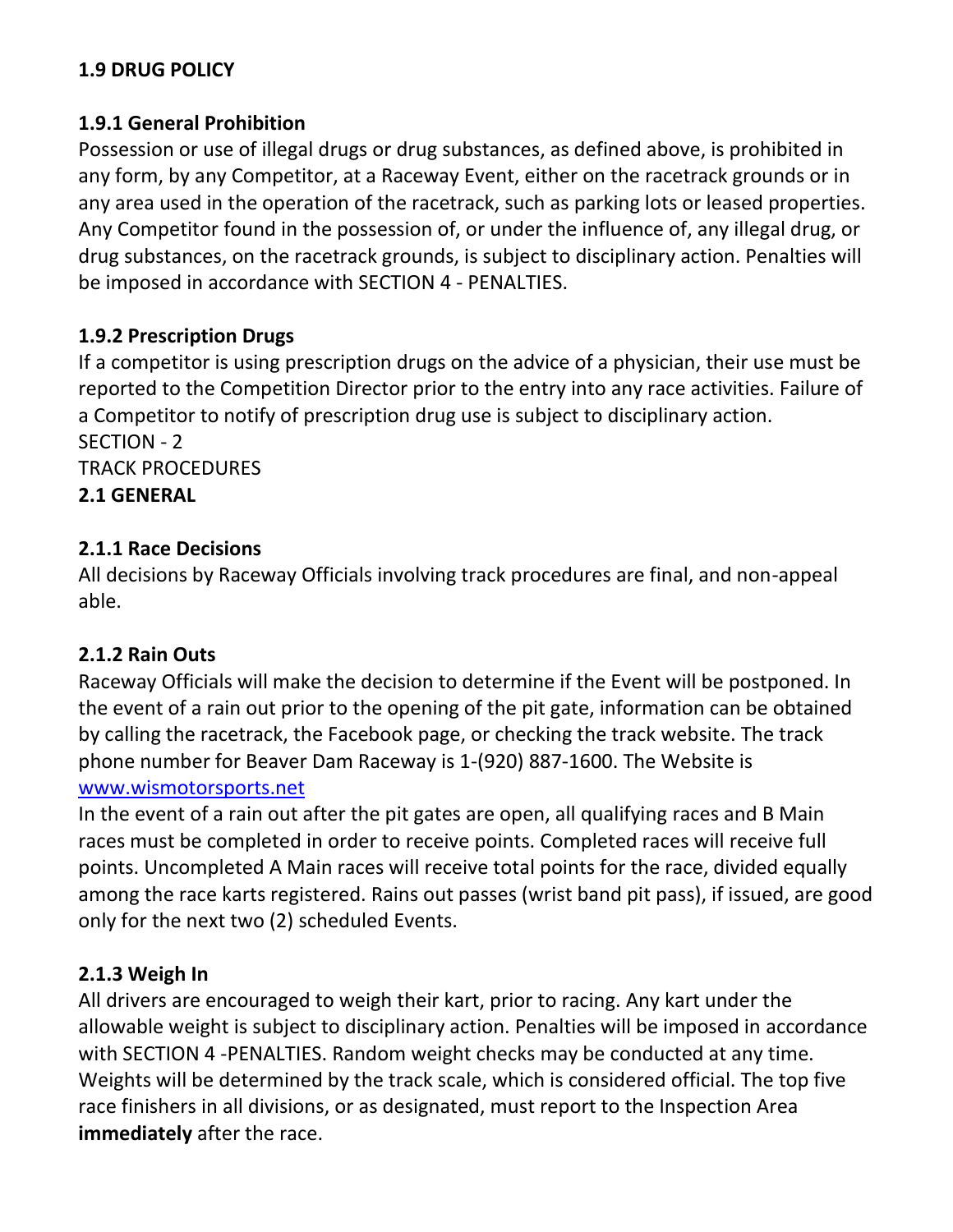#### **2.1.4 Order of Events**

The order of events is as follows: 5:00 PM Pit Gates Open 5:30 PM -6:00 PM Drivers Sign In 6:00 PM -6:40 PM Hot Laps- as determined by the race director 6:40PM- 6:50 Drivers Meeting, if needed 6:50 PM National Anthem Racing Begins 10:00PM Curfew The race order of events will be as posted on the line up board. The order of events is subject to change at the discretion of Raceway Officials. Event order changes will be posted during the race.

#### **2.1.5 Drivers Meeting**

All drivers, or a representative from each kart, must attend the drivers meeting. Attendance may be taken. If the driver, or car representative, is not present, the kart will start all events in the rear that the kart qualified for. Each kart will be exempt from this rule its first night at the track to accommodate newcomers.

#### **2.1.6 Race Track**

Track entry is from turn one when directed by the steward. Entry is not permitted unless directed by the pit steward. Track exit is in turn one. Failure to exit when directed by track officials is not permitted. The cones define the inside of the racecourse. Driving below a cone, knocking a cone over or running off the approved racetrack area is not permitted. A two-position penalty per cone or per position advanced, may be accessed. This will be at the next caution or the completion of the event. Hitting two cones in an event will be an automatic disqualification from that event. Track officials will be judges in event of a competitor being forced down into the cones. They may decide not to apply the two-position rule at their discretion.

#### **2.1.7 Qualifying races**

Qualifying events may be combined to meet time requirements. Heat race lap count eight (8) except for kid karts six (6) laps. Any division that does not meet the requirement of registered karts may not run the standard qualifying races, at the discretion of the Competition Director. Divisions may be combined for a single A Main race only, according to draw or points, with an invert of four (4) positions. The remainder of the A-main race will be lined up straight up.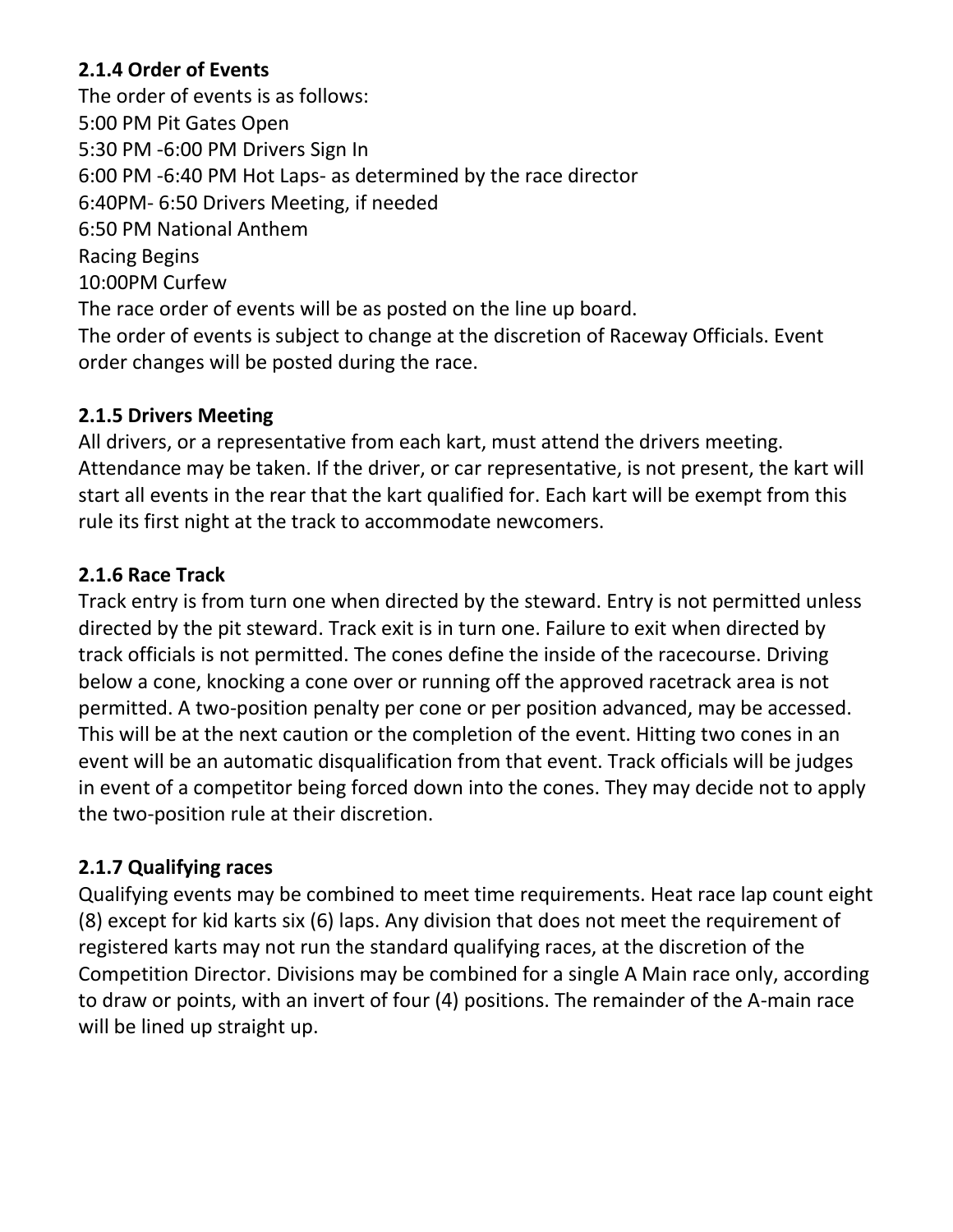### **2.1.7.1 Qualifying Races- for karts**

A two-heat qualifying system will be used. Qualifying races will be lined up according to the starting position drawn by the driver. The second round of heats will be an invert of the finish of the first heat. The combined total of both heats will be used in setting the invert cars for the feature. Divisions not meeting the required minimum number of karts may be combined at the discretion of the competition director.

### **2.17.2 Qualifying races for Junior Sprints.**

Junior Sprints will utilize the following qualifying system. The last hot lap session for the junior sprints will be a grand prix style qualifying event. This will generate the first round of heat races with the top four qualifiers being inverted. The rest of the field will be gridded straight up from their qualifying times. The second round of heat races will be lined up according to the Raceway average points with the top four drivers being inverted. The combined total of both heats will be used in setting the invert cars for the feature. Drivers without Raceway points will be placed in the last row of heat two. Any competitor not assisting in packing the track when called will have their qualifying time deleted and be started last in the first heat Divisions not meeting the required minimum number of karts may be combined at the discretion of the competition director.

### **2.1.7.3 B Main and A Main Race**

A-Mains -If there are two qualifying races, the top three will make up the invert. With the balance of the field lined up behind them in the order of their points accrued in the heat races. If there are three (3) qualifying races, the top three (3) karts from the qualifying race point totals, and the B Main race, will transfer to the A Main race. If there are four (4) qualifying races, the top two (2) karts from the qualifying race point totals, and the top four (4) from B Main race, will transfer to the A Main race. If there are more than four qualifying races and one B Main race, the number of karts transferring to the A Main race will be determined by the Raceway Officials. The finishing positions in the heats are added up as you finished. If a four-position invert is rolled for the night, lowest point total starts fourth, second lowest starts third, and so on. If a six is drawn for the invert number, lowest point total starts sixth, second lowest fifth, and so on. Fourth or sixth lowest gets the pole depending on the invert drawn for the night. The prior week's feature winner starts at the back of the invert, if they make the invert. If they do not make the invert, they start in their earned starting position.

B Main races will be lined up straight up from the qualifying race point totals with the highest finishing non-qualifying drivers to the front. The remainder of the A Main race will be lined up straight up. Drivers without Raceway points that finish in an invert eligible position will be placed in the last invert position.

B Main race drivers transferring to the A Main race will be placed straight up behind the qualifying race drivers. Divisions that do not meet the required number of registered karts, at the discretion of the Competition Director, will compete in an A Main race only, according to the following predetermined car and lap configuration: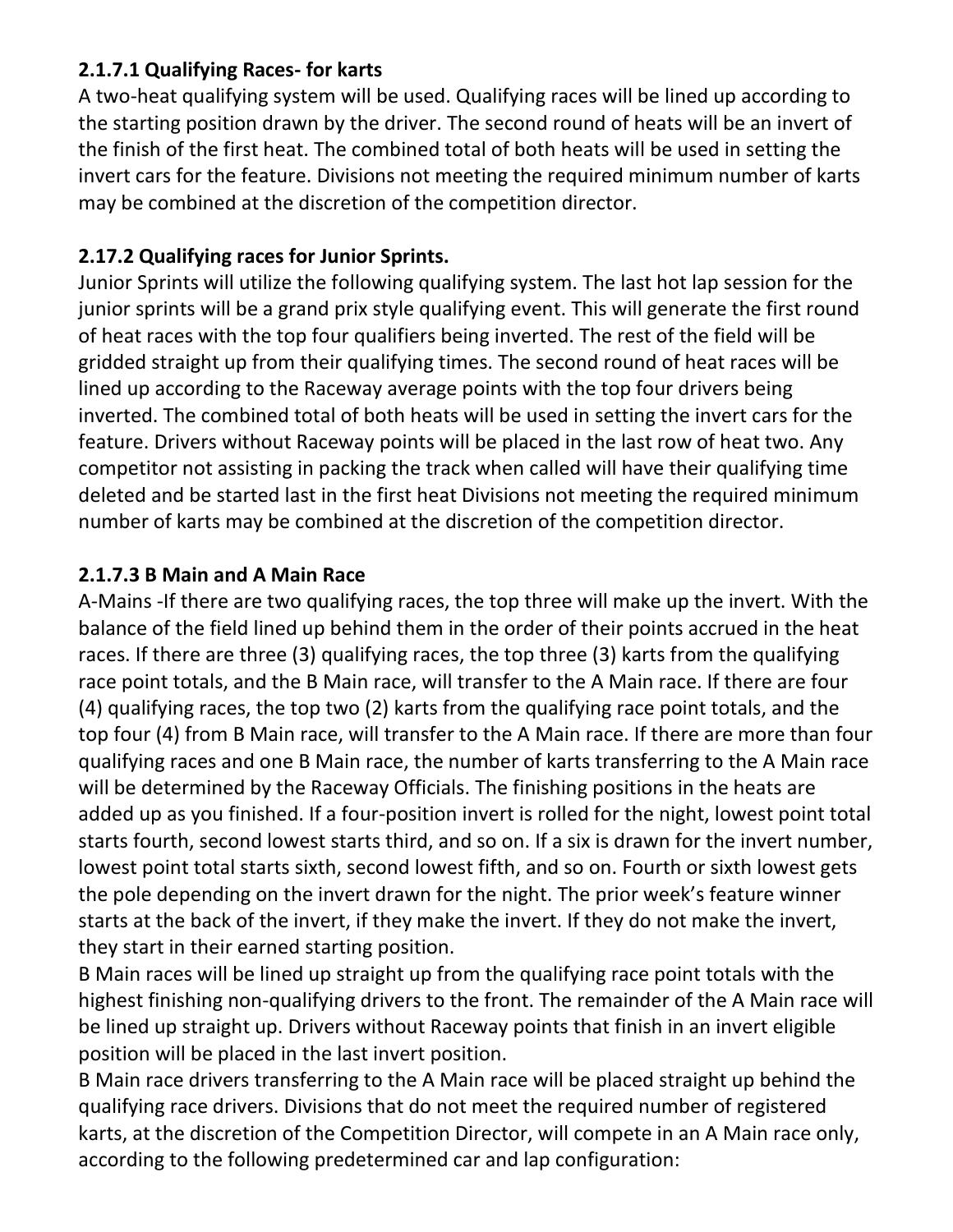Twelve (12) Lap A Main Ten (10) Lap A Main Kid Kart Division. This configuration will be determined at the required deadline time of registration.

#### **2.1.8 Race Lineup**

All karts must be lined up in the staging area in the proper position, when the white flag (1 to go) is displayed for the race prior to your event. Karts entering the staging area or race field after the white flag (1 to go) is displayed, must start the race at the rear in the order they join the field. Exceptions will be made for drivers competing in more than one division per night, or a competitor who notifies a pit steward of extenuating circumstances.

#### **2.1.9 Race Length**

All qualifying, B Main and A Main race subject to a time limit of one (1) minute per scheduled lap. If the race is not completed within the allotted time, the pink Time Limit flag may be displayed. The competition director may adjust race lengths or race times to accommodate curfew requirements. Any single driver intentionally causing a yellow flag will receive a disciplinary black flag. This does not apply to a driver that spins out to avoid a wreck. A driver that spins out to avoid a wreck and does not make contact with the wall or any other vehicle may receive their position back. The determination of whether a driver spins to avoid a wreck is a judgment call by the flagman, which is final. If slowing down and preparing to exit the track, competitors must move to the outside lane and exit off turn 1. Drivers are required to signal this by raising their right hand their intention to exit.

#### **2.1.10 Kart Repair**

All kart repairs must be performed in the pit area. Repair of karts on the track, infield, or other unapproved area, will result in disqualification at the determination of the track staff. Minor repairs may be made at the direction of the track staff on the track. When entering the pits, karts must slow to a reasonable speed. Failure to slow to a "reasonable speed" may result in disqualification. The determination of reasonable speed is a judgment call by Raceway Officials, which is final. A kart that enters the pit area, or infield, during an event may only return to the racetrack at the discretion of a track official. Karts illegally returning to the track, will receive a disciplinary black flag, and scored last in the event.

#### **2.1.11 Testing**

No in-race kart testing without the permission of the pit steward. The test driver must exit the track when directed by the flagman. Failure to follow testing provision may result in the driver starting the next race in the last row or disqualification from their scheduled event.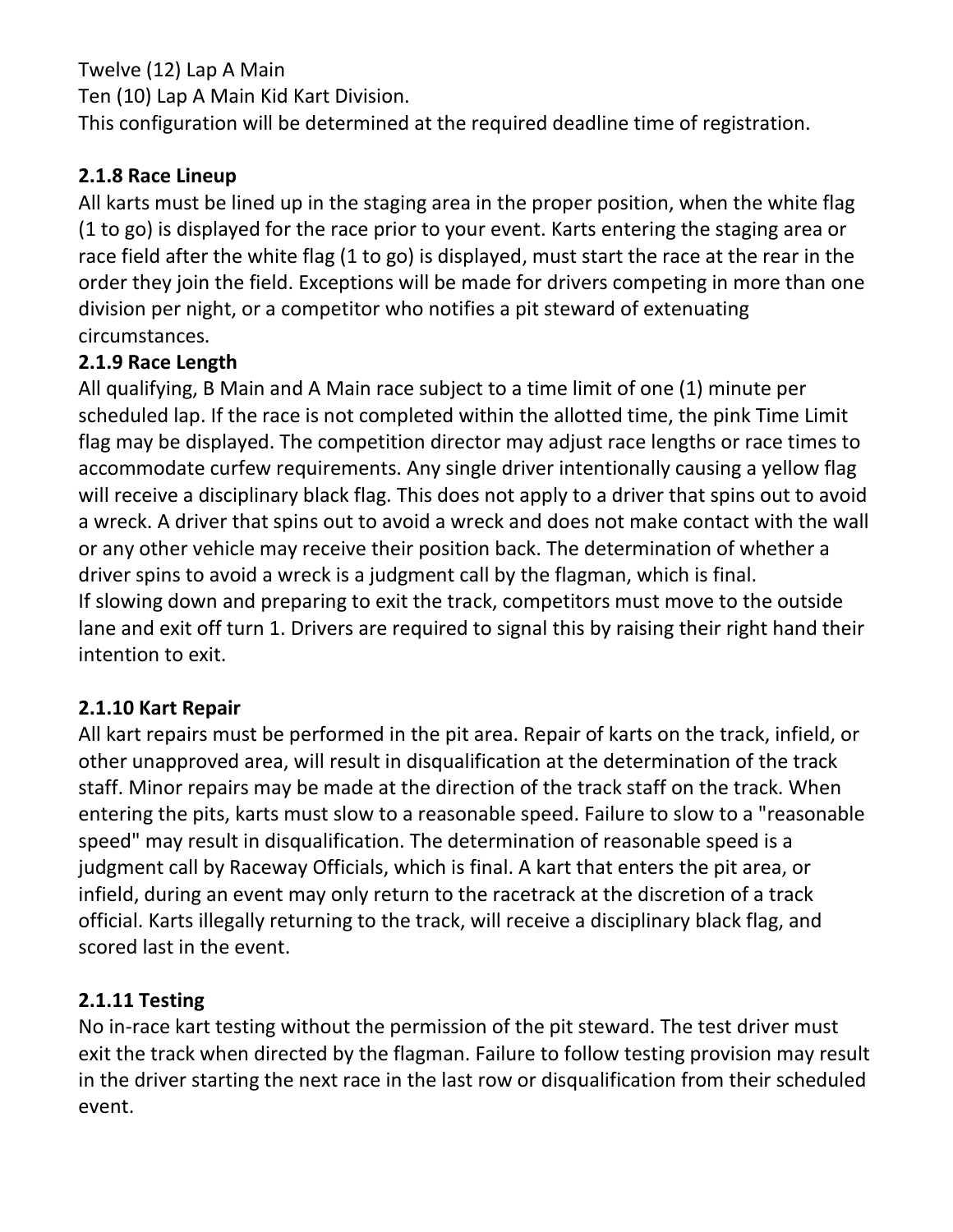### **2.1.12 Flags**

Raceway Officials will use flags and/or light signals to provide information to the drivers.

## **2.1.12.1 Green Flag**

The green flag, and/or green light, indicates the start of the race or the restart of the race after a caution period. The green flag and green light will be displayed as the lead kart(s) pass the cone line at the beginning of the front straight exit of Turn 4.

All race starts will be double file, nose to tail. (Nose to tail means staying in the tire tracks of the kart ahead of you.) The kart on the inside of the first row controls the start of the race. A cone will be placed across the track at the beginning of the front straight exit of Turn 4. At the start of the race, all karts must maintain their assigned starting position and may not accelerate until the front row karts have passed the cone. If the front row karts are not within 1 kart length, the race will not start. After two (2) false starts, the two front row karts will be moved to the rear of the field and the next row of karts will be given the opportunity to properly start the race. This procedure will be repeated until the race is started properly or the Competition Director decides to start the race single file. Guest divisions will be started in accordance with instructions given at that night's drivers meeting

The first two restarts, except Kid Karts and JR Sprints, will be double file, except for the leader who will be alone in the first row. All restarts, after the second double file restart, will be single file. Events that only have three competitors will line up their restarts single file. Kid Karts and JR Sprints will always restart single file. The kart leading the race controls the restart. A restart cone will be placed at the beginning of the front straight exit of Turn 4. All karts must pass this cone on the right side. After the one lap to go signal is given, all karts must stay nose to tail. Lagging back is prohibited. On all restarts, all karts must maintain their position and may not pass or begin to pass until the lead kart passes the restart cone. Any kart lagging back prior to the restart, passing prior to the lead kart passing the restart cone, hitting the cone, or passing to the left of the restart cone, will be penalized two positions on the next caution or at any successive caution. This is two positions per position advanced penalty. If no caution occurs, the driver will be penalized two positions at the end of the race.

## **2.1.12.2 White Flag**

The white flag indicates that there is one lap remaining. If the leader takes the white flag, and a caution occurs, the race is considered complete. The scoring from the white flag lap is the finish with the karts involved in the caution placed at the rear. If in the determination of the track staff, there is one driver primarily responsible for the caution, and multiple drivers involved, the primary driver may be scored behind the other drivers in the finishing order.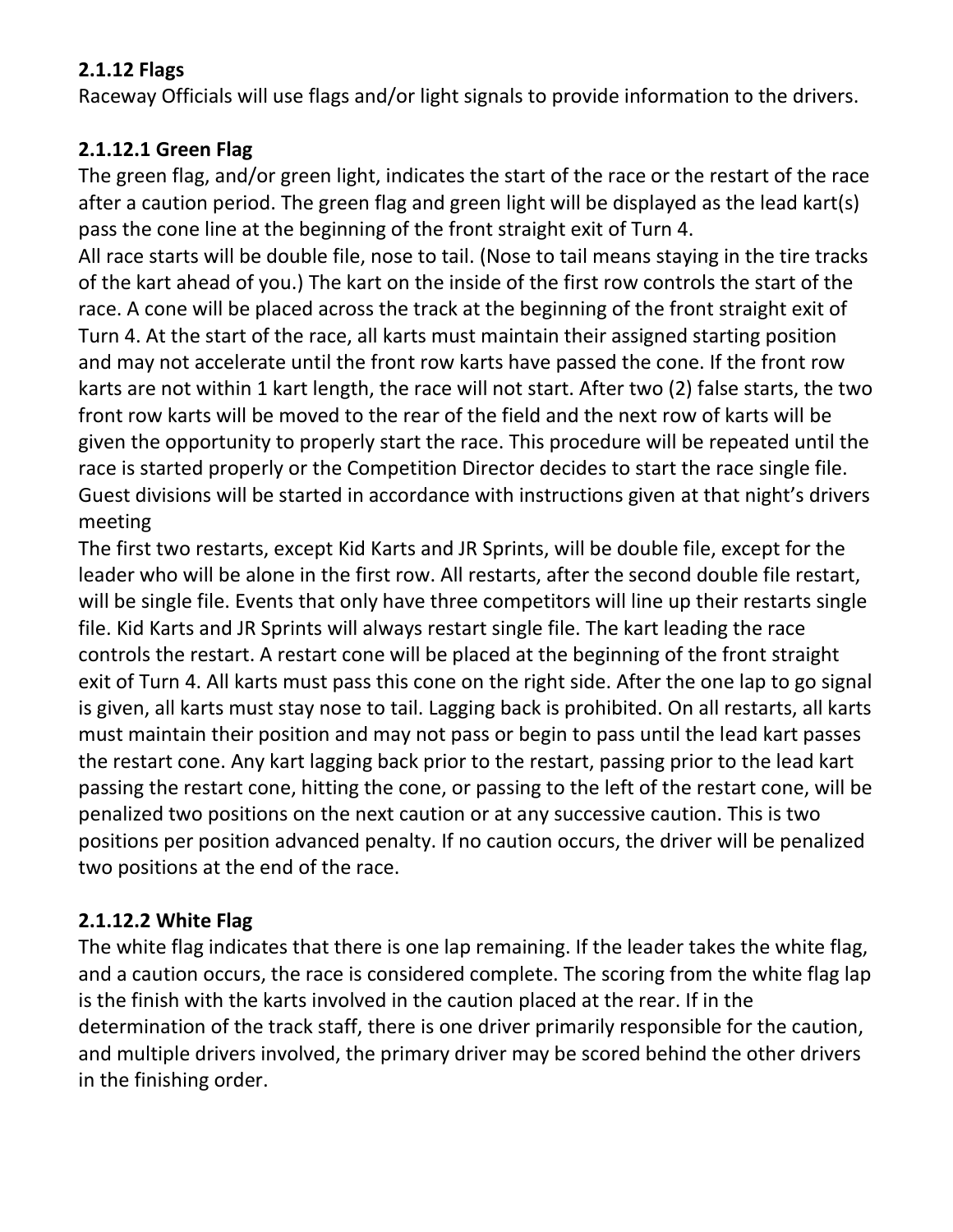#### **2.1.12.3 Checkered Flag**

The checkered flag indicates that the race is complete. Once the checkered flag is displayed to the race leader, the race is considered complete. All karts receiving this flag must slow to a reasonable speed and, with the exception of the winner, return to the pit area. Failure to slow to a "reasonable speed" may result in disqualification. The determination of reasonable speed is a judgment call by Raceway Officials, which is final. If the yellow flag occurs after the checkered flag is displayed to the race leader, all karts that have passed the start/finish line will be scored as they crossed the start/finish line. All remaining karts, except those involved in the incident, will be scored according to their last completed lap. The karts involved in the incident will be scored at the end of their last completed lap. If in the determination of the track staff, there is one driver primarily responsible for the caution, and multiple drivers involved, the primary driver may be scored behind the other drivers in the finishing order. Race winners will report to the winner's circle for post-race ceremonies when directed. The number of laps completed, whether the kart is running or not, will determine finishing positions.

#### **2.1.12.4 Yellow Flag**

The yellow flag, and/or yellow light, indicates caution on the track. All karts receiving this flag, and/or light, must slow, hold their position, and form a single line behind the lead kart. Absolutely no racing back to the yellow flag. The penalty for racing back to the yellow flag, as determined by the flagman, is restarting the race at the rear or disqualification. If a pace vehicle is used, the leader must line up behind it. Karts will be lined up as they were scored on the last completed lap. The karts involved in the incident will be scored at the end of their last completed lap. If in the determination of the track staff, there is one driver primarily responsible for the caution, and multiple drivers involved, the primary driver may be scored behind the other drivers in the finishing order. Lapped karts must maintain their track position as directed by tack officials. Any karts entering the pits during the caution period may re-enter the racetrack if approved by a track official. Those karts will restart the event at the rear in the order they return to the track. Re-entry under the yellow flag is not permitted until the lineup is complete. If the yellow flag occurs before the completion of one lap, the karts will be lined up in their original starting order except those karts involved in the incident, which must restart the race at the rear. Determination of karts involved in the yellow is the discretion of track officials. Bump and run tactics, diving inside and moving drivers off the line will not be tolerated. Any driver, as determined by the flagman, or track officials of intentionally causing a yellow flag (such as spinning out another kart, stopping on the track, or capable of resuming the race after a spin but does not) will receive either a onelap penalty or a disciplinary black flag at the discretion of track officials. Prior to restarting the race, the flagman will signal one lap to go, or the corner workers will indicate that the race is going green.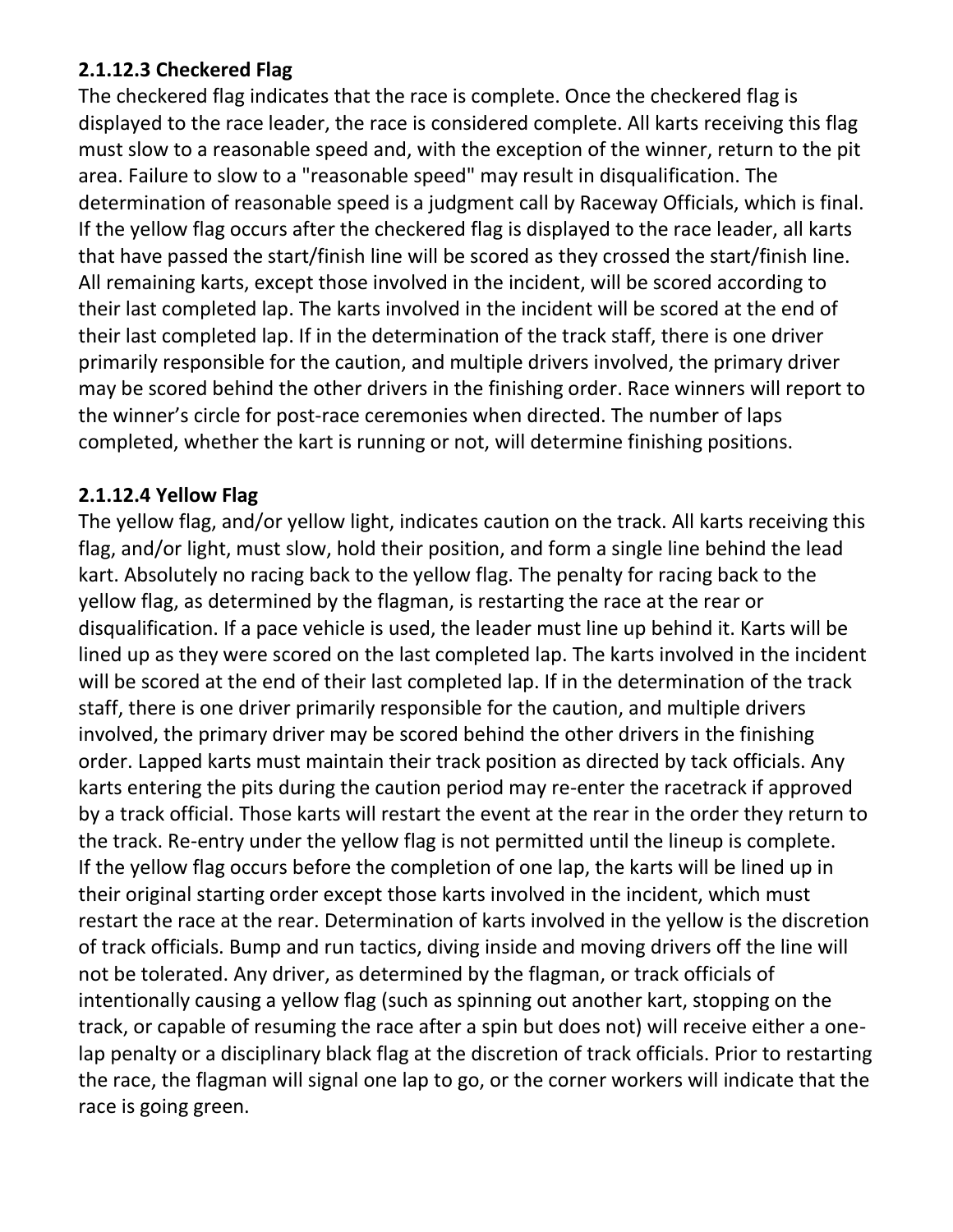### **2.1.12.5 Red Flag**

The red flag, and/or red light, indicates that the race must stop immediately, regardless of the position of the karts on the track. During a red flag, pit crew members are not allowed on the track. Drivers may exit their kart for inspection purposes only. All kart repairs must be done in the pits unless directed by a track official. Any karts entering the pits during a red flag must restart the race at the rear, in the order they return to the track. If the red flag occurs before the completion of one lap, the karts will be lined up in their original starting order except those karts involved in the incident, which must restart the race at the rear. If the red flag occurs after one complete lap, the karts will be lined up in single or double file according to the last completed lap. Lapped karts must maintain their track position. Prior to restarting the race, the flagman will signal one lap to go, or the corner workers will indicate that the race is going green.

## **2.1.12.6 Blue Flag with Diagonal Yellow Stripe (Faster Traffic Approaching)**

The blue flag with the diagonal yellow stripe indicates that faster traffic is approaching. Karts receiving this flag must prepare to yield to faster traffic. Karts should move to the outside lane on the track and allow the faster traffic to pass. If the slower karts are running side by side, they must form a single line at the top(outside lane) of the racetrack. Failure to obey a faster traffic approaching flag is subject to a disciplinary black flag.

### **2.1.12.7 Black Flag**

The black flag means go to the pit area or infield immediately. A kart that receives the black flag will stop being scored immediately. Failure to obey a black flag is subject to disciplinary action.

#### **2.1.12.8 Pink Flag (Time Limit)**

The pink flag means that the time limit for the race has expired. This flag will be displayed. Once this flag has been displayed, the race will continue to completion, or the next caution period, whichever occurs first. If the race ends on a caution flag, finish positions will be as the karts were scored on the last completed lap, with the karts involved in the caution moved to the end of their last completed lap.

#### **2.1.13 Kart Penalties and Disqualification**

If a kart is penalized for a post-race infraction, kart below the penalized kart will move up in position, and points. If the penalized kart is the race winner, the kart and driver will forfeit the race win and return any awarded trophies. If a kart is disqualified during a race, or for a post-race infraction, karts below the disqualified car will move up in position, and points. If the disqualified kart is the race winner, the kart and driver will forfeit the race win and return any awarded trophies.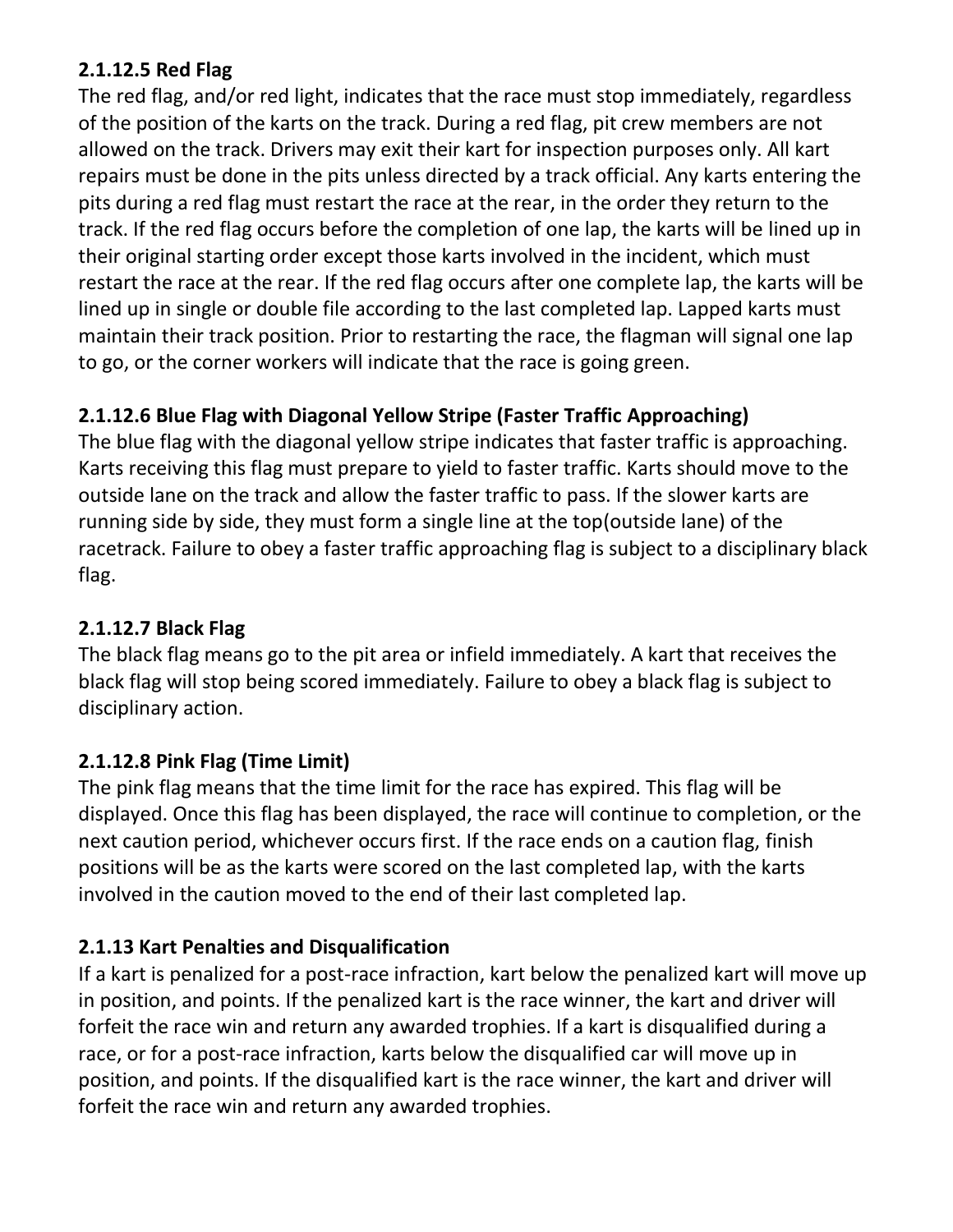### **2.1.14 Kart and Driver Changes**

Race karts may compete in only one division per nigh unless approved prior to the race event by the Raceway technical officials. Drivers may compete in any or all divisions as long as the driver has paid an entry fee for each division. Any driver wishing to change karts must be qualified to compete in the race for which he/she is changing karts and must start that race at the rear of the field. The kart that the driver wishes to transfer to must have competed in at least one race during the season. A driver will not be allowed to transfer to a kart that did not compete in a race. All driver and kart changes must be reported to the Competition Director or Team Leader Raceway Technical Official. Once a driver has changed to another kart, he/she must finish the program in that kart. The driver may not switch back to a kart previously run.

## **2.1.15 Conduct**

The driver, or in the case of minor drivers their guardian, is the sole spokesman for the kart in any and all matters pertaining to an Event and is responsible for the actions of the pit crew, and owner. Determination of crew affiliation will not be limited to the pit sign in sheet. It will be a determination made by the track staff. Harassment or abuse of Raceway Officials will not be tolerated and is subject to disciplinary action. Penalties will be imposed in accordance with SECTION 4 - PENALTIES.

### **2.1.16 Injuries**

All injuries must be reported to a Raceway Official prior to leaving the race premises. Track insurance will not cover any unreported injuries. Any driver involved in a roll over, or severe accident, must be checked and cleared by the safety staff prior to returning to the track.

## **2.1.17 Track Radio Frequency**

The track radio frequency (151.6250 MHz) is not to be used by any race team. Any race team found to be using radios on the racetrack frequency may have their radios impounded and be subject to disciplinary penalties. Radios are not permitted in any class for use by competitors.

#### **2.1.18 Pit Closing Time**

The pit area will be closed 45 minutes after the last race is completed. Failure to clear the pit area within this three-quarter hour period will result in the loss of points. The amount of that will be lost is the decision of the Competition Director, and/or track management, which is final.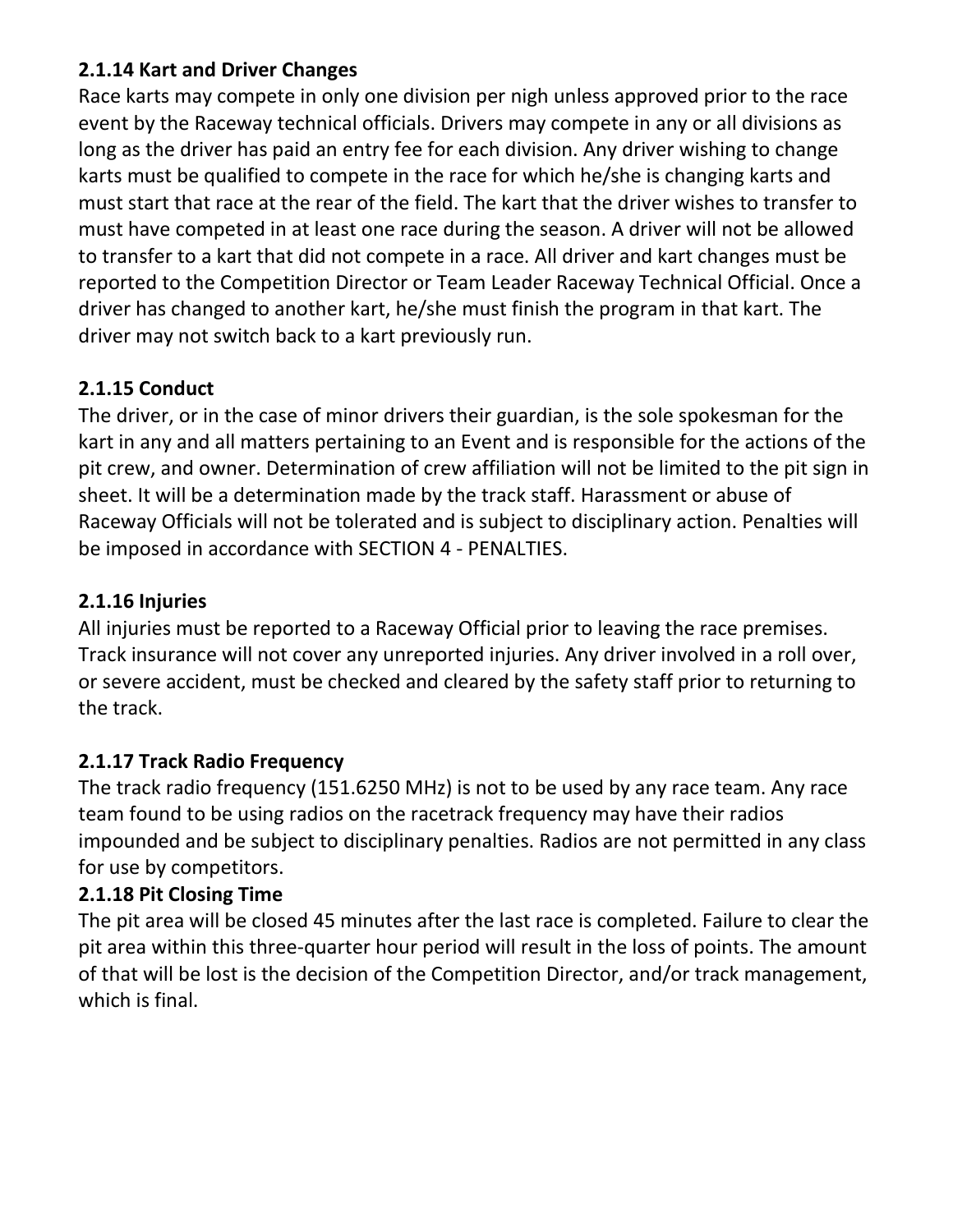## **2.2 POINTS**

Points, for any Raceway Event are awarded to the driver, regardless of the kart he/she is driving. Points for Raceway Events will be awarded as follows:

Finish Position A-Main/ B-Main

- 4 2
- 5 1

A kart must take the green flag in a race in order for the driver to receive points, unless there are extenuating circumstances. Drivers will be allowed to discard their lowest night's points in their season championship totals. You are not allowed to throw out the championship night of TBD. Full discretion of allowing discarded nights is given to the track staff. The raceway scoring staff will not calculate the discarded nights until the completion of the full season schedule. Any nights that a competitor receives a disqualification may not be used as a throw out night.

If a kart qualifies for the A Main through the qualifying races and cannot start the A Main due to mechanical problems, or other difficulties, the driver will receive last place points for the A Main With the exception of the division championship, ties in point totals at the end of the season will be split between the drivers involved. Tie breakers for the division championship will be in the following order: A Main race wins; A Main second place finishes; etc. Only A Main race finishes will be counted for tiebreakers.

Full discretion of allowing discarded nights is given to the track staff. The raceway scoring staff will not calculate the discarded nights until the completion of the full season schedule. Any nights that a competitor receives a disqualification may not be used as a throw out night.

If a kart qualifies for the A Main through the qualifying races and cannot start the A Main due to mechanical problems, or other difficulties, the driver will receive last place points for the A Main With the exception of the division championship, ties in point totals at the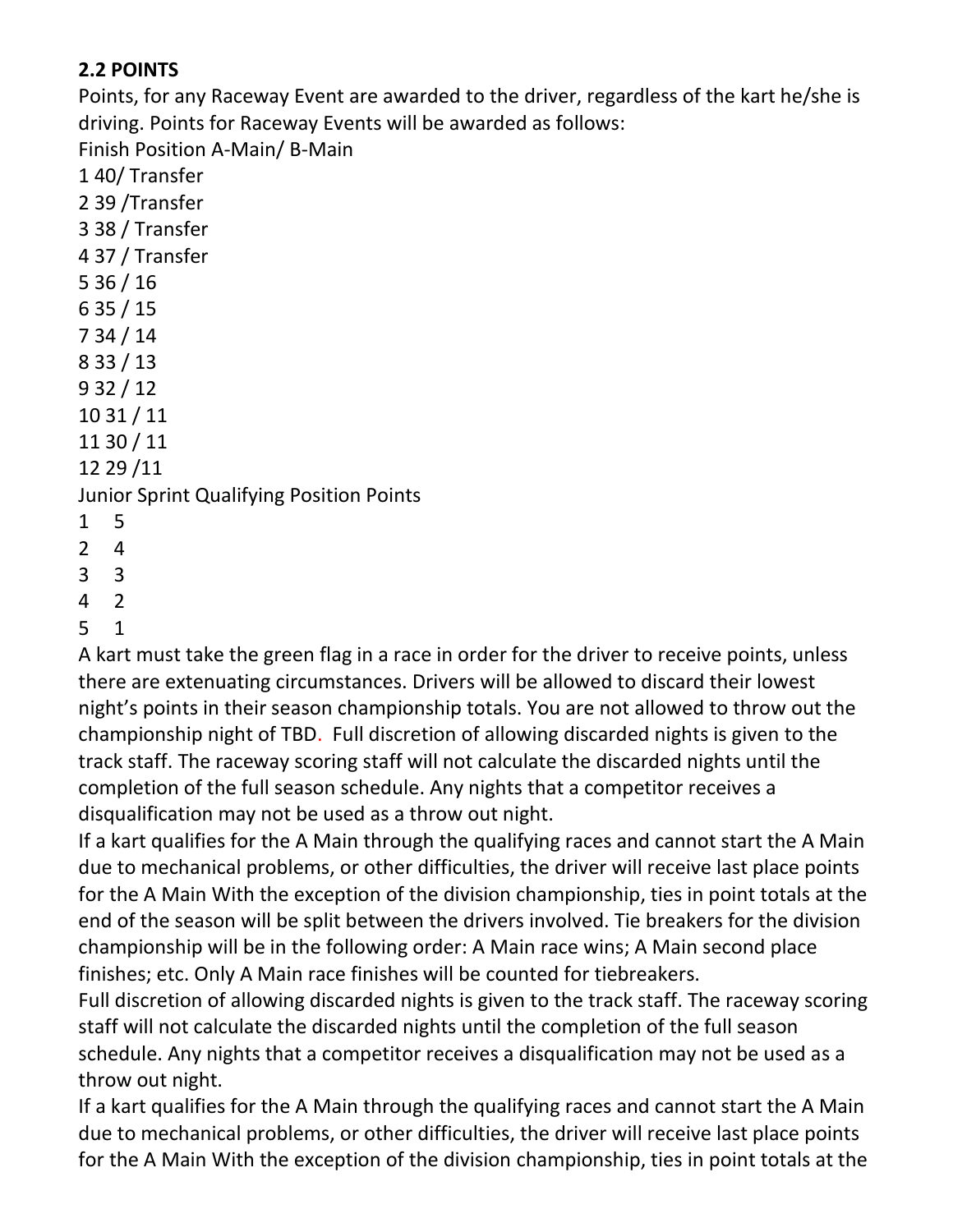end of the season will be split between the drivers involved. Tie breakers for the division championship will be in the following order: A Main race wins; A Main second place finishes; etc. Only A Main race finishes will be counted for tiebreakers. **SECTION – 3 INSPECTIONS** 

#### **3.1 TIME and MANNER**

All karts are subject to inspection by Raceway, at any time and in any manner, as determined by Raceway Technical Officials. All decisions by Raceway Technical Officials regarding the timing and manner of inspection, as well as which cars will be inspected, are final. All Karts must be safety inspected each night and display the nightly inspection sticker. Junior Sprints must display their inspection band and are not required to have a nightly inspection sticker. They are subject to random inspections by the track technical officials.

#### **3.2 INSPECTION AREA**

Only those persons authorized by Raceway Technical Officials are permitted in the inspection area. Authorization is limited to the Owner, Driver, and one crewmember.

### **3.3 KART ELIGIBILITY**

Raceway Technical Officials will determine whether a kart meets the applicable specifications as set forth in the Rule Book, as amended from time to time. Only karts meeting the applicable specifications are eligible to compete in Raceway events. Raceway equipment, gages, and measuring devices will be used to determine whether a kart meets the applicable specifications. The scales at the track are considered the "official" scales and will be used to determine whether a kart meets the applicable weight requirements. Any kart black flagged for mechanical reasons or involved in an accident requiring assistance off the track by the safety crew, must pass inspection before returning to the racetrack.

A Competitor must take whatever steps are required by a Raceway Technical Official to accommodate inspection of the cart.

#### **3.5 INSPECTIONS PRIOR to the RACE**

All karts must be inspected prior to competition. Any kart that has not been inspected or does not have a current year and nightly Raceway inspection sticker, will not be allowed on the track. If a Raceway Technical Official determines that a kart does not meet the applicable specifications, the kart will not be allowed to compete unless the deficiency is corrected. However, the kart may be allowed to compete in the event if, in the determination of the Raceway Technical Official, the deficiency (a) is not safety related, (b) will not adversely affect the orderly conduct of the event, (c) cannot be corrected prior to the start of the event and, (d) will not provide the Competitor with a noticeable advantage over the competition, and (e) is insignificant. The kart will not be allowed to compete in future events until the deficiency is corrected.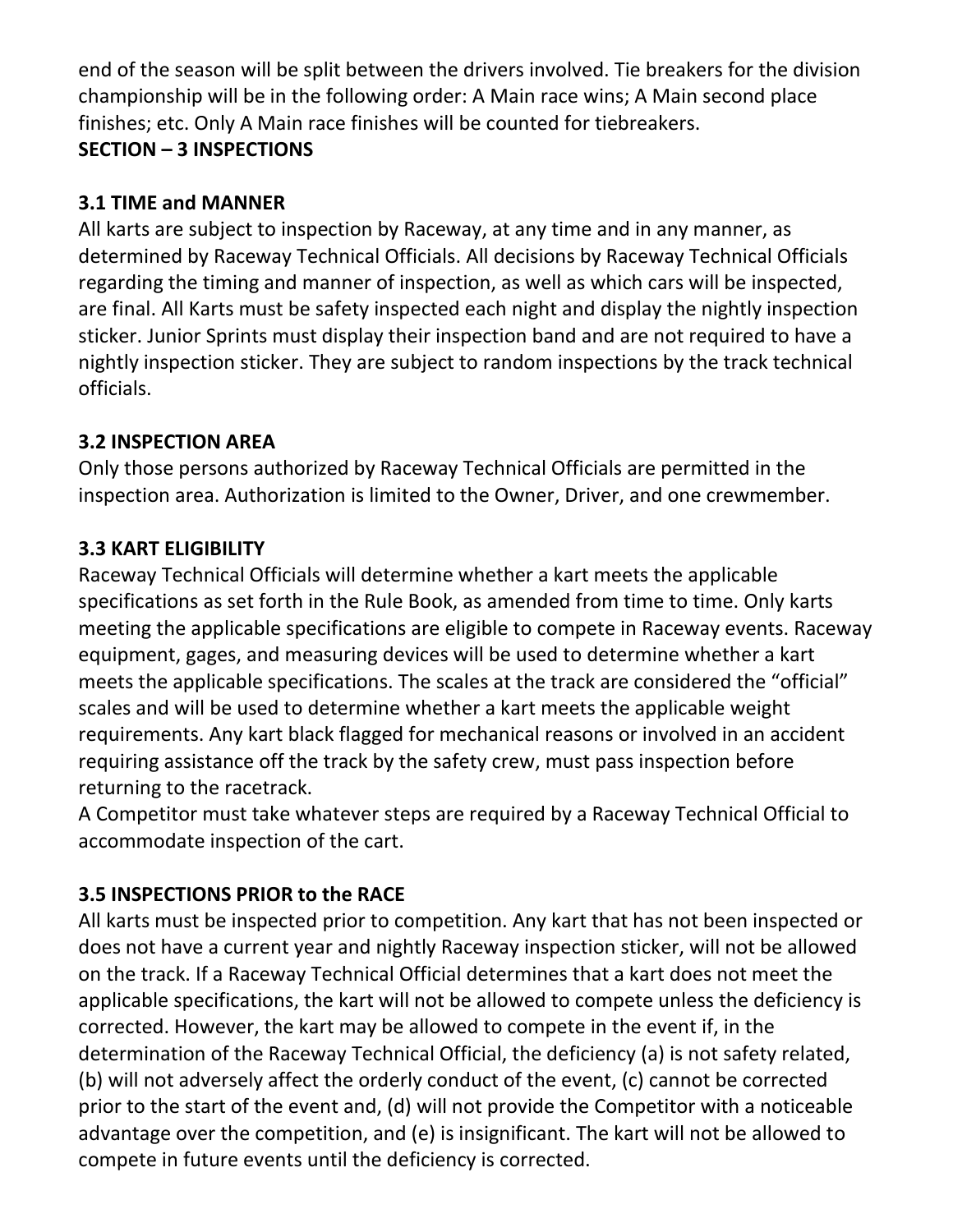### **3.6 INSPECTIONS AFTER the RACE**

The individual(s) representing the kart during post-race inspection may not consume any alcoholic beverages, or be under the influence of alcohol, until the post-race inspection of the kart is complete. Raceway Officials may impose a penalty for any individual(s) in violation of this requirement Penalties will be imposed in accordance with SECTION 4 - PENALTIES.

The Competitor will be given a "reasonable amount of time" to remove components from the kart for post-race inspection. The Competitor will be notified as to what is considered a "reasonable amount of time" at the beginning of the inspection. If the removal of the components is not completed in this time period, the kart will be disqualified. The kart's crew and or driver will perform the actual tear down with their own tools and equipment. Only two (2) of the kart's crew and the driver will be allowed in the inspection area. If a Raceway Technical Official determines after the race that a kart does not meet the applicable specifications, Raceway Officials may impose a penalty. Penalties will be imposed in accordance with SECTION 4 - PENALTIES.

A kart that fails post-race inspection may be impounded for additional inspection. Raceway Officials and Technical Officials will determine the time and location of inspection of the impounded kart.

The decision of the Raceway Technical Official regarding any inspection is final, nonappealable, and non-litigable.

### **3.8 EQUIPMENT or PARTS FAILING INSPECTION**

Raceway has the right to impound any parts and/or equipment that do not meet Raceway specifications, for the purpose of further inspection and for a reasonable amount of time.

#### **SECTION – 4 PENALTIES**

#### **4.1 GENERAL PROCEDURE**

If a Raceway Technical Official observes, or is made aware of, a violation of the Raceway Rules, by a Competitor, Raceway Officials can impose an appropriate penalty.

#### **4.2 EMERGENCY ACTION**

If an act by a competitor is determined by Raceway Officials, Raceway Technical Officials, or persons serving under Raceway direction, to threaten the orderly conduct of an Event, the Raceway Officials can take emergency action against the Competitor. Such action may include arrest; ejection from the racing premises; suspension from competition; or any other action to remove the threat created by the Competitor. Examples of conduct warranting emergency action include, but are not limited to: consumption of alcoholic beverages in pit area before or during an Event; use of illegal drugs before or during an Event; harassment, verbal abuse, or assault of any Raceway Officials, Raceway Technical Official, or Competitor; fighting; reckless driving; and failure to obey a black flag or directions of an Raceway Official. The emergency action will remain in effect for the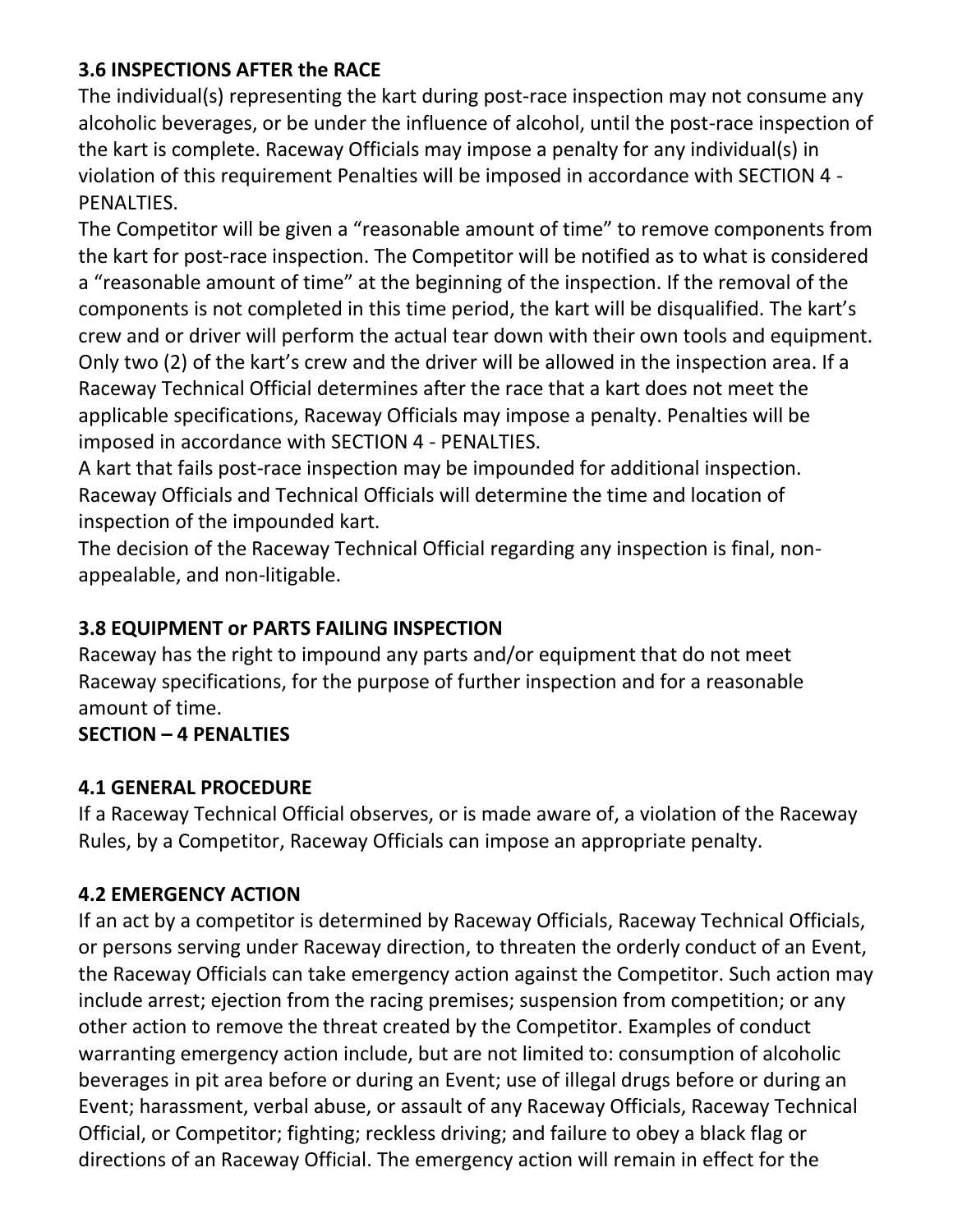period of time determined by the Raceway Officials, except for an ejection, which is final, and non-appealable.

## **4.3 PAYMENT of FINES**

Fines must be paid to Raceway and will be deposited in the Charter discretionary fund. Failure to pay fines may result in suspension from competition. All unpaid fines may be collected, by Raceway, using any means available. If the Competitor is not a driver, the fine may be assessed against the driver or legal guardian or parent they are associated with at the time of the violation. Any unpaid fines remaining at the end of the racing season will be carried over to the next racing season and be collected by any means available.

### **4.4 SCOPE of PENALTIES**

Penalties for violation of Raceway Rules are determined by the severity of the violation. Penalties include but are not limited to fines; loss of points; loss of purse; disqualification; suspension of driving privileges. Raceway will use the following guidelines for determining penalties. A greater or lesser penalty may be imposed depending on the circumstances.

### **4.4.1 General**

Any Competitor who performs an act or participates in an act deemed by Raceway as detrimental to motor racing or Raceway: a fine determined by Raceway Officials; and/or suspension; and/or loss of points and money for Event; and/or loss of accumulated points for current year.

Any Competitor who signs the release sheet for anyone else: ejection. Any parent or legal guardian that falsifies an insurance waiver for a minor Competitor: ejection of the minor Competitor; and/or suspension of the minor Competitor; and/or loss of points and money for Event; and/or loss of accumulated points for current year; and a fine determined by Raceway Officials.

Any Competitor who harasses, verbally abuses, or assaults any Raceway Official, Technical Official, or persons serving under Raceway direction: ejection; a fine determined by Raceway Officials; and/or suspension; and/or loss of points and money for Event; and/or loss of accumulated points for current year.

Any Competitor who participates in fights on the racing premises: ejection; a fine determined by Raceway Officials; and/or suspension; and/or loss of points and money for Event; and/or loss of accumulated points for current year.

Any Competitor who, while participating in a Raceway Event, consumes any alcoholic beverages and/or illegal drugs, or is under the influence of alcohol and/or illegal drugs: a fine determined by Raceway Officials; ejection & disqualification; and suspension for a period of time determined by Raceway Officials.

Any Competitor who stops on the track to argue with a Raceway Official: a fine determined by Raceway Officials; and/or suspension; and/or loss of points and money for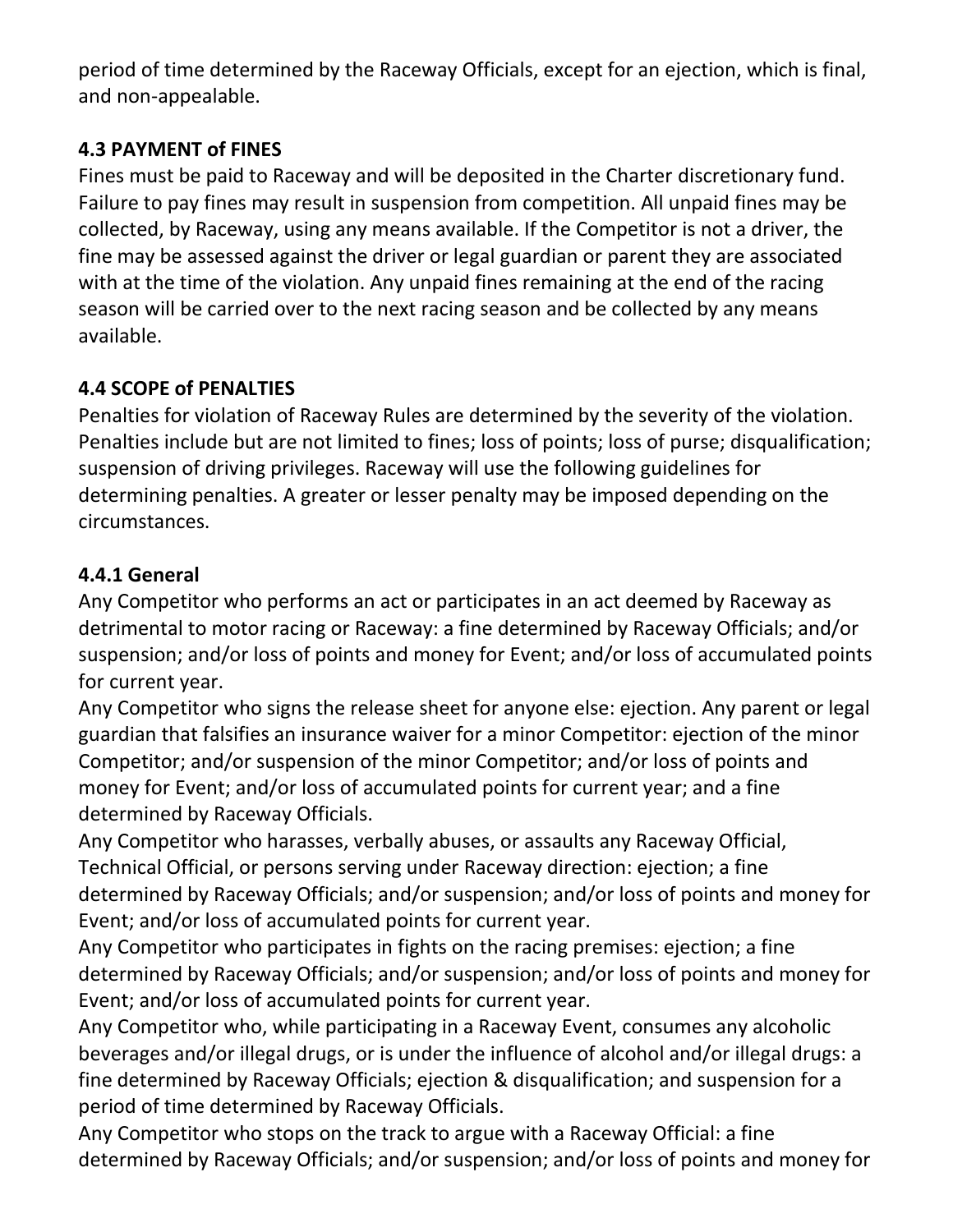Event; and/or loss of accumulated points for current year.

Any Competitor who fails to correct an unreadable car number: stop scoring of the car until the number is corrected; and/or a fine determined by Raceway Officials. Any driver not wearing a full driver's suit and/or gloves and/or other mandated driver safety equipment during an event: "disciplinary" black flag; and/or a fine of \$25.00. Any Competitor who leaves tires in the pit area or at the anywhere on the track property: a fine of \$25.00/tire.

### **4.4.2 Inspection Procedures**

Any Competitor who fails to tear down a kart for inspection when requested to by a Raceway Technical Official: a fine determined by Raceway Officials; suspension; and/or disqualification.

Any kart after a race that is 1 or more pounds under minimum weight: loss of points and money for race. A kart will be allowed to be repositioned on the scale a maximum of two times to make minimum weight.

#### **4.4.3 Race Procedures**

Any driver receiving a "mechanical" black flag: last place in the race. Any driver receiving a "disciplinary" black flag: loss of points and possible fine commensurate for their actions.

Any karts passing prior to the leader passing the restart cone, or to the left of the restart cone: loss of two positions, per position advanced, at next caution flag. If no caution occurs, the driver will be penalized two positions at the end of the race.

Any driver, as determined by the flagman, intentionally causing a caution flag (such as by stopping on the track or capable of resuming the race after a spin but does not): one lap penalty; or "disciplinary" black flag.

## **4.4.4 Bodies, Parts, and Equipment**

Any part and/or equipment found during an inspection that does not meet Raceway specifications: impound of non-approved parts for a reasonable period of time for further inspection; loss of points and possible fine commensurate for the level of the infraction; and/or accumulated points for current year.

Any Competitor who fails to surrender to Raceway any part and/or equipment found during an inspection that does not meet Raceway specifications: loss of points and possible fine commensurate for the level of the infraction; and/or accumulated points for current year. Any Competitor found using any traction control device, system, or subsystem, whether found in the kart, or in the possession of the driver, or in the possession of a crew member: impound of traction control device, system, or sub-system; a fine determined by Raceway; loss of points; and accumulated points for current year. Any engine that exceeds the maximum allowable cubic inch displacement, compression limit, or that is using non-approved cylinder block, crankshaft, connecting rods, valves, valve lifters, rocker arms, rev-kits, cylinder heads, intake manifold, carburetor spacer;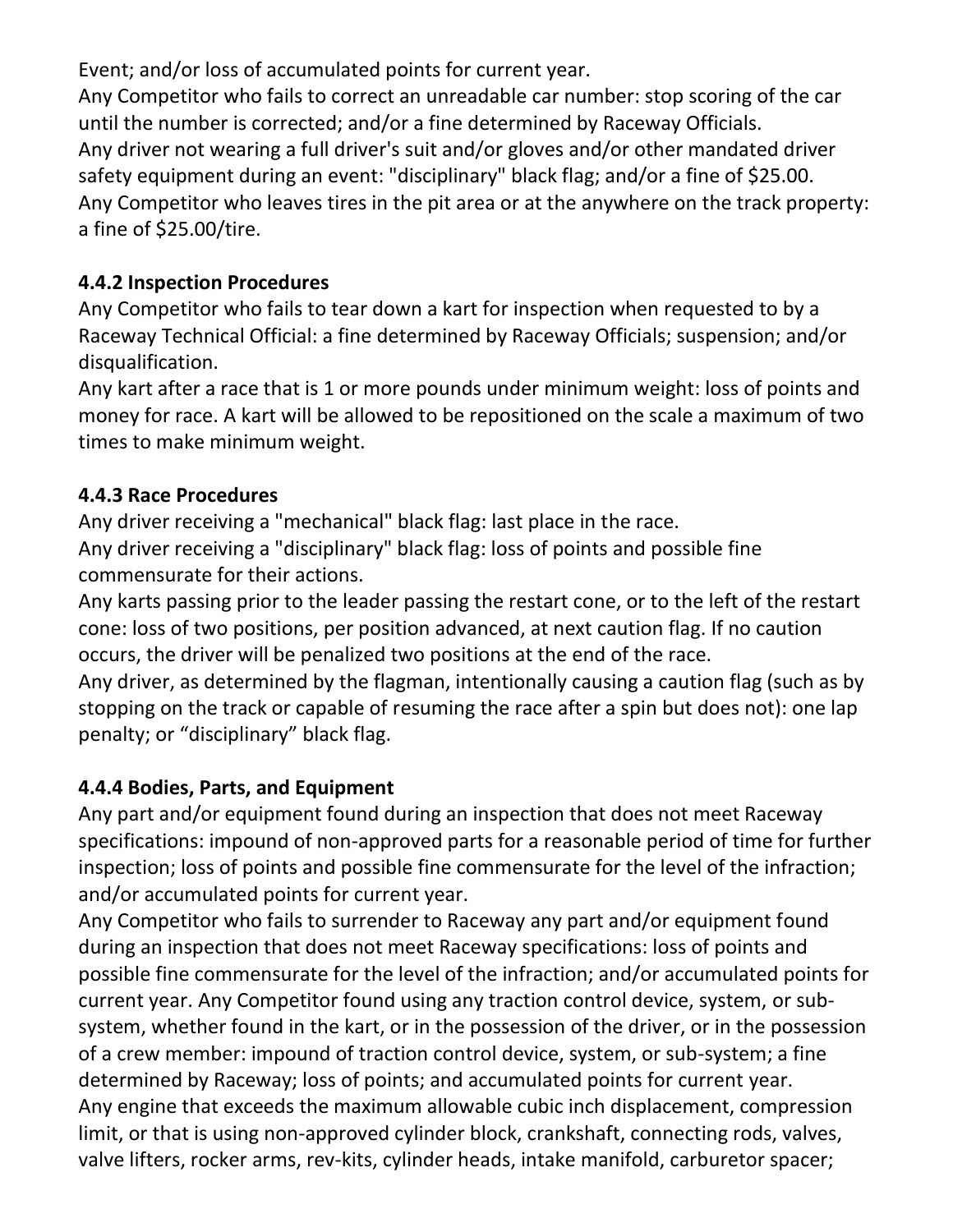carburetor: loss of points and possible fine commensurate for the level of the infraction; and/or accumulated points for current year.

Any non-approved tires & wheels; non-approved frame & steering components; nonapproved brake components; non-approved clutch; non-approved rear axle: loss of points and possible fine commensurate for the level of the infraction; and/or accumulated points for current year.

Any kart with noise levels that contribute to a violation of the community noise limit: loss of points and/ or accumulated points for current year.

Any weight that falls off a kart during competition: first offense - a fine of \$1.00 per pound of weight lost; second offense - a fine of \$2.00 per pound of weight lost; third offense, disqualification.

## **4.4.5 Fuel**

Use of a fuel that does not meet Raceway specifications: loss of points and money for Event; and/ or accumulated points for current year. Fuel pump around will be utilized on some events. Failure to comply will be a disqualification. Failure to provide a fuel sample during an event will subject the kart to disqualification.

#### **4.4.6 Non-Approved Chemicals**

Any competitor that spills any non-approved chemical, on the track or in the pit area, will be held responsible for all investigation and clean-up costs.

### **SECTION – 5 KART SPECIFICATIONS GENERAL 2022**

Open to two-wheel drive un-sprung karts provided they comply with, and adhere to, specifications as outlined for this division.

NOTICE: ALL EQUIPMENT IS SUBJECT TO THE APPROVAL OF RACEWAY OFFICIALS. NO EQUIPMENT WILL BE CONSIDERED AS HAVING BEEN APPROVED BY REASON OF HAVING PASSED THRU INSPECTION UNNOTICED. EFFORTS TO TAKE ADVANTAGE OF "LOOP HOLES" IN THESE RULES WILL NOT BE TOLERATED. ALL RACE KARTS SUBJECT TO INSPECTION BY TRACK OFFICIALS AT ANYTIME.

The rules and/or regulations set forth herein are designed to provide for the orderly conduct of racing events and to establish minimum acceptable requirements for such events. These rules shall govern the condition of all events and by participating in these events, all participants are deemed to have complied with these rules. No expressed or implied warranty of safety shall result from publications of, or compliance with, these rules and/or regulations. They are intended as a guide for the conduct of the sport and are in no way a guarantee against injury or death to a participant, spectator or official. The race director shall be empowered to permit reasonable and appropriate deviation from any of the specifications herein or impose any further restrictions that in his opinion do not alter the minimum acceptable requirements. No expressed or implied warranty of safety shall result from such alteration of specifications. Any interpretation or deviation of these rules is left to the discretion of the officials. Their decision is final. Numbers are required on the front, and sides and readable by the scoring staff. Numbers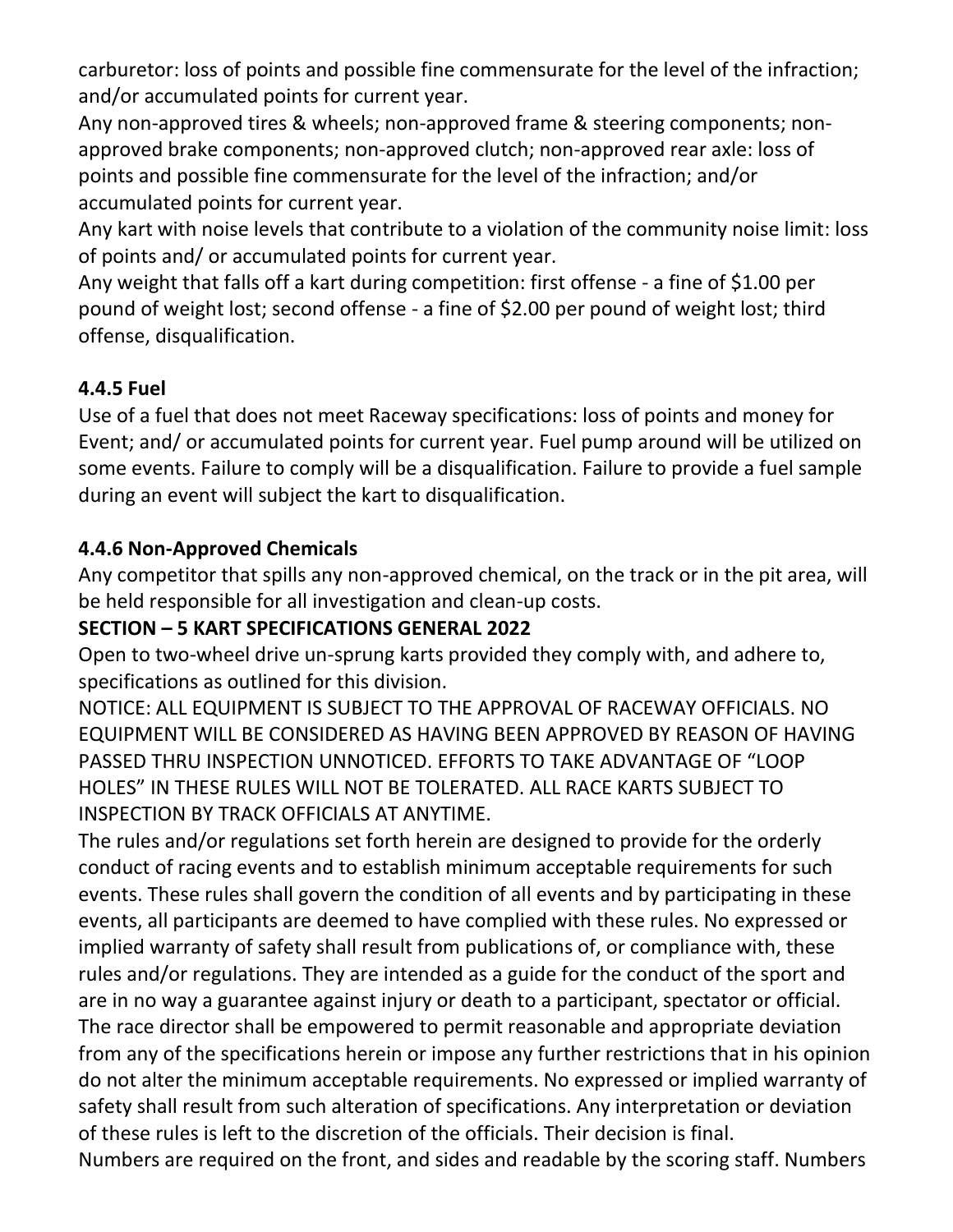on the front and back of kart for ease of lineups. NO METALLIC OR HOLOGRAPHIC NUMBERS WILL BE ALLOWED. Numbers need to be of contrasting color to the main color scheme. Numbers must be unique. If there are double numbers a letter will be issued to you by the track to go with your number. If a letter is required with the car number, the letter must be at least fifty percent (50%) of the height of the number.

IT IS THE RESPONSIBILITY OF THE DRIVER TO ENSURE THAT THE SCORERS CAN READ THE KART NUMBER. IF YOUR KART NUMBER IS NOT READABLE FROM THE SCORING TOWER, THE KART WILL NOT BE SCORED UNTIL THE NUMBER IS CORRECTED.

Transponders are required for scoring purposes. It is the driver's responsibility to rent or own and properly secure the transponder in the approved mounting location. Failure to have a working properly mounted transponder may result in disqualification from that event. Drivers must follow rental contracts and procedures.

Raceway reserves the right to assign car numbers, and to assign or restrict the display of graphics and advertising on race karts. Offensive graphics or slogans are not permitted. All Competitors agree to accept Raceway's decision in this matter. Where required, participating sponsor's emblems, or decals will be placed in the position designated by Raceway Officials. Karts that do not display all sponsors emblems, or decals, may not be eligible for trophies or awards.

A full face, helmet and face shield, Snell-rated M2010 or SFI 31.1/2010, 2015 or newer, required. Helmet and face shield must be worn at all times kart is on the track and must accompany vehicle at time of inspection. SFI-approved full fire suit, or leather jacket with full-length abrasion resistant pants, or abrasion resistant jacket and pants and fireretardant gloves, and shoes required. Fire retardant neck brace required. Recommended: SFI Fire retardant head sock and underwear Elbow, knee, shoulder pads highly recommended. Chest protector, SFI 201.1, required for drivers less than 13 years. All safety equipment is subject to approval by Raceway officials.

## **Division overview rules:**

## **2022 Kart Classes and Specifications**

#### **KID KARTS Ages 5-7**

4 cycle class includes Engines: Briggs JR206, or Spec Clone 2-cycle class includes Engines: Comer C-50 or C-51 Comer: Engine stock per WKA rules, 10/89 gear Briggs JR206: Briggs LO206 rules, 4100 RPM rev limiter, 0.285" max carb opening, must use slide #555732, 15/56 gear. Clone: AKRA, stock components only, 4100 throttle stop RPM limit, red restrictor plate (0.375" opening), 15/58 gear, must run tiny tach to verify rpm setting. Tires: Max tire circumference is 33.75" Minimum Weight: 155 lb.

Note: Clone specs may be adjusted to achieve competitive balance.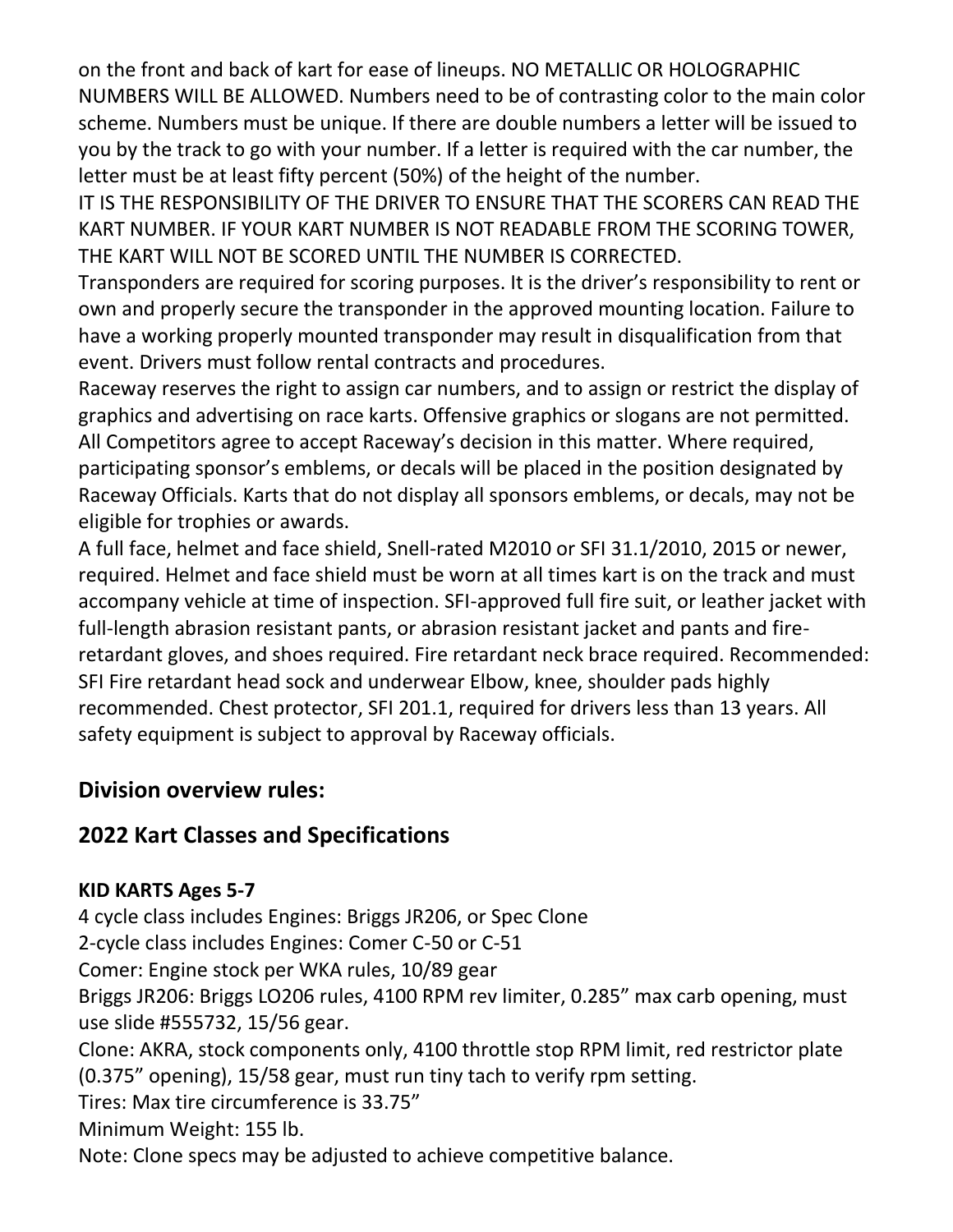## **Briggs Sealed Box Stock Ages 7-12**

Engine: LO206 with factory seals, Briggs rules (except any air filter allowed), Purple slide part number #555735, 0.342" max opening, unaltered Briggs legal carb Tires: Any Burris 33 Clutch: Drum only Fuel: 91 Octane or less "Pump Gas" only Minimum Weight: 265 lb.

### **Briggs Junior 2 Ages 8-15**

Engines: Sealed Briggs LO206 or Briggs stock Animal 6.5 HP LO206: LO206 with factory seals, Briggs LO206 rules (except any air filter allowed), 91 Octane or less "Pump Gas" only Yellow slide part number #555741, 0.570" max opening, unaltered Briggs legal carb, drum clutch. Briggs Animal: Briggs stock Animal 6.5 HP, WKA specs, alcohol fuel, turquoise restrictor

(top hole 0.275", bottom hole 0.325"), open clutch

Tires: Any Burris 33

Minimum weight: 290 lbs.

**Sportsman Ages 12+** Engines: LO206 with factory seals (Briggs LO206 rules except any air filter allowed), or AKRA/NKA Spec Clone Tires: Burris 33 or 33A slicks only on LO206 powered karts. Hoosier treaded tires only on clone powered karts. Clutch: Drum clutch only Fuel: 91 Octane or less "Pump Gas" only Minimum Weight: (this weight is based on matching hp/weight ratios of both engine combinations.) Weight may be adjusted to achieve competitive balance. AKRA/NKA Clone – 360 lb. AKRA/NKA Clone with .575 restrictor--320lbs  $LO<sub>206</sub> - 320$  lb. \*\*WEIGHT CLASS BEING RUN MUST BE DISPLAYED ON TOP OF SIDE PANELS IN MIN. 1" **NUMBERS** 

## **SUPER Pro Heavy Ages 14+**

Driver eligibility - Drivers should be age 14 and above, unless prior approval from the track staff.

Engines: Stock Appearing Clone, Briggs LO206, or WKA Briggs Animal

S/A Clone: 196CC Max. Drum clutch only (except GX390 option), Pull start only, Pump gas, Stock carbs only, any flywheel

Briggs LO206: Sealed LO206, 6100 RPM Limiter, Pump gas, Briggs rules (except air filter), drum clutch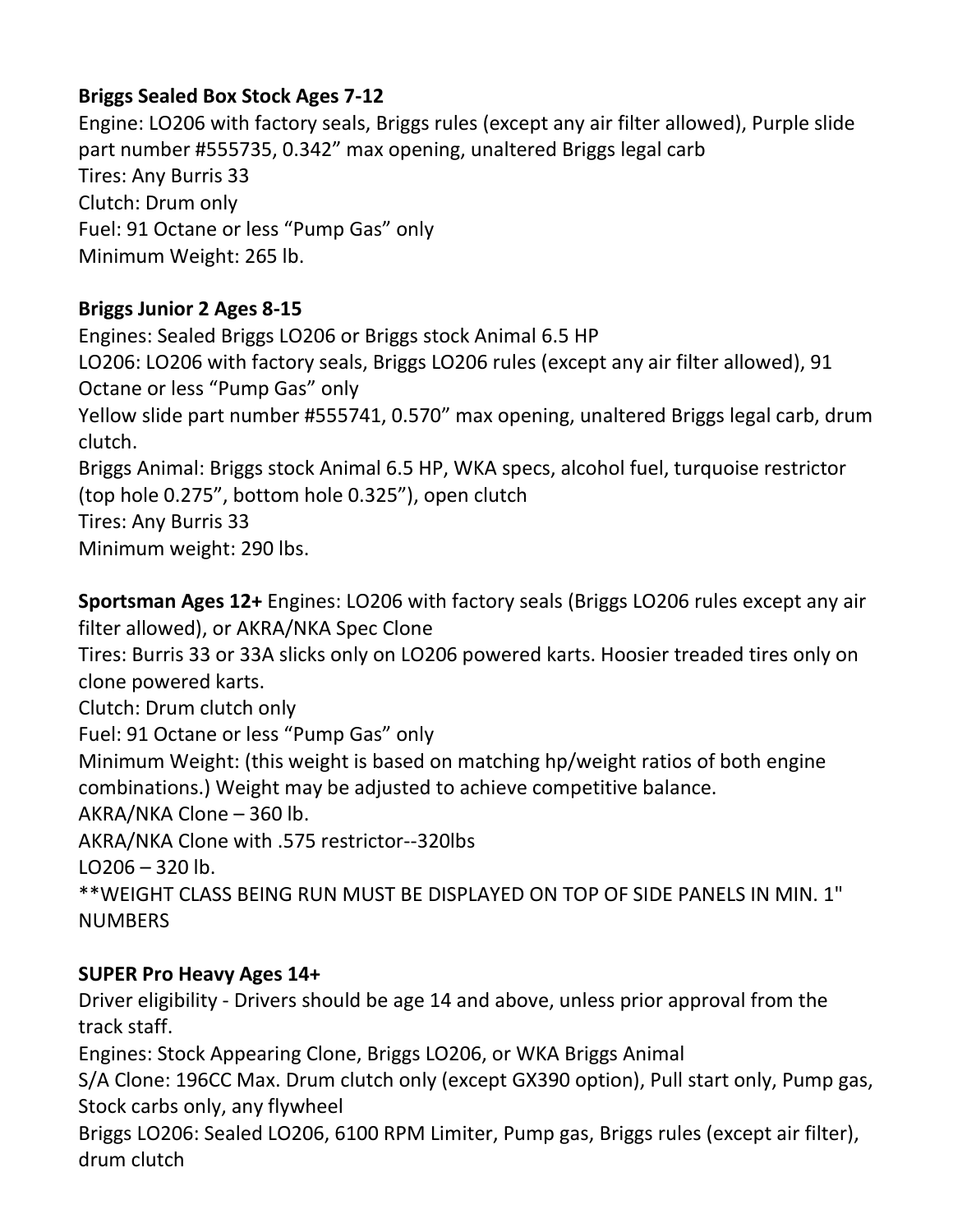Briggs Animal: WKA Briggs animal, alcohol, open clutch Weights:

Briggs:

Briggs LO206 sealed, no restrictor – 285 lb.

WKA Briggs Animal – 360 lb.

S/A CLONE:

0.500" restrictor and .750 pipe - 300 lb.

0.550" restrictor and open pipe – 325 lb.

Stock bore carb, no restrictor, and open pipe – 365 lb.

Stock appearing carb, no restrictor, open pipe – 385 lb.

Tilley carb, GX390, no restrictor, open clutch, open pipe – 475 lb.

\*\*WEIGHT CLASS BEING RUN MUST BE DISPLAYED ON TOP OF SIDE PANELS IN MIN. 1" **NUMBERS** 

Tires: Open tire rule but slicks only. No treaded tires.

Notes:

Refer to Section 8 of the Beaver Dam rule book for STOCK APPEARING CLONE ENGINE SPECS.

These weights may need to be adjusted to insure competitive balance in this class.

Other engine combinations may be eligible - check with the track staff.

## **Junior Sprints:**

Must meet all specs of 2022 Beaver Dam Raceway Rulebook

## **NOTE**:

Competitors may utilize one kart in multiple classes, providing it meets all class rules and has been pre-approved by the track staff and management

## **INEX Bandolero**

Must meet all specs of 2022 Beaver Dam Raceway and INEX Rulebook Driver must carry a license for INEX bandolero division.

## **5.2 FRAME**

All frames must of an approved design meeting the following criteria: 1.0" Minimum O.D., Maximum 1.400" O.D. If using 1.00" O.D., Min. wall thickness shall be 0.078". If using 1.125" O.D. or larger Min. wall thickness shall be 0.600". Tubing shall be minimum electric welded steel tubing or stronger approved material. Oval tube material is not permitted. All bends shall be of a design to be smooth, and kink free, and of a design that does not reduce the strength of the material.

## **5.3 WHEELBASE**

Must be minimum 40.0", maximum 43.0" measured center to center from true axle centers.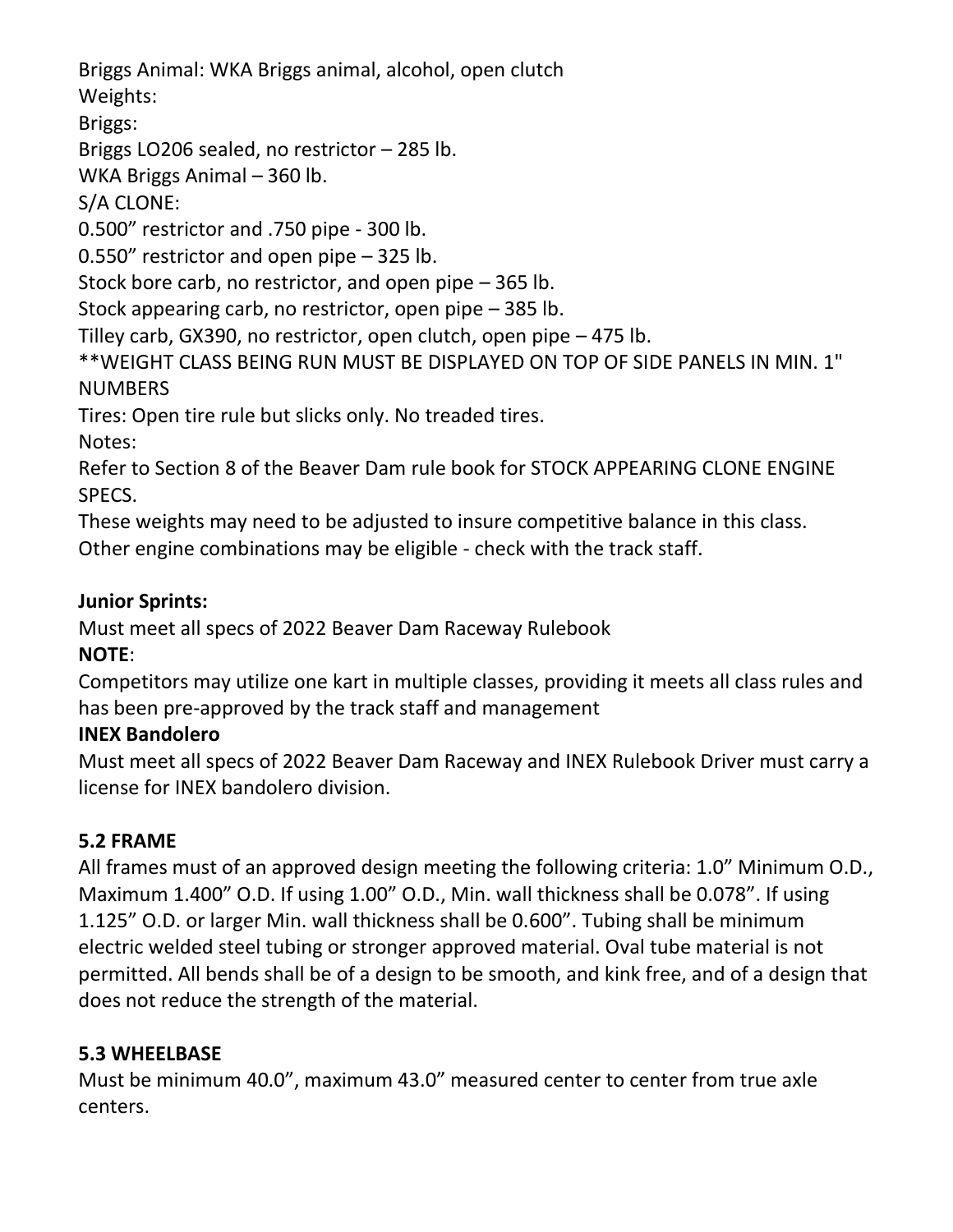### **5.4 WIDTH-LENGTH SPECIFIACTIONS**

The minimum tread width shall be no less than 28.0" measured from outside of tire to outside of tire. The maximum width shall be no more than 50.0" The maximum length shall be no more than 74.0". The maximum height shall be less than 26.0". The driver, while seated in the normal, as raced position must conform to the length and width requirements. The entire driver's body shall be within these dimensions.

### **5.5 BODY**

Floor pan must be of a design that prevents any portion of the driver's body from passing through the frame a contact the track surface. All bodywork must be neat and in good condition. Body parts that come loose during an event and are judged to be a hazard to the driver or other competitors will result in a mechanical disqualification. Mounting style is left open to the kart builder but must secure the body in a manner acceptable to Raceway officials.

Nose cones required at all times. No CIK style nose cones. Nose cones must be a minimum of 8" high and a maximum of 17" high. The Briggs Jr. class can be no more than 14" high. No air inlets of any type allowed in the nose cone. All nose cones must have a tire opening equal to or greater than the tire size being utilized. No covering the sides of the tire. Nose cone will be measured 6" vertically and 1" horizontally from front edge. There is a .250" tolerance in the horizontal dimension. Nose dimensions will be in the as raced condition. No fasteners of any type may be used to add parts to the nose cone. Tape is permitted on the nose cone but must conform to the proper dimensions. Decals are permitted. Rubber or skirt molding is permitted on the lower 6" of the nose cone. No fiberglass or other rigid skirt material is permitted. Skirts must be mounted in a manner acceptable to Raceway tech officials. If the bottom of the nose cone is used as a belly pan the following applies. The bottom of the nose cone may extend to the rear edge of the front tires. Any part of the nose cone behind this must be between the main frame rails. Nose cone must allow for easy driver ingress and egress from the kart. It may cover an area not to exceed 3" behind both pedal controls in the relaxed position. It must not interfere in the driver's ability to safely operate the controls.

Steering fairing; may extend rear from the nose cone at an angle parallel to the steering shaft. Maximum width is 10.0" This is a chord measurement, not the rounded surface. No part of the fairing may be within 3" of any part the steering wheel. The mounting components of the fairing must of a manner easily bendable. There will be no sharp edges exposed to the driver. The fairing may be mounted with a strip not to exceed 6" wide connected to the nose cone as viewed from the top. This may not cover any portion of the driver's legs, ankles or feet.

All other body components must maintain a 6" clearance to the steering fairing. No steering fairings allowed in Junior 1 and Junior 2. Side pods; Side panels or CIK style side pods permitted. Must be mounted securely in a manner acceptable to Raceway tech officials.

Side panels must have rolled or radiused edges in the tire openings if it extends past the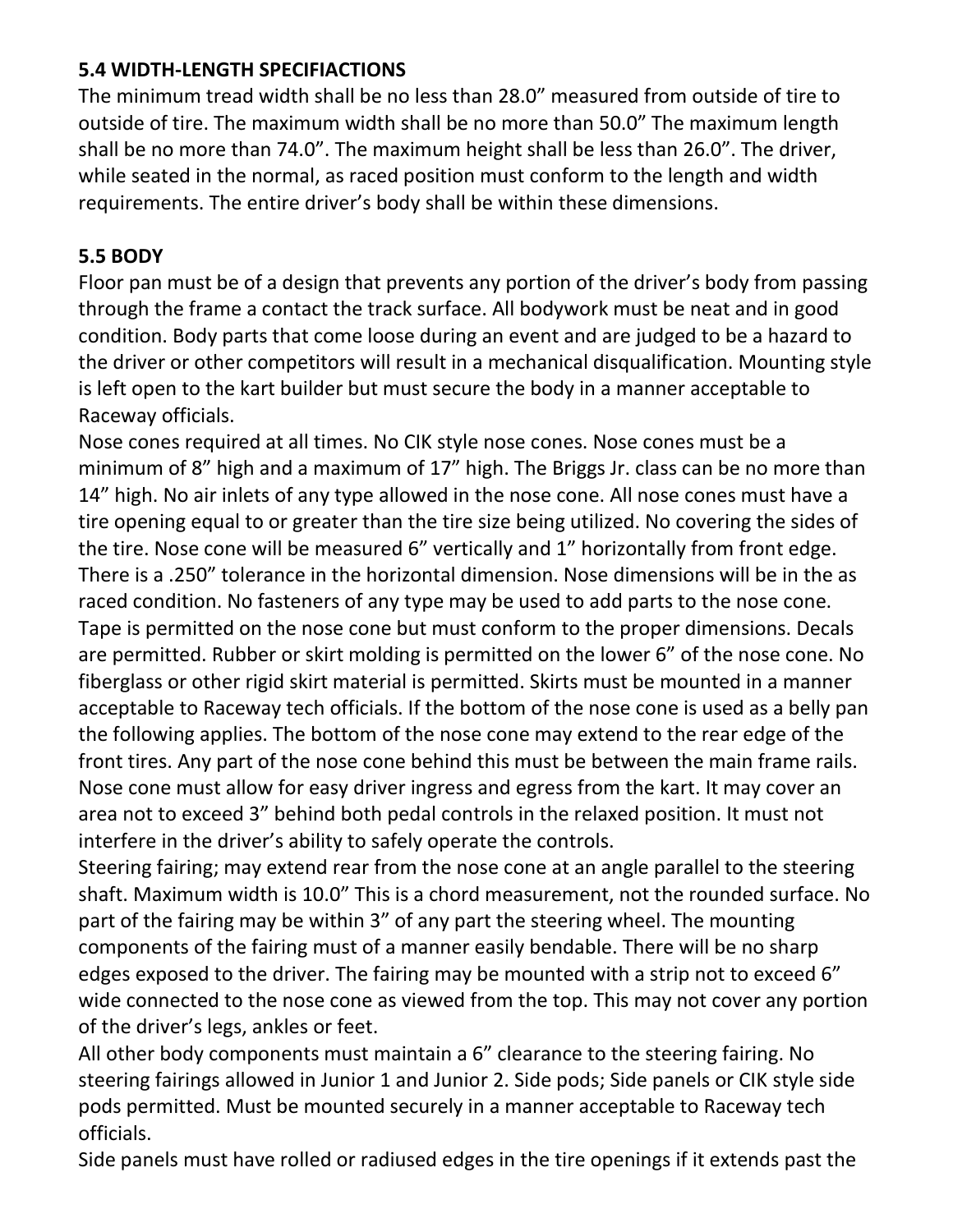tire as presented for inspection. If flat vertical panels only are used, top edge must be radiused. Maximum 1" lower lip permitted on any style side panel. No metallic side panels permitted. 90-degree panels may not exceed 14" in height in all areas. Minimum of 22" forward of rear bumper edge of front tires must be left open. Panels may connect to front nose cone. Side panels may be wider than outside edge of tires. Side panels may be no more than 1" narrower than outside edge of tires. Maximum overall width may not exceed 50" at any point. Side panel may not extend past rear edge of rear tires. A full floor or belly pan is permitted. It must be within the main frame rails. It may be no higher than the centerline of the rear axle. Floor pan is required in the front foot area of the kart. No body work, except the steering fairing, shall be less than 6" from the steering wheel when the front wheels are in the straight-ahead position. All karts shall be of an open cockpit design. No body components may be driver adjustable.

### **5.6 DRIVER SEAT**

Must have sprint style purpose-built racing seat. Seat must secure driver laterally and longitudinally. Seat must be a one-piece design Must comply with the minimum seat height requirements of each class. Minimum seat height requirements are sportsman class (8-12 age group) 10.0" Juniors (12-15 age group) 12.0" All other classes 14.0". Height will be measured as raced. Seat angle must meet class specs. Seat must be securely mounted to frames. Seats may not be adjustable while kart is being raced. No portion of the seat may be behind a vertical line projected from the back of the rear axle.

#### **5.7 SUSPENSION**

Use of suspension components of any design (springs, rubbers, air shock devices, torsion bars) will not be permitted. Any attempt to circumvent this rule will be an immediate disqualification.

## **5.8 STEERING**

Steering shall be a direct mechanical design. All steering fasteners must be safety wire or cotter keyed. All fasteners shall be of a minimum 14,000 lb. tensile strength (GRADE 5) and be a minimum of ¼" diameter or greater. All rod ends shall be of a universal swivel design. All steering components must meet the approval of Raceway tech. Officials. Steering shaft shall be a minimum of .625 or greater diameter magnetic steel. Wheel attachment shall be with a nut or cap screw in the axial position with the centerline of the shaft. Welding the steering to the hub not permitted, Quick release steering hubs not permitted. No shaft extensions permitted.

#### **5.9 STEERING WHEEL**

Steering wheels shall be completely circular, minimum 10" in diameter. Must be a minimum of a three-spoke design. Butterfly wheels permitted minimum 10" wide. 5" minimum grip-able surface on each side. No tiller style steering permitted.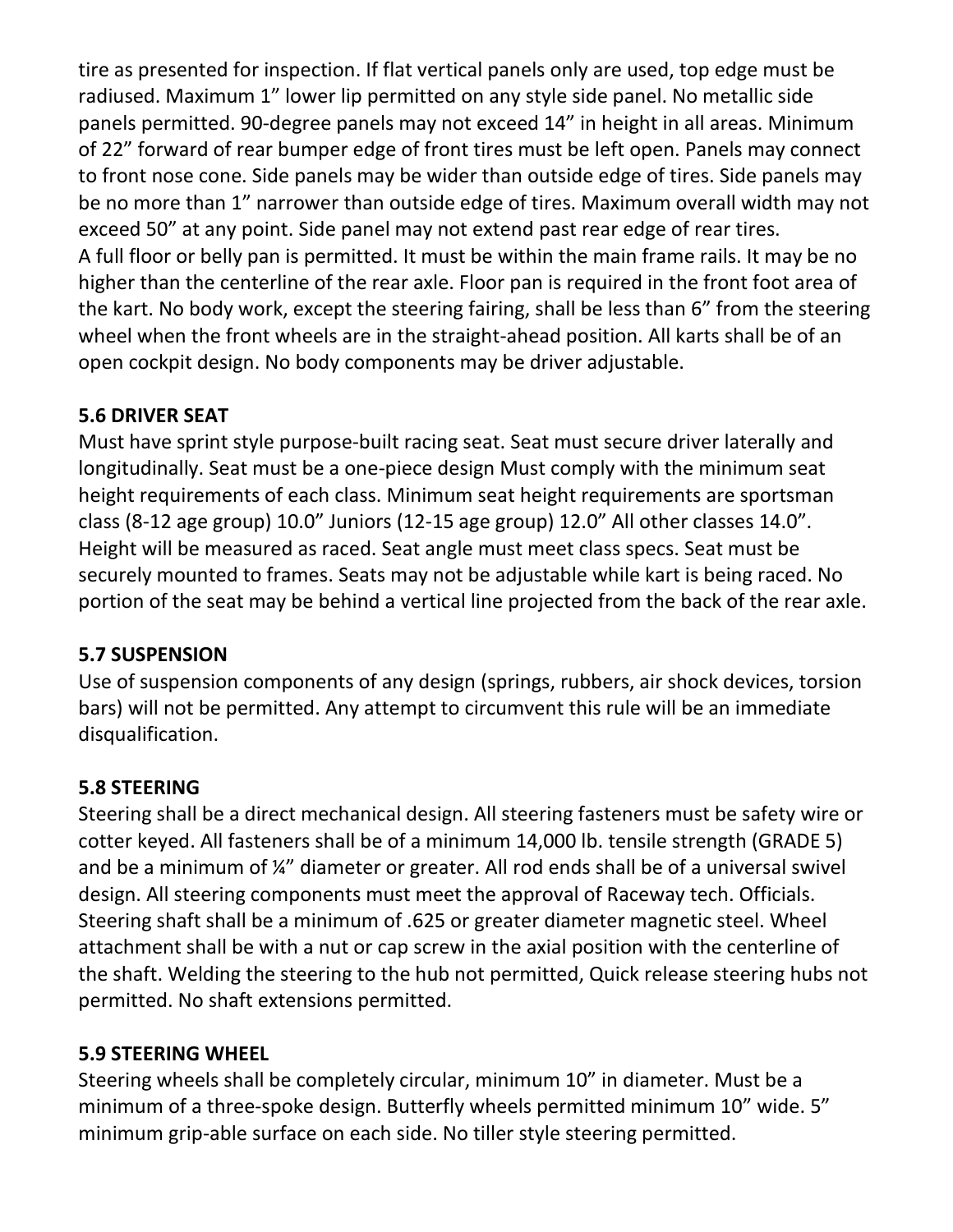#### **5.10 FRONT/ REAR HUBS AND SPINDLES**

Hubs must be made of metallic material. Must utilize ground ball or roller ball bearings only. Split race bearings not permitted. Wheels and hubs must be kept adjusted as to not have excessive wheel play. Front spindle nuts must be cotter keyed. Berry clips or cir-clip style safety fasteners permitted. Use of castle nuts suggested. All bolts must be secured in a manner to prevent any movement of fastener or nut without key or safety wire removal. Any fastener that is utilized in the securing or adjusting of spindles must be safety wired or keyed. All fasteners must meet the approval of Raceway officials. No part of the front spindle may protrude past the outside edge of rim or tire.

### **5.11 REAR AXLE**

Rear axle may be solid or tubular in design. Minimum diameter shall be no less than 1" O.D. Maximum Diameter shall be no more than 1.250" O.D. No carbon fiber or composite designs permitted. Both rear hubs must be secured to the rear axle creating a live axle design. Self-clamping hubs are permitted. Securing with snap ring, or nuts permitted. Snap rings, or other safety stops required at the axle ends. No grooves between the hubs permitted on the axle. I f the wheel hub protrudes past the axle; the hub must be pinned or tethered. Axle stiffeners permitted if they are secured by cir-clips, cotter keys, or through bolts. No axle may protrude past the outside edge of the rim or tire.

### **5.12 FRONT BUMPER**

Front bumper must be constructed of minimum .750" O. D. (3/4") x.065" wall thickness steel tubing. The top of the top loop shall be no less than 7.75" (7 ¾") above the track in the as raced condition. The upper hoop must be supported in minimum of two location be .750"x .065" vertical uprights connected to lower hoop. These upright tubes must be within .500" of vertical as measured 3.00" down from the upper tube. Uprights must be welded to upper hoop and welded or bolted to lower hoop. No weights on an exposed front bumper. Weights that are mounted to bumpers behind a nose cone must meet Raceway official's approval. Any bumpers that have pedal mounts on them must be through bolted, securely welded, or through pinned. These must be safety wired or cotter keyed, pinned.

## **5.13 BUMPERS/NERF BARS**

Rear bumper must be constructed of minimum .750" (3/4") x.065" wall O.D. tubing. The maximum height as raced can be no more than 7.50" (7 ½"). Minimum height as raced can be no less than the bottom of the rear axle. Rear bumper can be no wider than tires. Minimum width can be no less than the center of the rear tires. No oil reservoir or catch cans on permitted on the rear bumper. Mounting style must meet the approval of Raceway Officials. Nerf bars must be constructed of .750" (3/4") x .0650 wall O.D. tubing. Must be attached with .250" (1/4") or larger bolts. Overall length must be a minimum of 24.0" measured from the back of the nerf closest to the rear tire to the front in a straight line, where it attaches to the main frame. The rear of the nerf bar may not extent past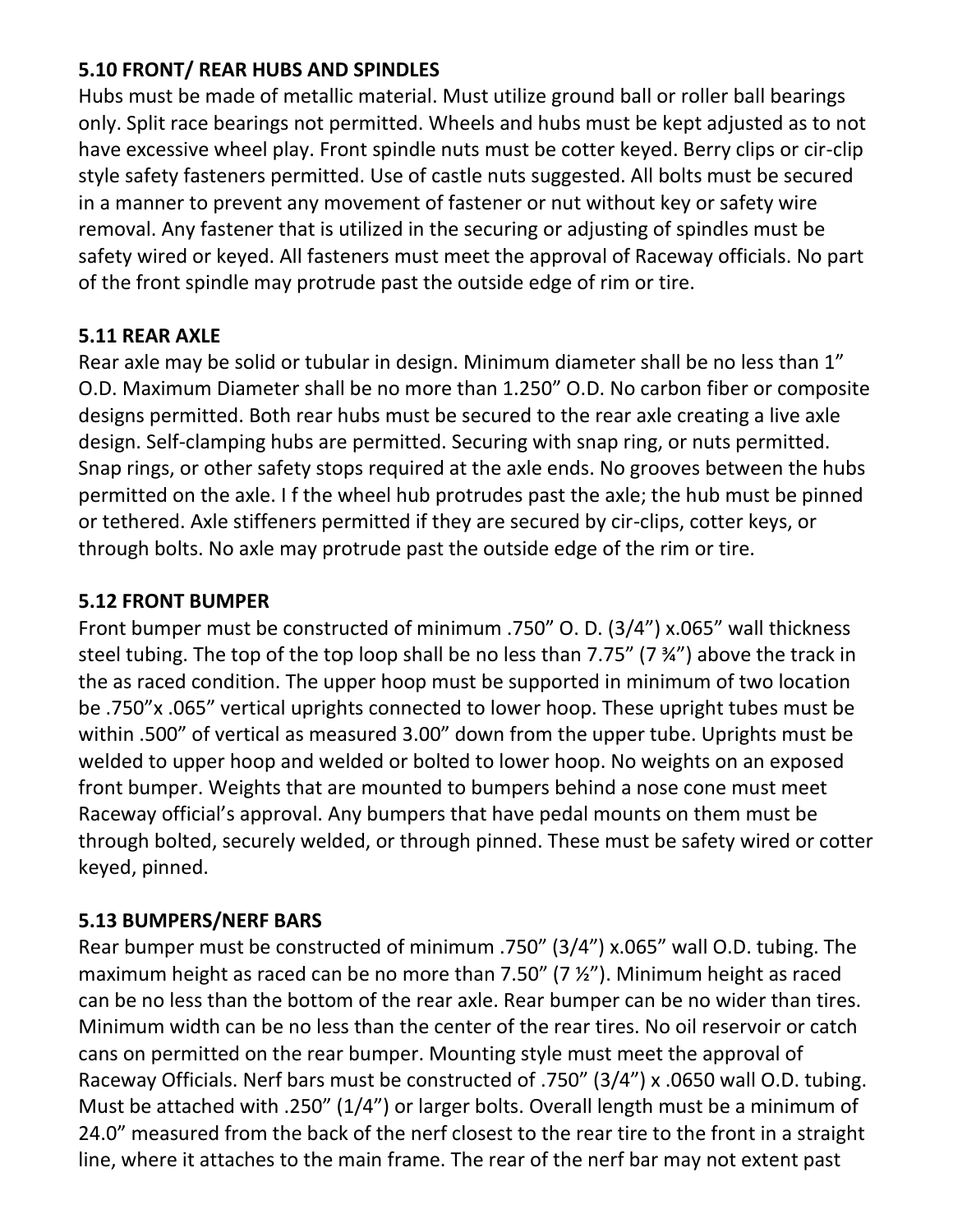the rear tires. Nerf barf must be of a double hoop design and must meet the approval of Raceway officials. Rear bumpers must be full width on all classes except clone pro. Catch cans are not permitted on nerf bars.

### **5.14 TIRES/WHEELS**

Must use unaltered Burris SS-33 or SS-33A tires only (except Kid Karts, Jr Clone, Sportsman, and Pro Heavy classes). New karts are allowed three race night to switch to track spec tires. No points are awarded until switch is complete. Tires may be ground in accordance with Wisconsin Dirt Kart track specifications. No grooving siping, recapping or warming of the tires. Chemical prepping of tires on raceway grounds is permitted. Any prep solutions must be in original manufacturer's containers. Must have MSDS forms for all chemicals and provide to Raceway officials upon request. No open flames on Raceway grounds. Any competitor not utilizing the spec tire must get prior authorization from Raceway officials. Tires must be dry when kart is presented in staging area. Any kart not having dry tires in staging area will be required to return to their pit area to correct the problem and will be started at the rear of that event.

Wheels shall be of a proven and approved design capable of supporting the tire bead and seal in competition. Material type is open but must meet approval of Raceway officials. The permitted rim size is 6" only. No G rings or lateral supported wheels permitted. Maximum wheel and tire width is 10.375". The dished opening of the wheel may not be covered. No mud plugs, hubcaps, or any covers of any design permitted. Wheel weights may not exceed ¼ oz. per weight. Clip on or self-adhesive permitted. Stick on weights should be taped over for security.

#### **5.15 BRAKES**

Must be approved operative system. Brakes must be fully functional and capable of stopping kart in an acceptable manner. No scrub or band style brakes permitted. All brake components must be secured with approved fasteners. Fasteners must be safety wired or keyed to prevent loosening of component.

Brake pedal must be secured to the frame with appropriate fasteners and be safety wired or keyed. The linkage from the pedal to the brake cylinder may be no less than .0236" in diameter. Any bias linkage must meet the same requirements. Link rod must have clevis, heim joints, or approved OEM brake rod connection fittings. All master cylinder, caliper brake rotor or drum mounting fasteners must be castellated, cotter keyed or safety wired. Steel lock nuts or castellated nuts that are and keyed permitted on the rotor mounting only. When dual brakes are used kart will utilize dual master cylinders. Each system must operate independently of the other. Bias control may not interfere in the proper operation of either system. Pad mounting must be in a manner acceptable to Raceway officials. Brake lines are to be routed and secured in a safe manner, be leak free, and be in danger of being snagged or rubbed while in competition. Brake rotors must be of a round design.

No carbon fiber components permitted. Brake disc guard required between the back of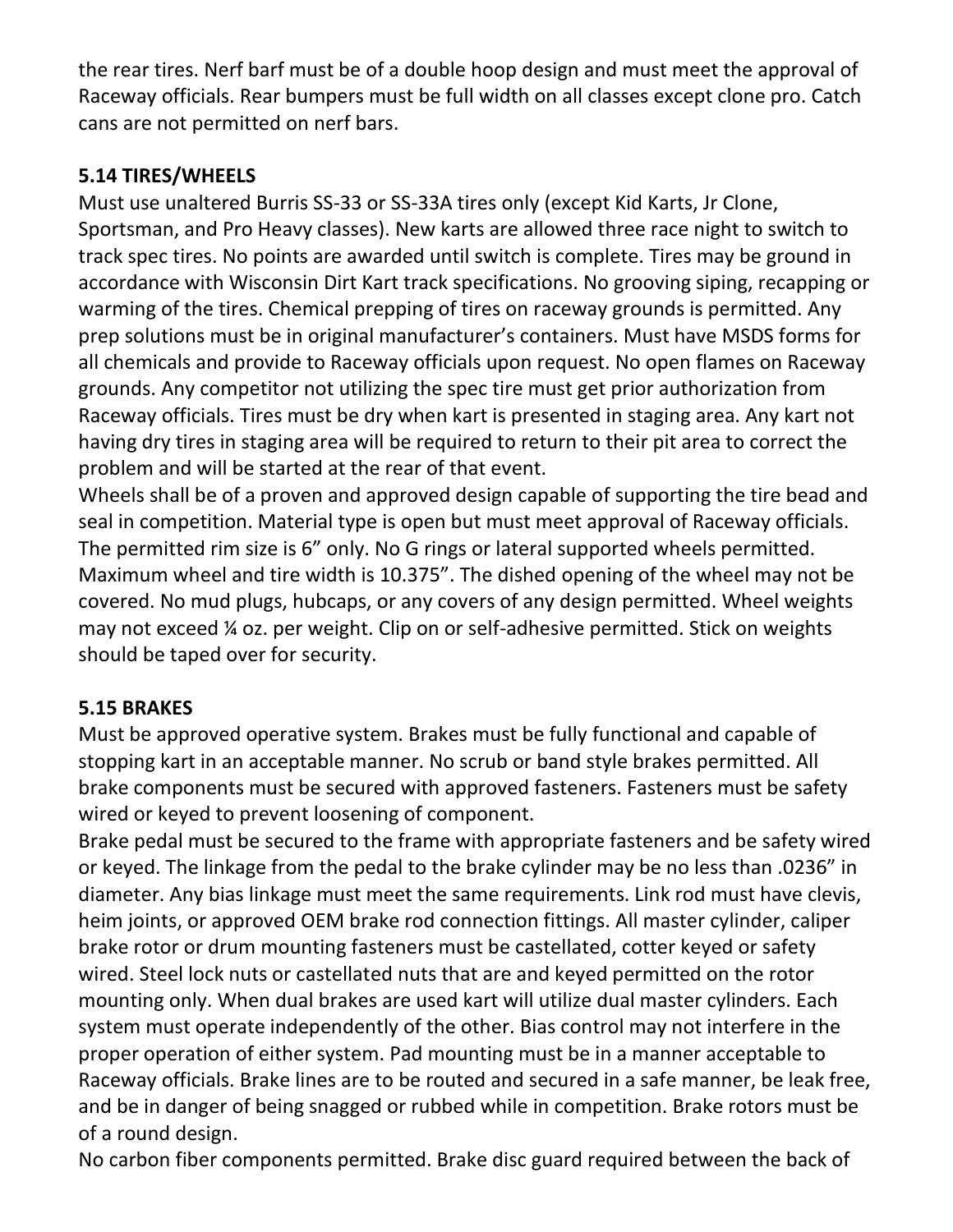the seat and rotors. Raceway officials must approve all brake components.

#### **5.16 EXHAUST**

WKA approved or round tube headers only. All classes must run the proscribed muffler for their class. Mufflers mandatory at all times kart is on the track. Loss of muffler is an automatic mechanical disqualification. 95-decibel limit 100 feet from kart will be enforced. All exhaust must go through mufflers.

## **5.17 FUEL SYSTEM**

Stock tanks permitted. If utilizing stock tank must be in as manufactured condition and meet the approval of Raceway officials. All other tanks must meet the following specifications. Maximum capacity shall be no more than 2.38 US gallon. (Nine liters). Tank must be constructed of a puncture resistant material. Tank shall be leak free and have a secure leak proof cap and vent. Tank must be secured to the primary frame, floor pan, or steering column. Fuel tank must be mounted between main rails and be behind the steering shaft. Fuel lines must be of adequate length to reach carburetor. No excessive fuel lines permitted. Fuel lines must be safety wrapped and properly secured at all times. No pressurized fuel systems permitted. No axle, or electric fuel pumps permitted. Must utilize the standard pulse, engine driven style fuel pump.

## **5.18 FUEL**

Gasoline, E85, E98 or alcohol only as per class and engine requirements. No nitrous or propylene oxide. No blending of exotic fuels to meet specific weight requirements. No performance-enhancing additives. Upper cylinder lube allowed. Fuel sample maybe taken from any kart at any time. Fuel must meet the class appropriate specifications. To be considered "pump gas" the fuel must be available at a legitimate retail gas station that has that fuel available for regular highway use. Specialty fuels and race fuels are not permitted per class rules. Penalty for illegal fuel is disqualification from event and \$250 fine – first offense. Alcohol must meet the specific gravity of .800. Fuel pump around method may be used by Raceway tech officials to ensure all competitors are using approved fuel.

## **5.19 WEIGHT**

Minimum kart weight limit of 85 pounds, no tolerance, after race without driver in kart. All karts must meet their specific class weight requirement with the driver. Minimum weight is with driver as they exit the racetrack. No components lost during an event will be added to a kart to meet the weight requirement.

No weights and/or loose objects in driver compartment or outside body. Weights must be securely mounted to kart and painted white with car number on it. Must be attached with at least 5/16-inch bolts. Any fasteners must be cotter keyed, double nutted or fastened in a manner acceptable to Raceway officials. Weights exceeding 7 pounds must utilize a minimum of two fasteners. No titanium, magnesium or carbon fiber products.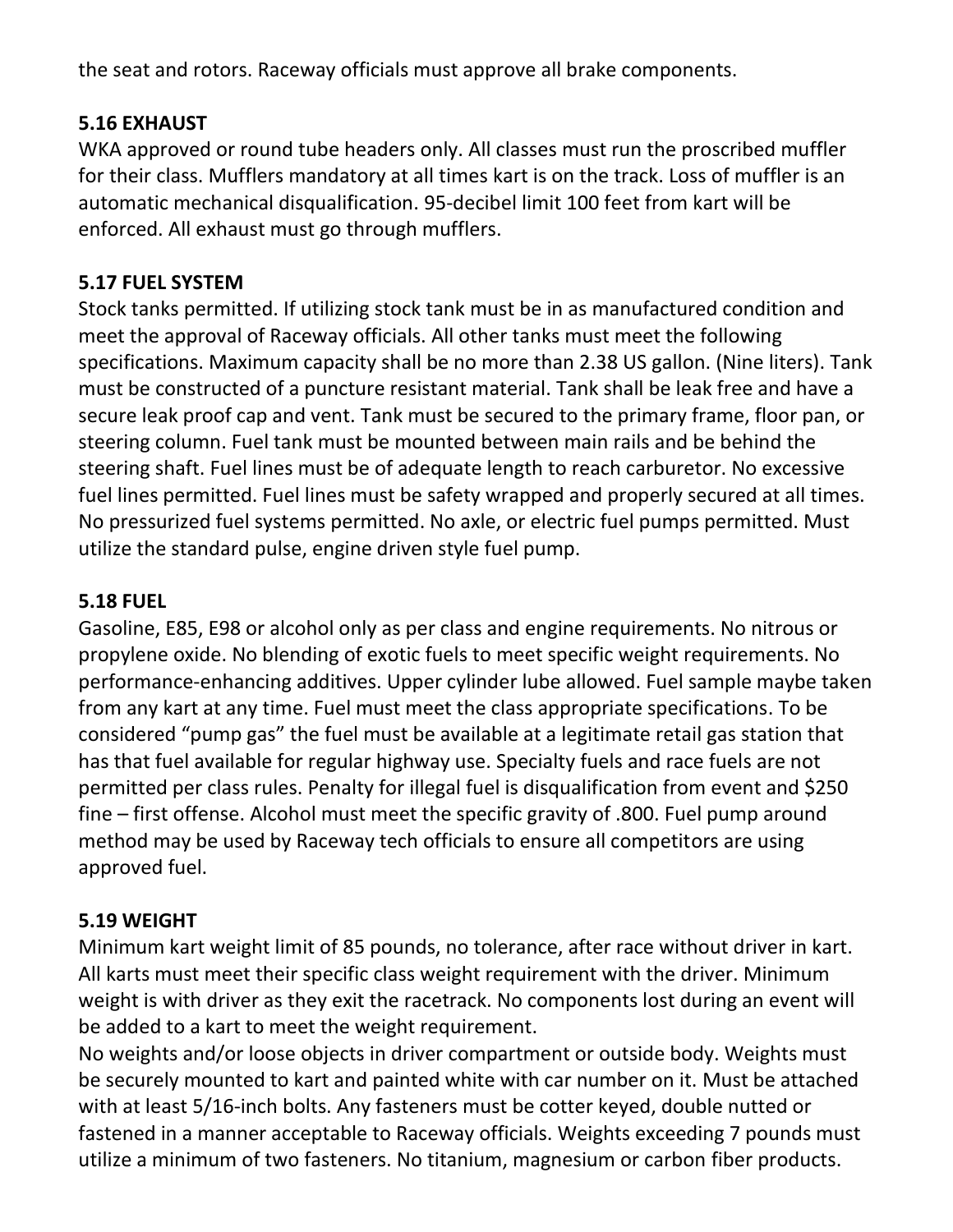Raceway approved fasteners only. Mounting of weights to rear bumper and nerf bars is prohibited. Any weights mounted to front bumper must be contained behind the nose cover. No added weights on driver permitted.

The top four or those directed by Raceway officials in an event are required to weigh in post-race. Failure to weigh in post-race is a violation and will receive the penalty proscribed in the penalty section.

**5.20 TRANSPONDERS** must be Westhold transponders must be utilized. Transponders must be mounted on the right-side fairing or be mounted to the floor pan. It must be parallel to the ground with the silver side down. It behind the front tire and in front of the rear tire. No metal (steel or aluminum) may be under the transponder for proper pickup to occur. It is the racers responsibility to rent, and properly mount the transponder. Failure to rent or improper mounting will result in the kart not being scored. Kart drivers or their guardians will be responsible for lost or damaged rental transponders.

### **5.21 GAUGES/ELECTRONICS**

Upon request from a Raceway Technical Official, a driver must surrender any ignition component for inspection and certification by the original manufacturer.

## **5.22 CLUTCH/ DRIVE CHAIN**

Dry clutch systems are mandatory. No wet clutches permitted. No axle clutches permitted. Chain or gear guards required. Guard must be constructed in such a manner as to contain the chain or gear being covered. Any kart utilizing an outboard drive system must cover the entire chain and or gear system, top sides, front and rear. No transmissions, torque converters, or other gear ratio devices permitted that change the gear ratio while the kart is moving or sitting. Gear ratio changes must be completed in the pit area. Karts may not have any unused exposed sprockets. Any sprocket being used must covered by an appropriate chain guard. Rear sprocket may free wheel in the reverse direction. Chain oilers are prohibited. The only permitted chain size will be #35 (except Kid Karts). No belt drives permitted.

#### **5.24 ENGINE SPECIFICATIONS**

Engines must meet all the specifications for the class being run.

#### **5.26 EIRI (Except in rare instances)**

Decisions of Official(s) are final and binding without exception. In some cases, track safety rules may take precedence over rules - any discrepancy between track rules should be brought to the attention of Beaver Dam Raceway. Any rule changes or clarifications during the course of the year will be published and will be considered as an official part of these rules.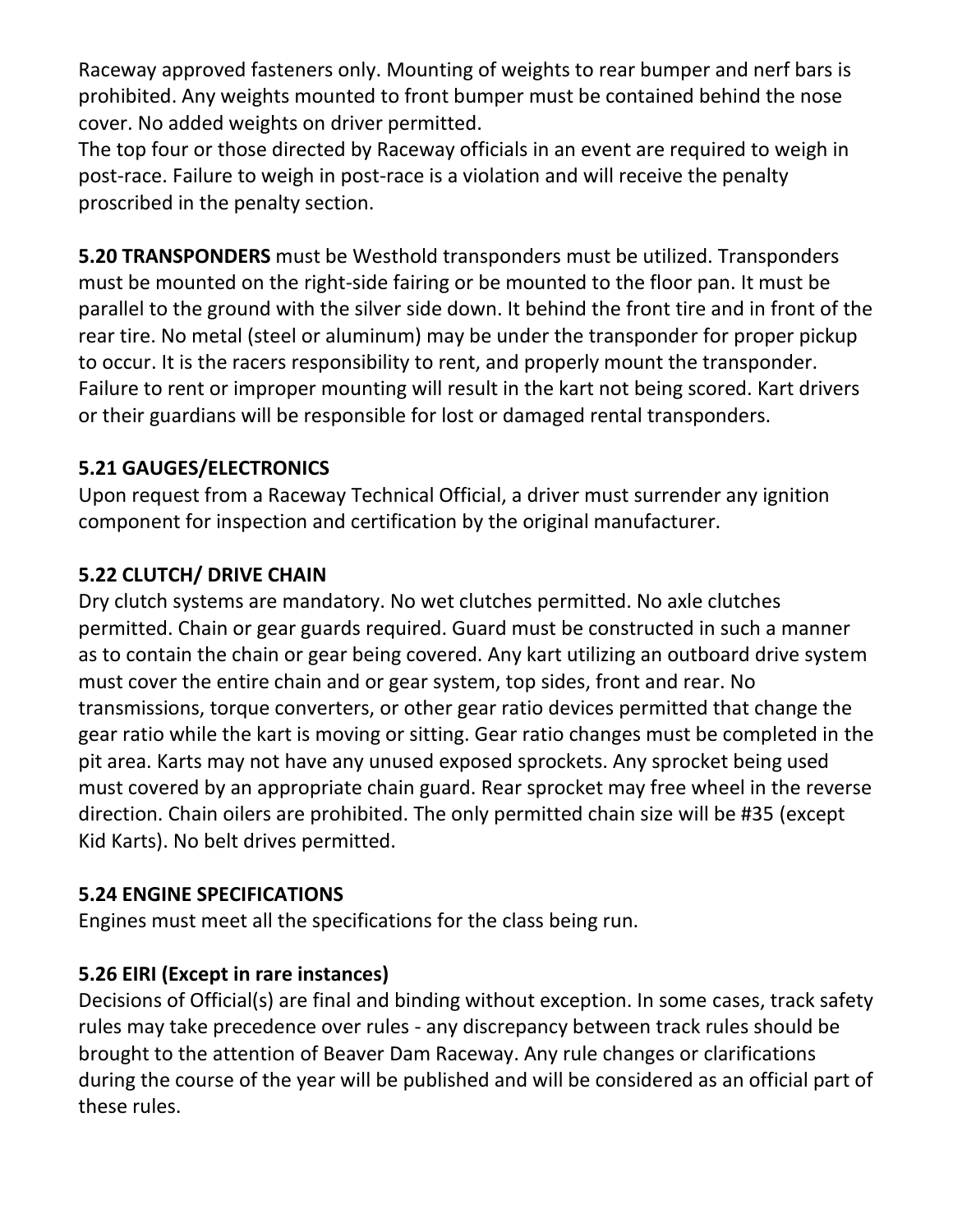**WARNING**: The rules and or regulations set forth herein are designed to provide for the orderly conduct of racing events and to establish minimum acceptable requirements for such events. By participating in these events, all participants are deemed to have complied with these rules.

NO EXPRESSED OR IMPLIED WARRANTY OF SAFETY SHALL RESULT FROM PUBLICATION OF OR COMPLIANCE WITH THESE RULES AND OR REGULATIONS.

They are intended as a guide for the conduct of the sport and are in no way a guarantee against injury or death to a participant, spectator, or official. Interpretation or amendments to these rules may be made at any time. The rules and or regulations set forth herein are designed to provide orderly conduct and to establish minimum requirements for the racing events. All participants are deemed to have complied with these rules upon participating in these events. No expressed or implied warranty of safety shall result from publication or compliance with these rules or regulations. They are intended as a guide for the conduct of the sport and are in no way a guarantee against injury or death to participants. The Raceway Technical Inspector shall be empowered to permit deviations from any specifications herein or to impose any further restrictions that in his opinion do not alter the minimum acceptable requirements. No expressed or implied warranty of safety shall result from alterations of specifications. All interpretations or deviations of these rules are left to the Raceway Park Officials. THEIR DECISION IS FINAL!

#### **SECTION - 6**

## **KART DIVISION SPECIFIC RULES – 2022**

All section five rules apply to all karts, unless specifically stated. NOTICE: ALL EQUIPMENT IS SUBJECT TO THE APPROVAL OF RACEWAY OFFICIALS. NO EQUIPMENT WILL BE CONSIDERED AS HAVING BEEN APPROVED BY REASON OF HAVING PASSED THRU INSPECTION UNNOTICED. EFFORTS TO TAKE ADVANTAGE OF "LOOP HOLES" IN THESE RULES WILL NOT BE TOLERATED. ALL RACE CARS WILL BE SUBJECT TO INSPECTION BY TRACK OFFICIALS AT ANYTIME.

The rules and/or regulations set forth herein are designed to provide for the orderly conduct of racing events and to establish minimum acceptable requirements for such events. These rules shall govern the condition of all events and by participating in these events, all participants are deemed to have complied with these rules. No expressed or implied warranty of safety shall result from publications of, or compliance with, these rules and/or regulations. They are intended as a guide for the conduct of the sport and are in no way a guarantee against injury or death to a participant, spectator or official. The race director shall be empowered to permit reasonable and appropriate deviation from any of the specifications herein or impose any further restrictions that in his opinion do not alter the minimum acceptable requirements. No expressed or implied warranty of safety shall result from such alteration of specifications. Any interpretation or deviation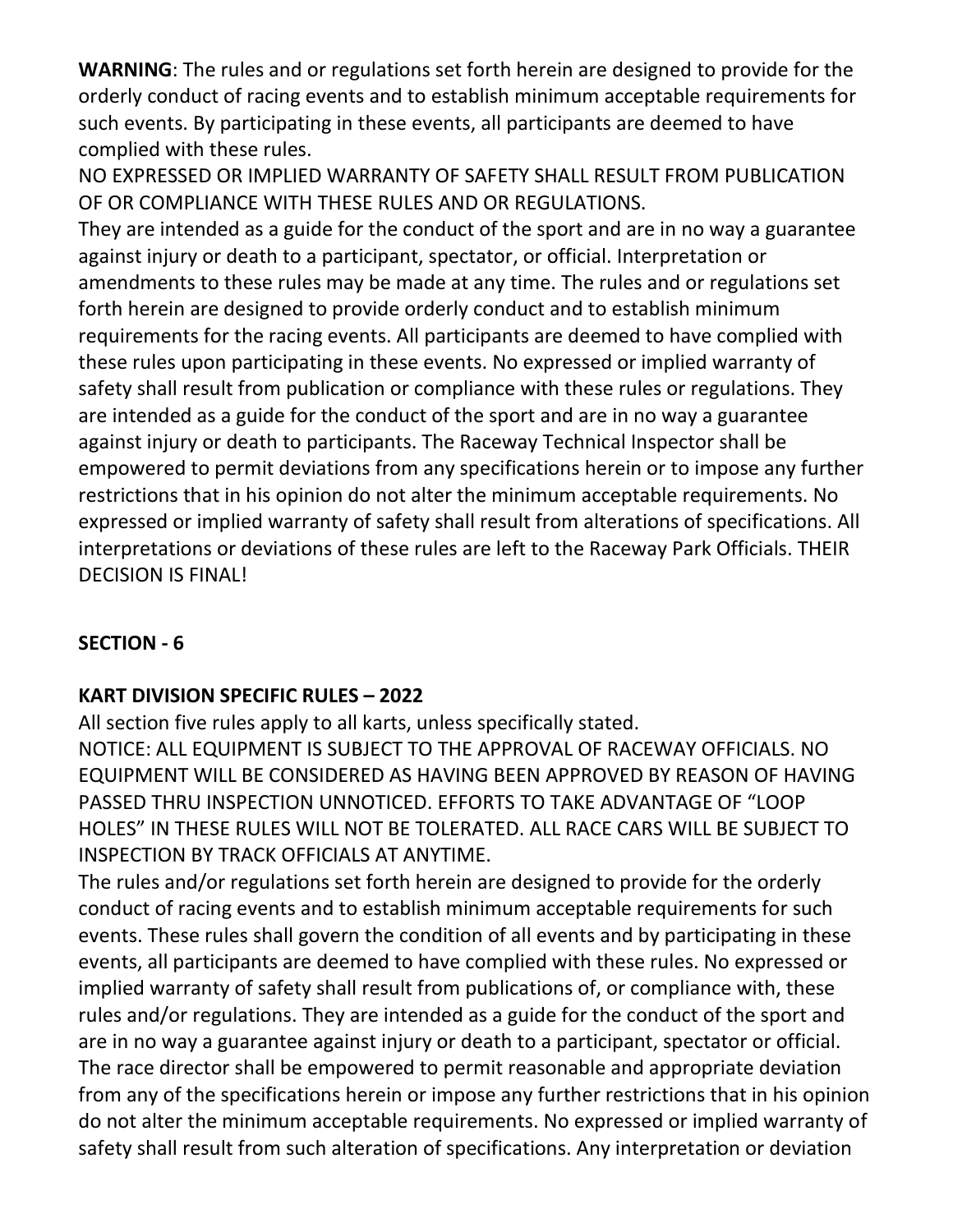of these rules is left to the discretion of the officials. **Their decision is final**.

## **6.1 KID KART**

This class is open to participants age 5 through 7. It is intended as a starter class to familiarize the participants and their parents about racing. It gives them an opportunity to learn the driving skills necessary to compete in upper levels of karting. It also familiarizes them with the mechanical aspects of karting. Kid karts are intended to be a demonstration class. All competitors in this class are considered winners. All drivers and parents are required to attend the driver's meetings. All competitors are required to wear a SFI specification 20.1-chest protector.

## **6.2 KID KART SPECIFICATIONS**

Basic chassis design only no offset karts. Seat must not be offset beyond outside edge of left mainframe rail. Wheelbase maximum 31", minimum 29". Width as measured outside of widest part of rim or tire.

Front maximum 40", no minimum front width, Rear 42", minimum 39".

Chain guard is required to completely cover the chain when viewed from above. Gearing/ chain – 219 Comer chain, 10-tooth drive sprocket, 89-tooth axle sprocket. Briggs JR206 gearing to be 15tooth driver 56 tooth final. Clone gear is 15 tooth driver, 56 tooth final. Clone gear is 13 tooth driver, 58 tooth final.

Rear bumper must be continuous loop design. Must have minimum two vertical connection tubes between upper and lower portion of loop. Bumper must protect rear tires.

Steering height maximum 20". Seat height minimum 12". Side pods or double nerf bars are required. Nose cones are required.

Tires open compound Permitted size 10x4.50 or 4.60x5 Maximum rear tire circumference 33.75". Minimum weight to be established per driver's weight and class competitiveness. 120 to 155lbs.suggested

## **6.3 KID KART ENGINES**

Comer C-50 or Comer C-51 or Briggs and Stratton Junior 206 #1243328202-01, or Beaver Dam approved Clone only permitted. Must be run stock as manufactured by Comer or Briggs. Kart will run in the 4 cycle or 2cycle classes as designated by the track staff. Briggs engine must retain factory seals and comply with carburetor slide inspection, ignition inspection. JR206 must meet Briggs LO206 engine rules. Briggs must run class approved carb. Briggs must run 15/56 gear set.

Clone must meet the track specified throttle stop 4800 rpm. Also, must run red restrictor, .375-hole dia. Clone must use 15/58 gear set.

## **6.3.1 COMER ENGINE RULES:**

For the Comer no grinding or performance enhancements permitted. No aftermarket accessories (including fasteners) permitted. Carburetor model 14-12Lall parts must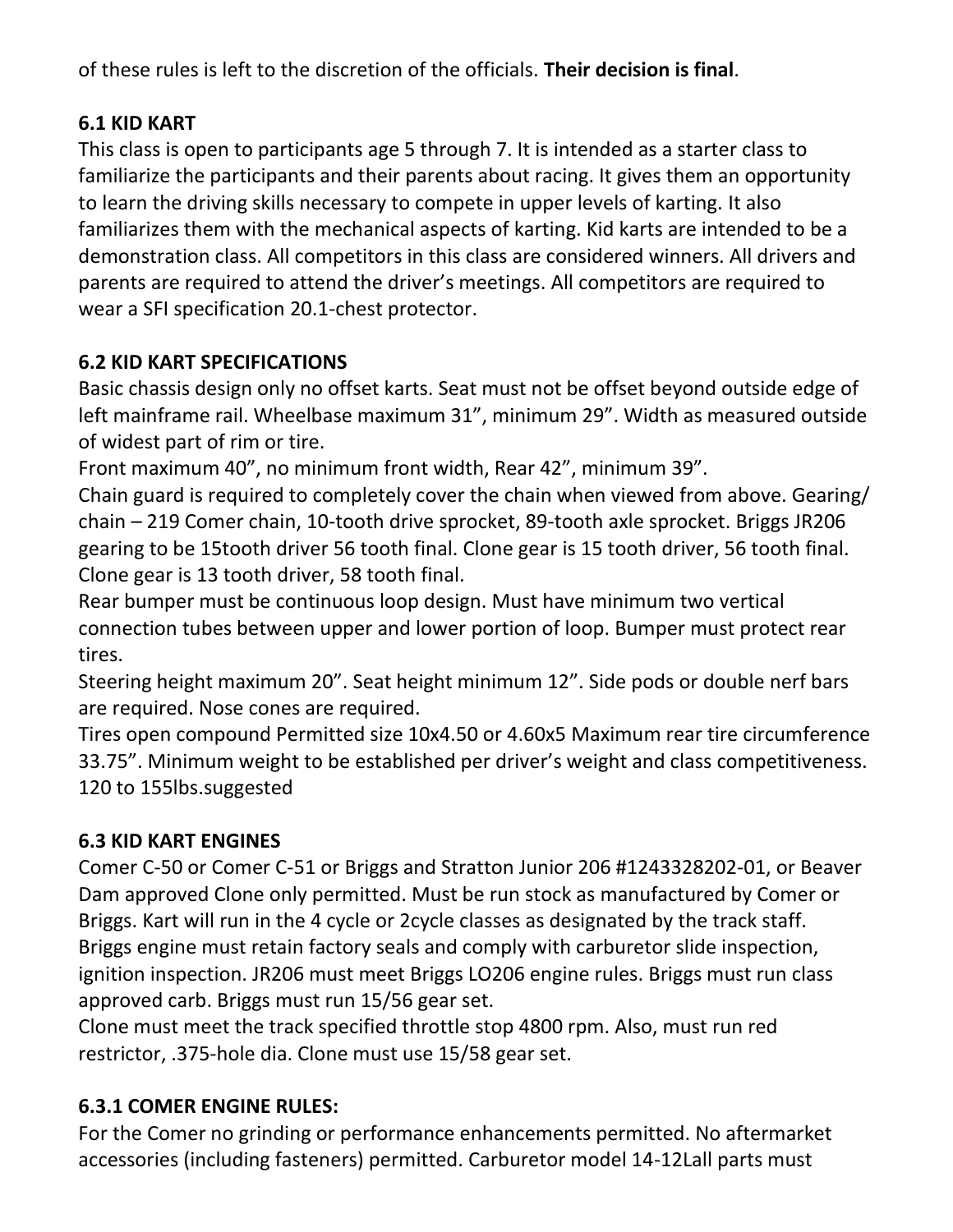remain as cast. No enhancements of any type permitted. 0.475" no go venturi. Jet size #54-#58. No repairs to damaged carburetor bodies. Stripped casting may be repaired with Heli-coils or bolts of nest larger size. Extra return spring required for safety. Must utilize manifold restrictor issued by WKA. (I'm not sure these have been run at BD?) Air filter required. Must be O.E.M. stock. (BD allows aftermarket filters on the Comers) Flange inside 57mm.Filter top 51mm. Filter base 89mm. Filter length 102mm.Flange length 16mm. Flange must be centered. Filter must not be modified in any manner. Unmodified O.E.M. combustion chamber. Volume 7.3cc when using WKA cylinder head volume check procedure. All threads must be intact. No alterations permitted. Liner and aluminum cylinder must be utilized as cast. No grinding or alterations permitted. Port height exhaust 1.200" minimum intake .370" Maximum. Base gasket must be in place. No maximum thickness. Piston must be O.E.M. stock and stock appearing. Both skirts must be the same length with a .015" tolerance. Minimum piston length 1.210" measured from bottom of ring land to bottom of piston. Rings must be O.E.M. Ring gap maximum is .040" Rings may not fall through cylinder. Crank pin and wrist pin must remain stock O.E.M. Main bearings must be O.E.M. SIZE AND TYPE. May be aftermarket manufacturer. Ceramic or other exotic bearings not permitted. Seals must be installed, as O.E.M. Tampering with seals to reduce drag is not permitted.

Ignition must be within factory specifications. Flywheel key must be unaltered and in correct location. Ignition timing and flywheel key subject to inspection. Spark plug boot and plug are open to aftermarket parts. Spark plug must be O.E.M reach. Spark plug wire must be O.E.M.

Muffler must be O.E.M comer C50 or C51 only. One O.E.M. gasket only. Muffler must be unmodified. All exhaust must go through muffler.

Clutch must be run as manufactured. Clutch shoes must have Comer name cast in. Shoes may not be altered. No grinding or polishing permitted. Minimum width of shoes 0.065" Shoe minim chord measurement is 2.500". Spring maximum diameter is .0.430and 9 coils. Wire diameter permitted is 0.075" to 0.080".

No taping of shrouds permitted Shrouds must be O.E.M. stock.

#### **6.6 WKA STOCK ANIMAL ENGINE**

All parts must be Briggs & Stratton series 12 engine model # 124332 factory production parts unless otherwise specified in this manual. No machining or alteration of parts is permitted unless specifically noted. All parts are subject to be compared to a known stock Briggs and Stratton part. No reading between the lines. If it is not in the rules, it must remain, stock.

UNLESS OTHERWISE STATED ENGINE WILL BE TECHED AS RACED.

#### **6.611 SHROUDS & COVERS**

Engine shroud and covers and control bracket must be intact and not modified, except control cover which can be modified to attach fuel pump (fuel pump must be visible) and throttle bracket also cylinder cover maybe cut for thermal coupler, intake manifold, and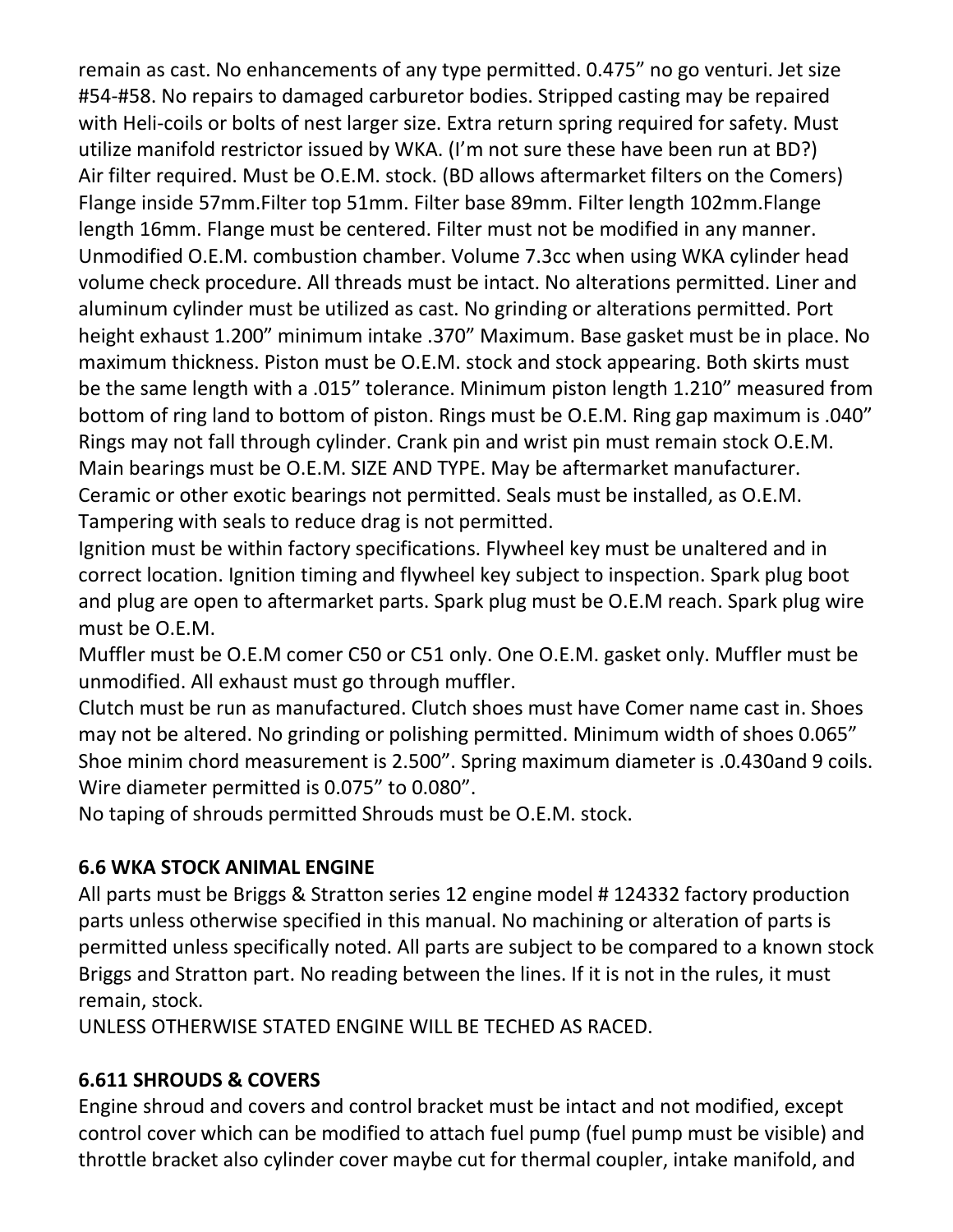exhaust flange clearance. New Briggs & Stratton air shield/guard Part #555680 may replace plastic control cover and control bracket. All flywheel guards must be bolted to blower housing. Taping of flywheel guard allowed. Tape on block disallowed. No part of flywheel guard may protrude inside of the flat plane of the blower housing. NO revolving flywheel guards allowed. Any bolt utilized to secure sheet metal, shrouding, etc.., with the exception of sheet metal secured by the head bolts, may be replaced with larger diameter bolt(s). Stock kill switch is allowed and is no longer a tech item.

### **6.612 HEADER/SILENCER**

Exhaust pipe/header must not extend past rear bumper (including silencer, where applicable) and have no exposed sharp edges. Header shall have a maximum length of 24" to be measured in the ID using a .250" wide tape measure. Measurement to be made with silencer off of pipe and tape tight. If any part of the pipe is less than maximum the pipe is legal. Loop header pipes NOT ALLOWED. Header/exhaust pipe MAY NOT PROTRUDE inside of exhaust port. Header pipes MUST be wrapped to protect driver from burns.

\*Gasket and/or silicone allowed to seal the header.

\*Header must be of fixed design. NO SLIPPY PIPES allowed. No extra tubes or extra holes allowed except hole for heat sensor probe if sensor is used.

\*All header pipes must be of continuous length from flange to end of pipe with stages or butt welds permitted (no chamber, infusers, or covers of any type allowed on silencer etc.). Silencer must be visible when viewed from any angle. Header tube and silencer only legal parts.

\*Extra Heat Shield above chain guard is allowed.

\*All header pipes must be of continuous length from the flange to end of pipe with stages or butt welds permitted (no chamber, infusers, or covers of any type allowed on muffler, etc.) A Header support brace and safety wiring of header bolts or studs is required to ensure header bolts remain tight. It is required that the safety wire wrap around pipe to ensure that bolts remain with pipe in case they are stripped out of block. Silencer must be tight, secure, and completely intact on the header throughout the entire event. Silencer must be clamped to header tube and no welding of silencer in any area. Silencer must be visible when viewed from any angle. Header tube and silencer only legal parts. \*Silencer baffle holes .1285" maximum all baffles. SILENCER: In events where silencing device is mandatory, use of RLV-91 silencer is mandatory. Silencer must be utilized as produced, with no modifications or alterations permitted.

\*The flange that bolts the header to the block cannot be thicker than 0.312" Max.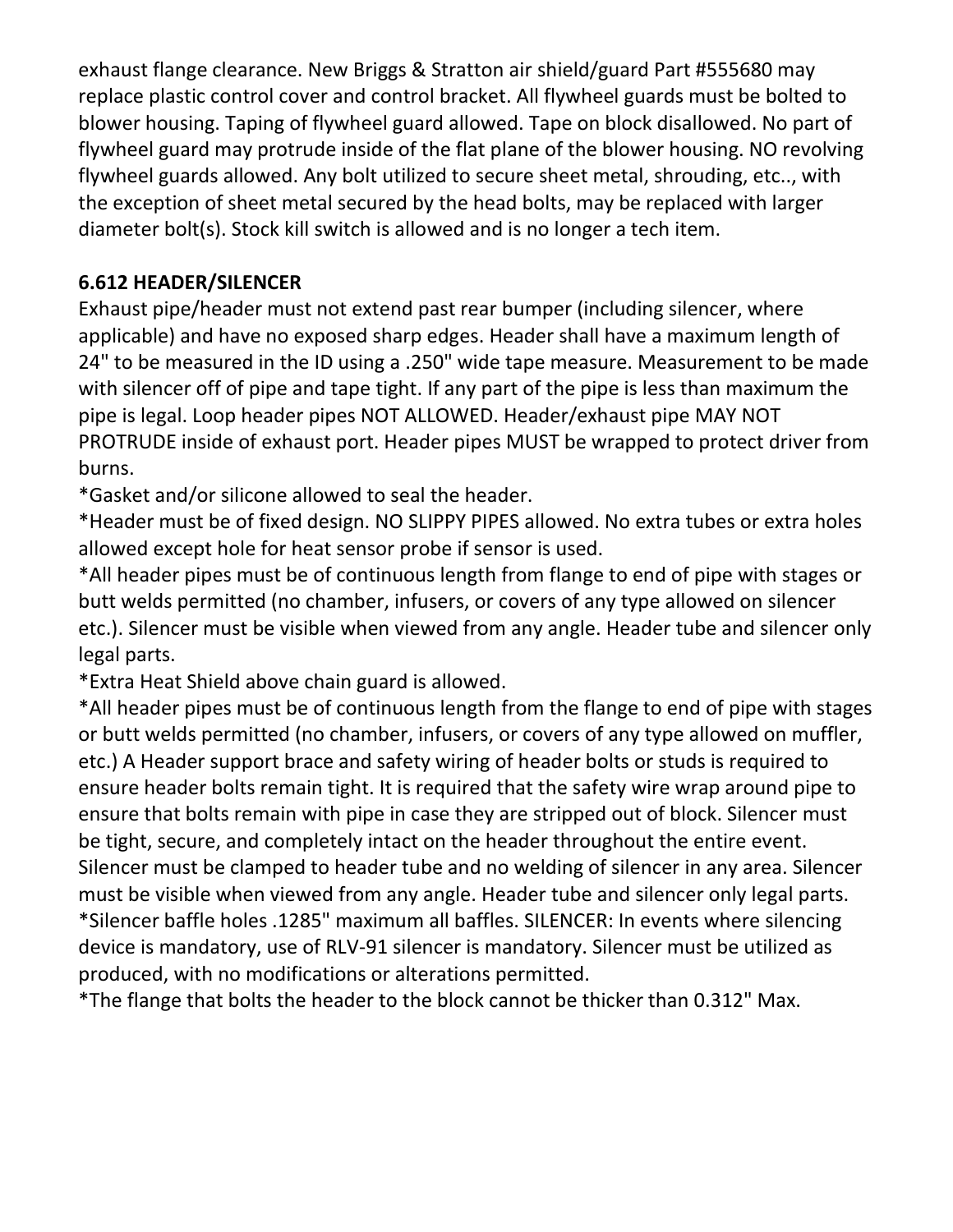#### **6.613 AIR FILTER**

Any air cleaner permitted. Must be installed directly to carburetor. No filter adapter allowed. Filter may not be used as an air ram and must filter from all areas as raced. Any open areas in filter must be covered with a filter sock. (No open areas allowed.)

#### **6.614 CARBURETOR**

PZ Model 22 Carburetor only. Must be stock as from the factory except any parts that are inside the float bowl or that can be removed through the float bowl are non-tech items. Any 1/4" bolts may be used to attach Carburetor to intake. No studs allowed. Carburetor to intake sealer is by O-Ring only. No sealer allowed. Air must enter carburetor at air horn only. Choke must be stock as manufactured from factory except choke maybe secured in open position. Adapter will be allowed on end of fuel inlet of carburetor for attachment of 1/4" fuel line.

\*Maximum throttle bore inside dimension is .874" (A7) NO-GO. Must be as cast.

#### **6.615 CHOKE BORE**

1.149" (A7) NO-GO. Must be as cast.

#### **6.616 VENTURI**

Vertical .792" No-Go (A7), this measurement shall be made with the NO-GO held parallel to the bore of the carburetor. Horizontal .615" NO-GO (A8) for top and bottom of venturi (widest part), and .602"

NO-GO (A20) will be the horizontal check for the narrowest part of venturi, and this NO-GO may not enter slide area. Air pick off hole maximum .061" No-Go (A9).

#### **6.617 SLIDE**

Minimum length top edge of slide to deepest part of cut away 1.148" NO-GO (A10). Must be stock as from factory.

#### **6.618 NEEDLE JET**

1.690" maximum length and 1.680" minimum length. Taper on needle must remain stock and will be checked at .500" from the tip of the needle and must not be smaller than .070" NO-GO (A4).

#### **6.619 RESTRICTOR PLATE**

Must be stock as manufactured. NO ALTERATIONS ALLOWED. Single hole restrictor plate will be used for the 2010 racing season. .505 to be checked with 0.506' NO-GO (A24) gold restrictor will be used for the Briggs Jr. classes. A 0.575" to be checked with a 0.576" NO-GO (A24) Restrictor plate must be flat and placed between carburetor and intake and sealed within gasket area. There must be one gasket between the restrictor plate and the intake manifold. Addition of material or funneling of gasket(s) not allowed. Any attempt to bypass, modify restrictor is prohibited.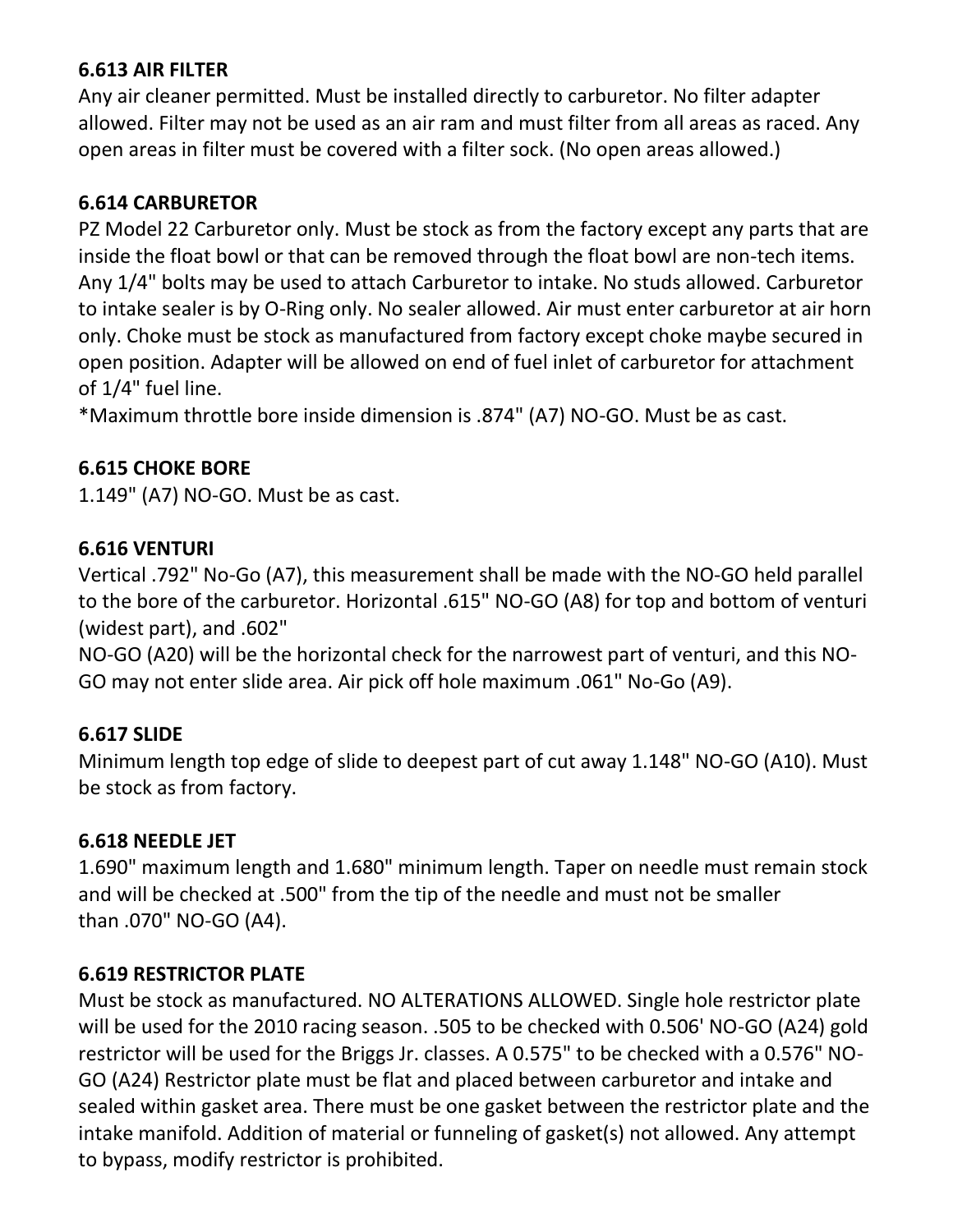Anodizing may not be removed from restrictor plate. Horstman lettering must be present, and tab on plate must be on right side when looked at from the carburetor side. Intake restrictors are to be unaltered and must be as originally manufactured. Along with WKA Tech No-Go gauges, officials may use a known factory plate, or any other tool necessary to determine legality of part. Restrictor plate violations subject competitor to disqualification and possible suspension.

### **6.620 INTAKE**

Stock animal intake as supplied from the factory. No modifications allowed except machining of gasket surface is permitted to meet rule specs. However, the gasket surface must remain flat for proper gasket seal the intake to block, and one intake carburetor mounting hole may be drilled out and checked with a 0.328" NO-GO, and the width of the intake to carburetor slotted hole will be checked with the same NO-GO.

\*Length: 1.740" NO-GO 1.760 MUST GO (A12)

\*Inside I.D. 0.885" MUST GO 0.905" NO-GO (A11)

\*Intake to block gasket: after-market gaskets are allowed. No sealants are allowed. Maximum Gasket thickness .070".

### **6.621 FUEL PUMP**

Auxiliary pulse-type fuel pump allowed. Fuel pump must be externally mounted. Fuel pump must be pulsed only from the crankcase upper oil fill cap.

#### **6.622 VALVE COVER**

Stock valve cover as manufactured from factory that includes the breather hole for the tube that runs to the catch can (no threading of hole allowed).

\*Valve cover gasket must meet stock configuration. No sealer allowed.

6.623 ROCKER ARMS

Must be stock as from the factory.

\*Minimum length is 2.865" NO-GO (A13).

## **6.624 CAMSHAFT**

All cam profile readings must be taken with zero valve lash and degree wheel at top dead center (TDC) of compression stroke. Readings shall be measured from push rods. Set dial indicator at zero and do not reset during the profile process. Only stock factory camshaft cores from Briggs & Stratton are permitted, part numbers 555532 and 555584. Lobes may be ground, but not to exceed .870 base circle.

Mechanical compression relief non-tech. Camshaft lobes must remain flat and of original width.

\*Maximum valve lift of 0.255" taken directly off the valve assembly at zero valve lash. Place dial indicator on valve keeper then tighten ball rocker till you see indicator move 0.001" to 0.002" this will assure that all the lash is taken out of the valve. Set dial indicator to zero and then check lift. When checking the lift off the valve keeper the only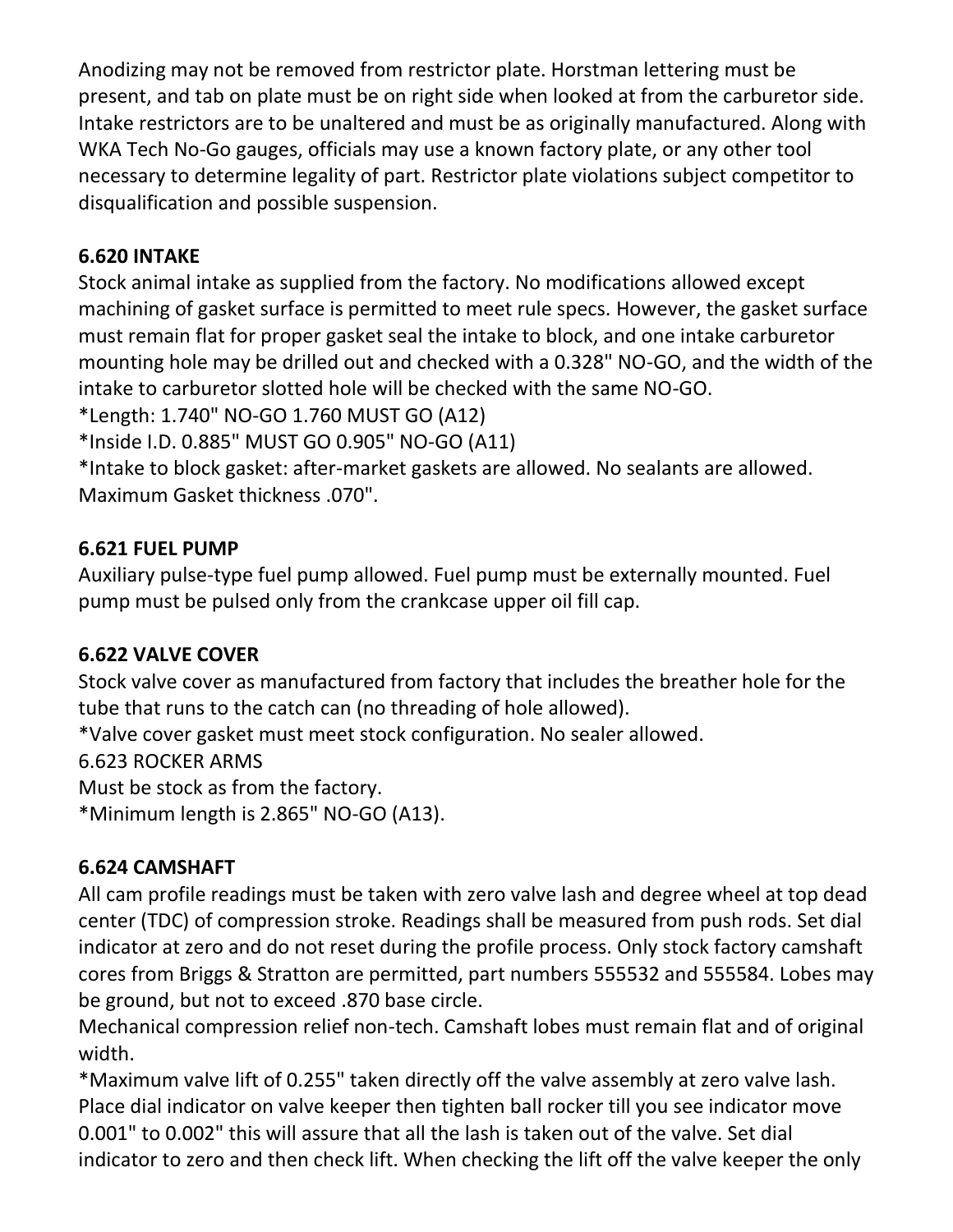dial indicator holder that will be used is three leg holder Sox holder #AT320A or similar indicator

#### **6.624.1 CAMSHAFT PROFILE LIMITS:**

Intake Lift Degrees 0.020" 18 to 13 BTDC 0.050" 0 TDC to 4 ATDC 0.100" 16 ATDC to 20 ATDC 0.150" 33 ATDC to 37 ATDC 0.175" 42 ATDC to 46 ATDC 0.200" 53 ATDC to 57 ATDC 0.225" 67 ATDC to 71 ATDC Min. Min. lift is .252" Max Max. lift is .257" 0.225" 39 BBDC to 35 BBDC 0.200" 25 BBDC to 21 BBDC 0.175" 15 BBDC to 11 BBDC 0.150" 5 BBDC to 1 BBDC 0.100" 12 ABDC to 16 ABDC 0.050" 28 ABDC to 32 ABDC 0.020" 44 ABDC to 49 ABDC Exhaust Lift Degrees 0.020" 61 BBDC to 56 BBDC 0.050" 44 BBDC to 40 BBDC 0.100" 27 BBDC to 23 BBDC 0.150" 11 BBDC to 7 BBDC 0.175" 1 BBDC to 3 ABDC 0.200" 10 ABDC to 14 ABDC 0.225" 24 ABDC to 28 ABDC Min Min lift is .252" Max Max lift is .257" 0.225" 78 BTDC to 74 BTDC 0.200" 64 BTDC to 60 BTDC 0.175" 53 BTDC to 49 BTDC 0.150" 43 BTDC to 39 BTDC 0.100" 27 BTDC to 23 BTDC 0.050" 10 BTDC to 6 BTDC 0.020" 5 ATDC to 10 ATDC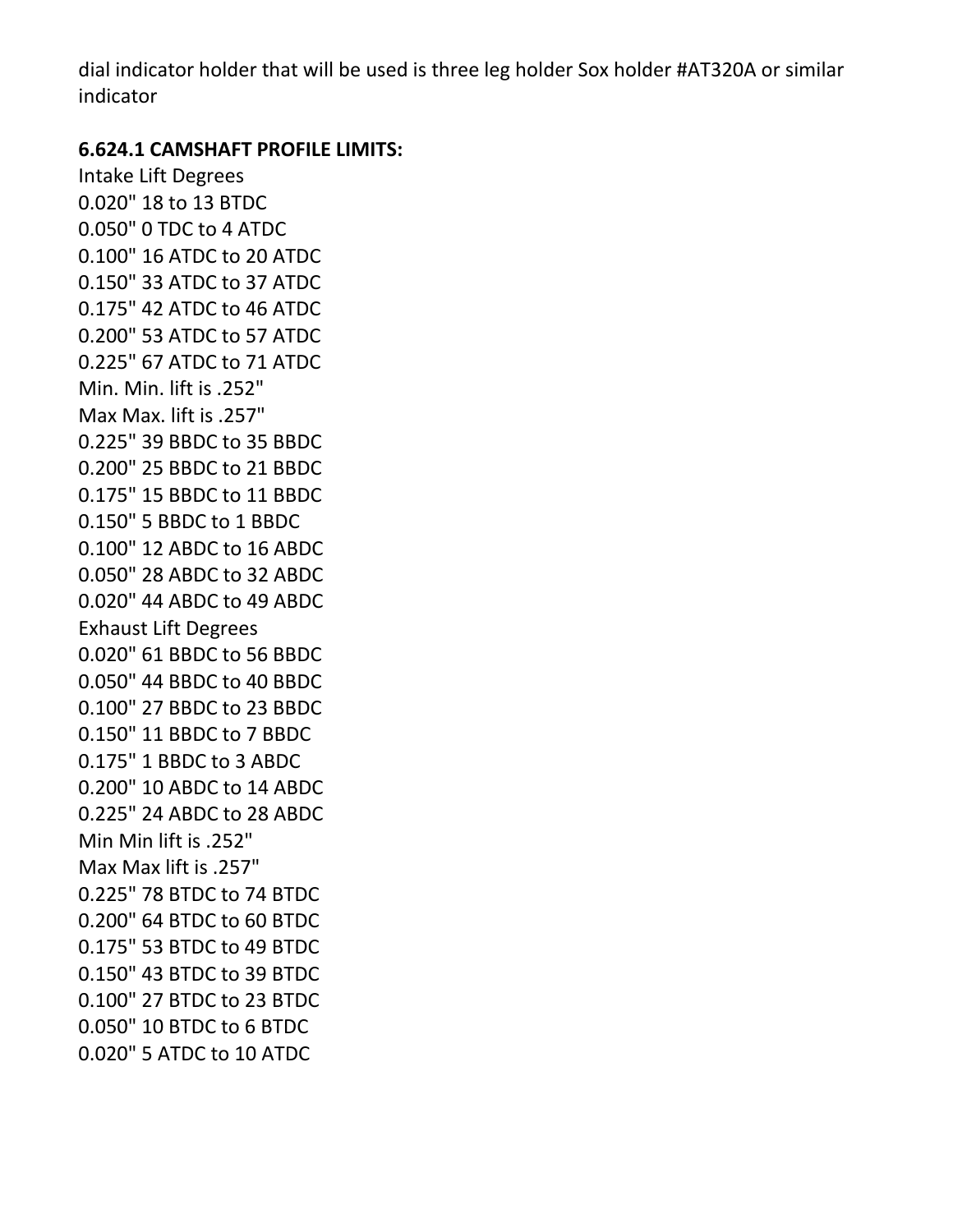#### **6.625 BALL ROCKER**

Stock as manufactured from factory. \*0.590" NO-GO - 0.610" MUST GO (A16)

#### **6.626 PUSH ROD**

Stock as manufactured from factory. \*.185" - .190" diameter. \*Length 5.638" NO-GO - 5.656"MUST-GO (A5).

#### **6.627 HEAD BOLTS**

Stock head bolt must be utilized and four are mandatory. All other external metric bolts may be replaced with American standard bolts of appropriate size.

#### **6.628 HEAD GASKET**

Briggs & Stratton and after-market head gaskets are allowed of stock design. Gasket sealer cannot be utilized on head gasket. No aluminum or copper head gaskets allowed. \*.049" Min. thickness measured in four places between head bolts. Measurement to be made from inside of gasket. Measurement to be made with a micrometer. \*Briggs & Stratton fire ring head gasket part # 555698 allowed. Minimum thickness 0.042" on metal fire ring part of the gasket.

#### **6.629 CYLINDER HEAD PLATE**

Must be stock as from the factory.

\*Cylinder head plate gasket must be stock configuration. Maximum thickness .055".

#### **6.630 ROCKER ARM STUDS**

Must be in stock as manufactured from the factory.

#### **6.631 VALVES**

Stock valves ONLY. Must be one angle. Valves may not be polished or lightened. If working area (that portion of the valve stem translating with the valve guide area) of valve stem is cleaned, no material may be removed, such as linear grooves, crosshatching, etc. Minimum intake and exhaust valve length 3.372" + or - 0.010"

#### **6.632 INTAKE VALVE**

45 degrees (A22). Intake valve minimum diameter is 1.055" NO-GO too1.065"MUST-GO (A17).

Allowed Depth of dish in valve .099" to .119". Minimum height from angle of valve face to top of valve 0.057" using gauge (A26) (check using a depth micrometer from top of valve to the gauge)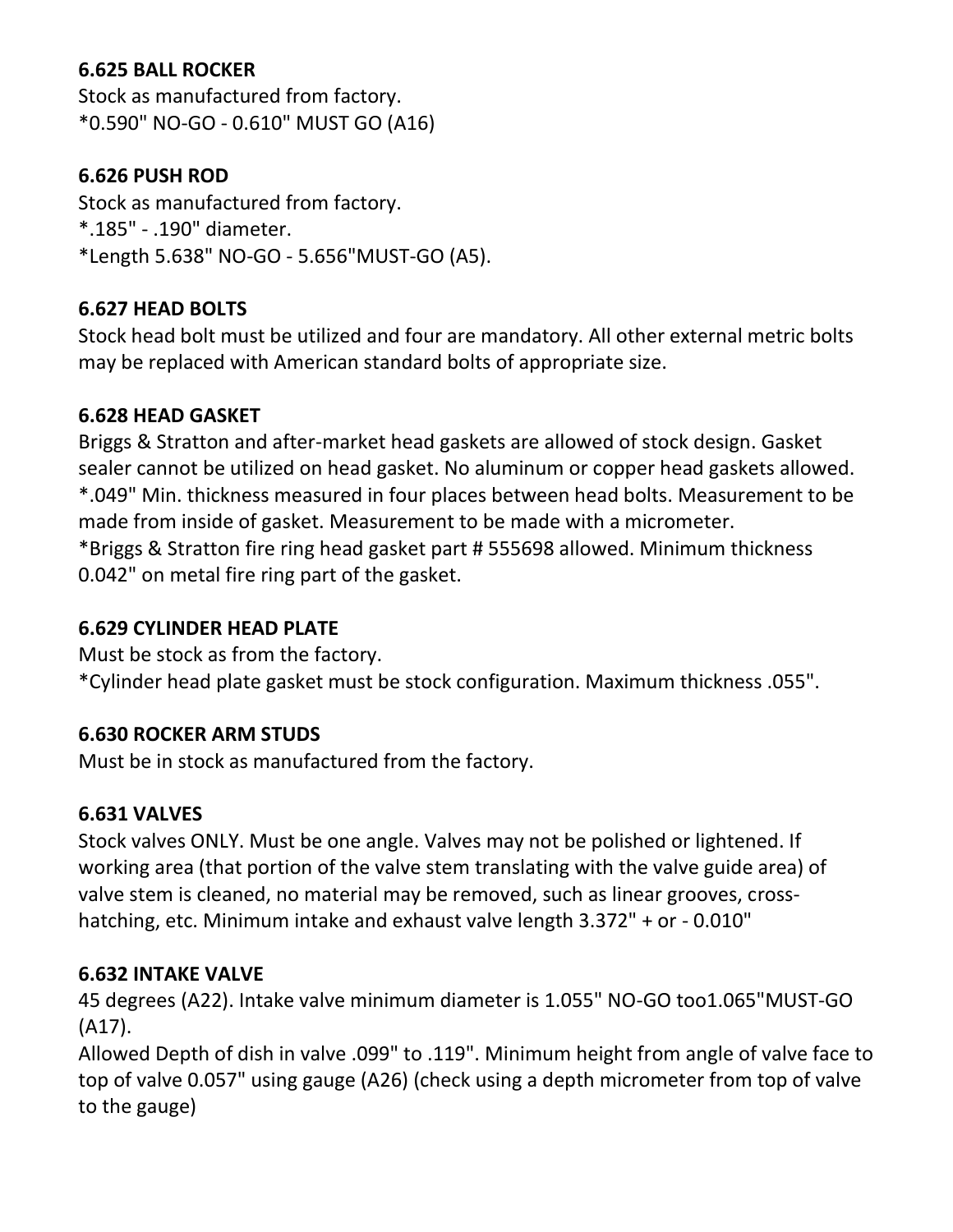#### **6.633 EXHAUST VALVE**

45 degrees (A22). Exhaust valve diameter is .935" NO-GO to .945" MUST-GO (A18). Allowed Depth of dish valve .084" to .104". Minimum height from angle of valve face to top of valve 0.060" using gauge (A27) (check using a depth micrometer from top of valve to top of gauge)

#### **6.634 VALVE SPRINGS**

Stock Briggs and Stratton valve springs and keepers are mandatory. Springs must remain unaltered as supplied from factory.

#### **6.635 INTAKE AND EXHAUST SPRING**

Maximum valve spring length is .930" NO-GO (A15) .103" - .107" wire diameter, measured in three places on spring. Inside diameter of spring .615" minimum, .635" maximum.

#### **6.636 VALVE SPRING RETAINERS**

Stock as manufactured from factory. \*.060" - .070" thickness permitted.

#### **6.637 CYLINDER HEAD**

Stock Briggs and Stratton cylinder head part #555635. Machining of gasket surface only allowed. No machining of ports allowed. Bosses on head may be tapped to allow for the attaching of a header brace.

\*Depth of head at shallow part of head .011" minimum. The measurement on the shallow side of the combustion chamber will be taken with a depth gauge on the push rod side of an imaginary line drawn from dowel pin to dowel pin on valve side of the dowel. It will also be taken over the spark plug area. The rest of the recess area in the head has no depth dimension, but the recess must remain visible. Depth at floor of head .319" min.

\*Depth to top of valve seat: .360" maximum. .335" minimum. \*Head thickness measured from head gasket surface to head plate gasket surface is 2.420" (A29). Head thickness to be checked in four places through the valve guides and the push rod holes with gauge. Not calipers.

\*Width of combustion chamber at the widest part across the valve seats area checked with a 2.640" NO-GO (A30) at a depth of 0.200" in the combustion chamber.

#### **6.638 VALVE SEATS**

Must be one angle ONLY on valve seats. Stock Briggs and Stratton valve seats are mandatory.

\*Intake seat inside diameter, .966" MUST-GO - .972"(A2) NO-GO.

\*Exhaust seat inside diameter, .844" MUST-GO - .850" (A1) NO-GO.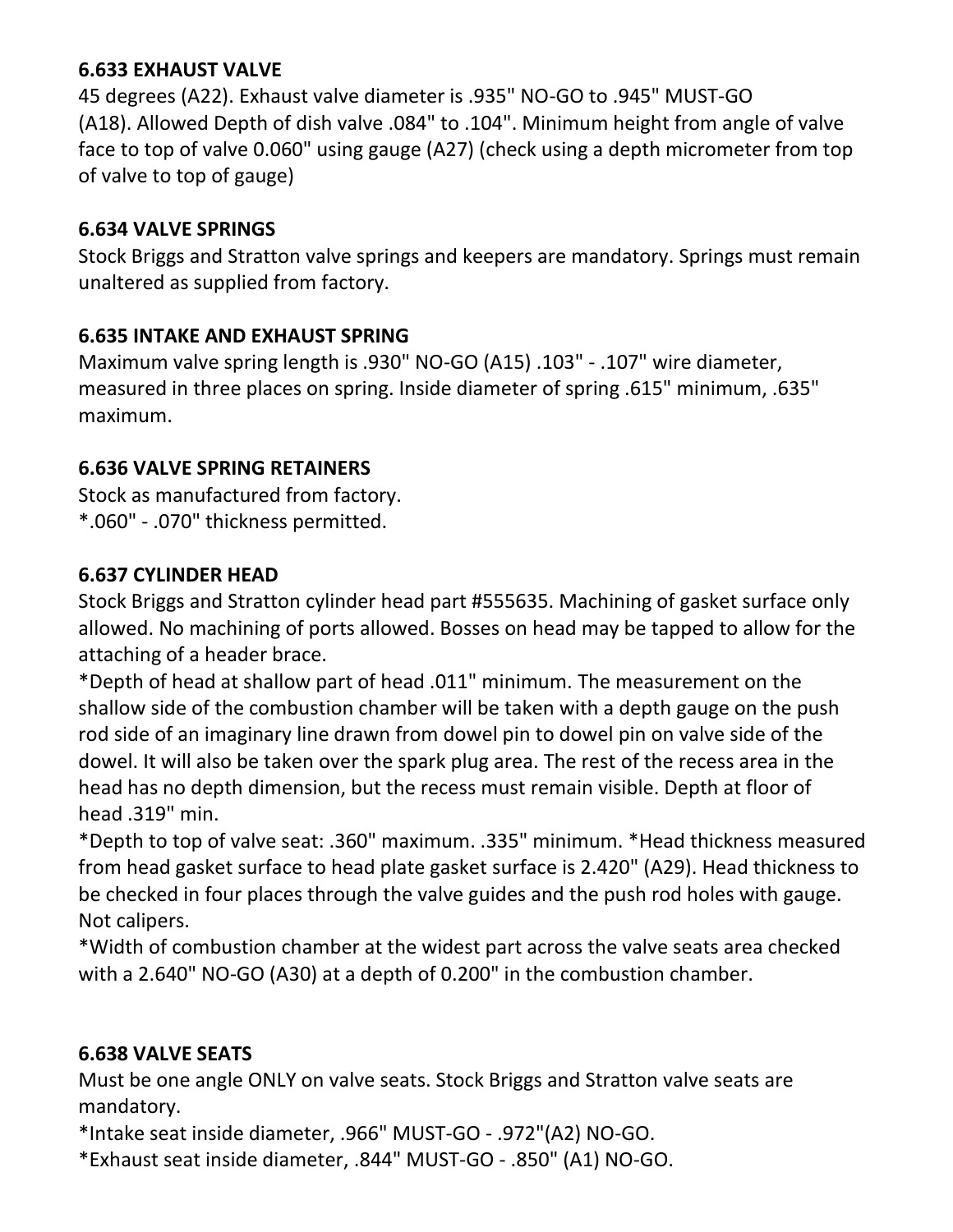\*Exhaust and intake seat 45-degree angle.

#### **6.639 PORTS**

Must have stock configuration. No porting or modifications of any kind allowed. \*Intake inlet: .918 No-Go (A6) when checking 90 degrees to stud pattern No-Go will be straight, when checking in line with stud pattern No-Go will set on floor port at bottom and stop at upper edge of port on top. \*0.864" NO-GO (A28) cannot touch the valve guide of the intake port. 0.860" (A28) Plug gauge will be used as a visual check of the eyebrow area this is not a no-go but a visual assist tool. Exhaust Outlet: .980 No-Go (A6).

## **6.640 VALVE GUIDES**

Stock valve guides as supplied from factory. Stock replacement guide part #555645 allowed. Maximum depth from cylinder gasket surface to top of valve guide is 1.255.

### **6.641 DECK/PISTON CLEARANCE**

Machining of deck surface is permitted. No peak decking allowed. Piston pop-up CANNOT exceed .005" above block surface in the center of the piston. When measuring piston pop-up, it should be accomplished with bar stock (A25) on a parallel with the piston wrist pin and, using a dial indicator check the piston pop-up in this area. Then without moving the dial indicator rotate the bar 90 degrees on the center line of the piston and check the popup it should not exceed 0.005"

#### **6.642 CYLINDER BORE**

No circular or machined grooving of cylinder is allowed in any position of cylinder. \*Stock cylinder is 2.690" and overbore is permitted providing it does not exceed 2.725" (approximately .035" overbore).

#### **6.643 STROKE**

Stroke is 2.204" Max. Check with stroke pin (A21) or dial indicator. Stroke is checked by pushing piston down to take up play of rod clearance. Stroke is checked from bottom dead center (BDC) to top dead center (TDC).

#### **6.644 IGNITION**

If stock flywheel part # 555625 is used, the coil must be stock Briggs coil part #557040 must be utilized in unaltered form. No slotting of mounting holes or machining of attaching bolts is permitted. There must be resistance from ground to the plug wire. Spark Plug Connector must be stock factory type. Rubber plug boot allowed. Note: Coils may be rechecked for correct ohms reading after a minimum of 10 minutes. \*Resistance from plug wire must be 3,000 ohms minimum and 6,000 ohms maximum. NOTE: Coils may be rechecked for correct ohms reading after a minimum of 10 minutes.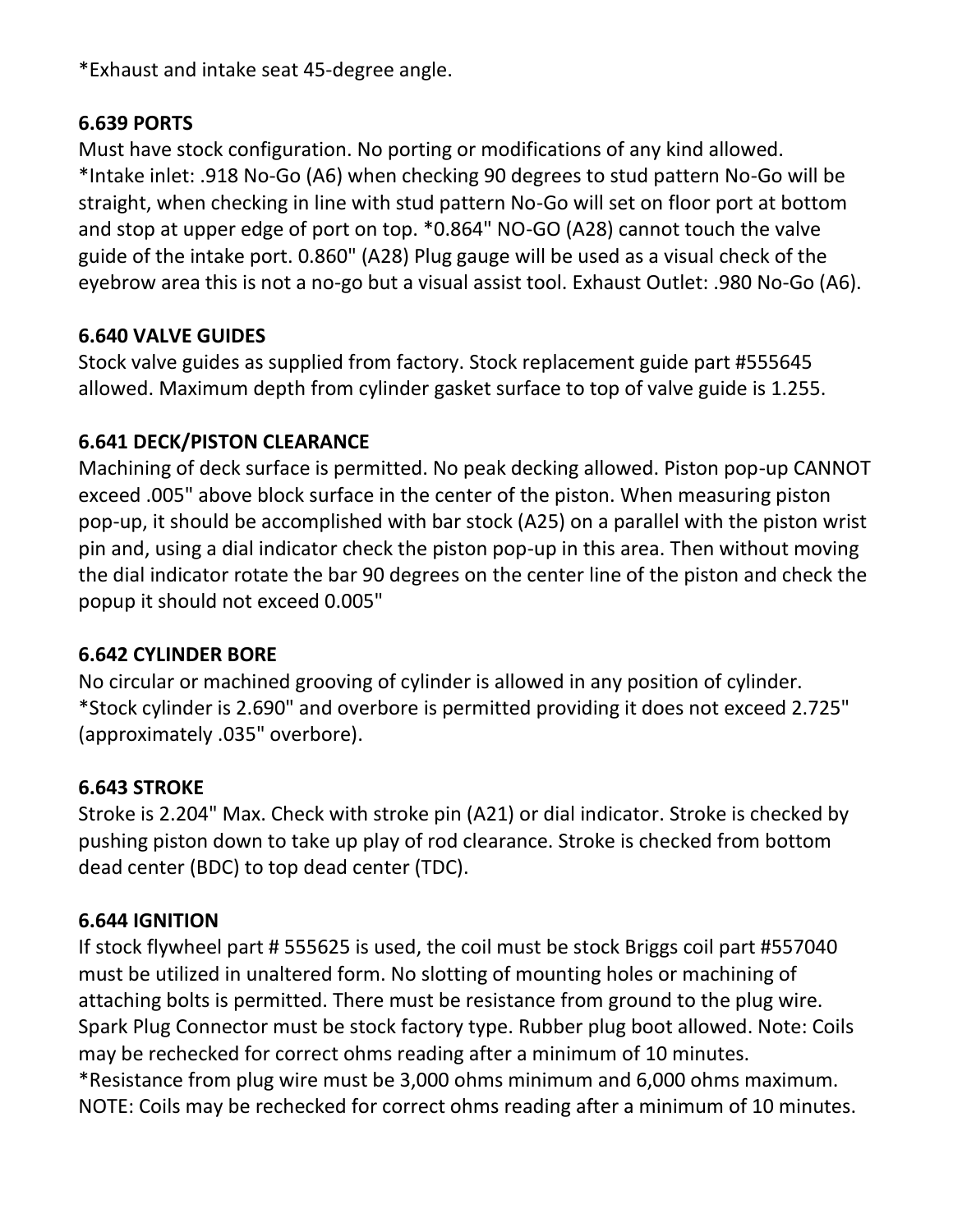#### **6.645 STARTER**

Recoil starter may be retained as produced and intact, if recoil is removed, starter cup must also be removed. Any style nut and use of electric starter allowed.

#### **6.646 FLYWHEEL**

Stock flywheel Briggs part # 555625 or STOCK PVL flywheel Briggs part # 555683. Any flywheel key or No flywheel key is allowed. No machining, glass beading or sandblasting of flywheel is allowed. Flywheel washer must be stock.

Weight of flywheel: 4 lbs. and 8 oz. MINIMUM. (PLV FLYWHEEL WEIGHT-4lbs. 4 oz. No modifications allowed)

#### **6.647 CRANKCASE SIDE-COVER**

Side-Cover must remain stock.

#### **6.648 CRANKCASE SIDE-COVER GASKET**

After market gaskets approved, however must be of same size material as stock gasket(s). One or two crankcase gaskets are allowed.

#### **6.649 VALVE LIFTERS**

Stock lifter as supplied from factory. \*Head lifter have a minimum .820" NO-GO - .860" MUST-GO (A19). \*Maximum length of lifter 1.515" NO-GO - 1.525" MUST-GO (A14).

#### **6.650 CONNECTING ROD**

Stock or WKA approved aftermarket connecting rod ONLY. Connecting rod may not be lighter in weight than known stock component. No under-sizing of connecting rod is permitted, however, rod may be clearanced providing that it is in stock configuration and finish with no "dimpling" or media blasting. Rod ends must be concentric with crankshaft journal and/or wrist pin with no chamfer or breaking edges. The use of all first and second generation, and new Briggs stock rod bolts part # 555654 are allowed. Minor grinding of crankcase allowed for clearance of new rod bolts.

\*Stock rod length is 2.419" minimum, 2.429" maximum. Measured from bottom of wrist pin to top of crankshaft journal.

\*Oil hole opening, new or old-style rod, is .185" No-Go (B16).

#### **6.651 WRIST PIN**

Wrist pin must not be altered.

- \*Maximum inside dimension of wrist pin is .414".
- \*Outside dimension is .624" .626".
- \*Minimum length, 1.901.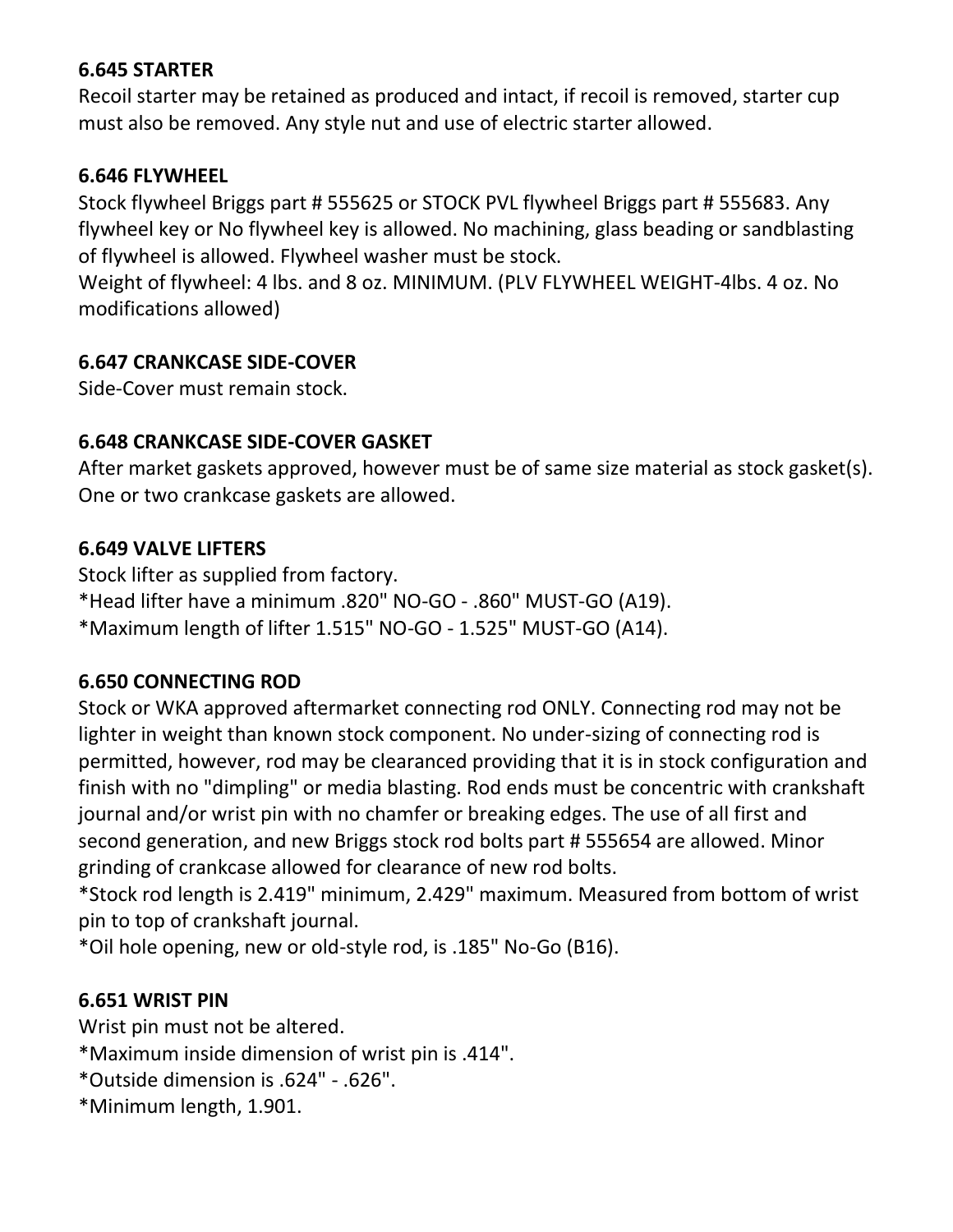#### **6.652 RINGS**

Three rings are MANDATORY. Compression, or top ring, chamfer or O must face up, and must remain as manufactured. Scraper ring must be installed with inside chamfer down and O up. Stock oil ring must be installed as from factory. Rings must be self-supporting in the cylinder bore of the engine being teched. Ends of ring must remain flat. Excessive end gapping of rings not allowed. Rings must conform to all listed factory specifications and be of stock configuration. Known, standards for piston/ring configurations are B&S factory approved parts. No machining of rings allowed. Exception; lapping and end gapping allowed. Rings must be in one piece when removed from block.

\*Minimum width top two rings .095".

\*Thickness top two rings .059"- .064".

\*Oil ring minimum width .065", ring groove must be present. Expander ring must be installed.

\*Oil ring thickness .098" - .102".

#### **6.653 PISTON**

Stock, unaltered B&S Animal piston MANDATORY. Wrist pin hole must not be altered or relocated except minimum honing of wrist pin bore allowed. New style Briggs & Stratton piston with cir-clip on both sides of wrist pin bore allowed. Deck above top ring must not be altered. No machining is allowed on piston. Arrow must point toward flywheel. \*From top of piston to wrist pin bore .658" minimum measurement. Check on circlip side of piston.

\*Minimum piston length is 1.768".

#### **6.654 CRANKSHAFT**

Stock factory crankshaft mandatory. Stock factory timing gear mandatory and must be installed properly. Lightening, polishing of counterweights, addition of metal or other material is not permitted. Offset crankshafts are not permitted. After-market bearing of non-self-aligning type, with or without, shield is permitted. Shims if used must be installed as from factory. No ceramic bearings allowed.

\*Crankshaft journal diameter is 1.094" - 1.100".

#### **6.655 BLOCK**

Must be as produced, with no alterations or reworking. Blocks repaired from broken rod damage, are permitted providing that repair does not constitute a functional modification of original block. No bushings of any kind allowed except for bushings approved in this Tech Manual. The repair of one coil post is allowed, as long as the remaining post is factory and unaltered. No KNURLING of guides allowed.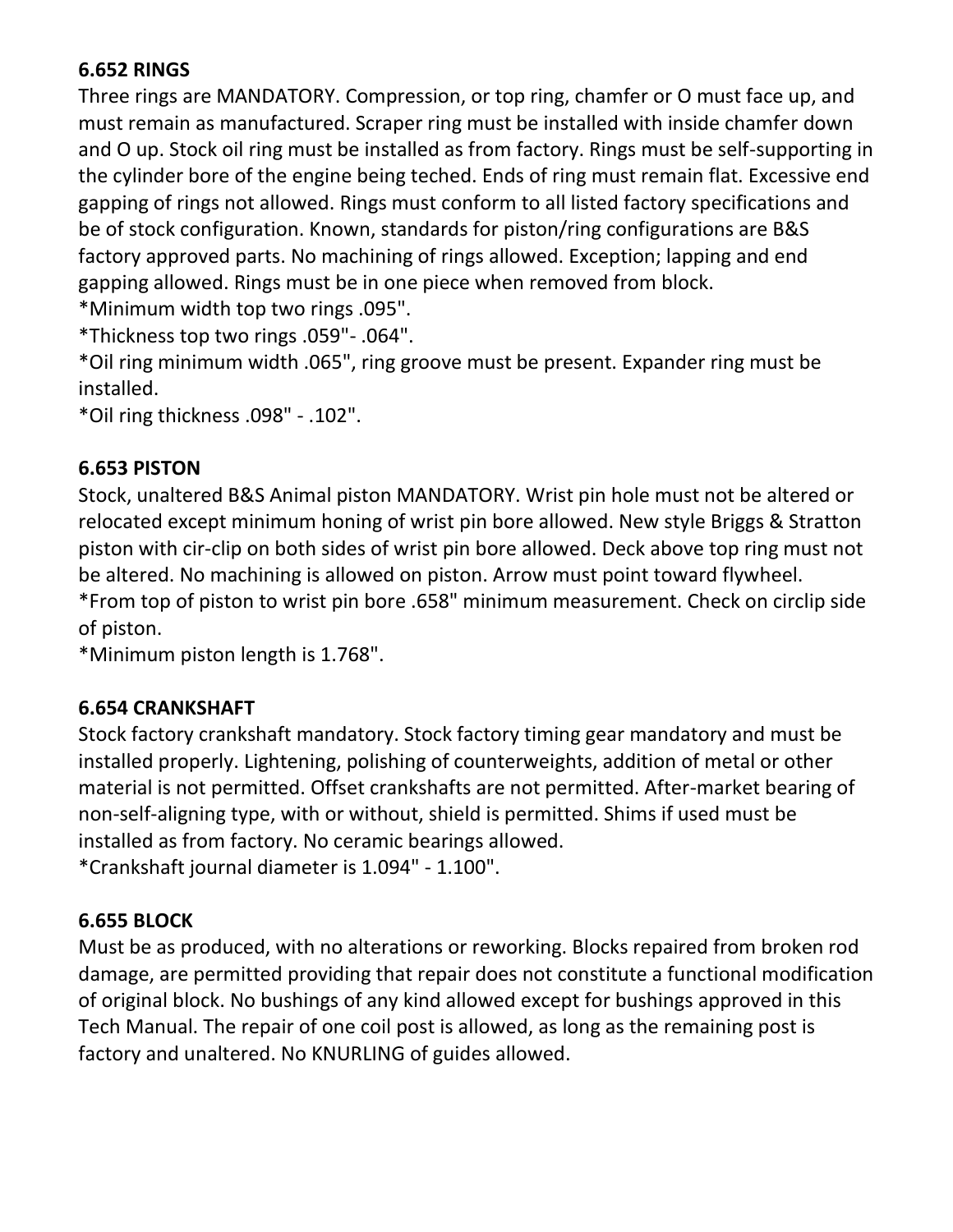#### **6.656 WELDING**

No welding can be done to an engine from the cooling fins upwards. Cam boss repair or welding not allowed. External welding of block is only allowed to repair damage from broken rod.

#### **6.657 CLUTCH**

Dry clutches are mandatory (same clutch used in all other Briggs & Stratton classes).

#### **6.658 ENGINE SEALS**

The engine will be sealed with two wires. One wire will run between a valve cover bolt and an intake to an engine bolt to the nut side of a carburetor to intake bolt. The other wire seal will seal the front side of the cover bolt.

#### **6.659 FUEL LINES**

Fuel lines must be safety-wrapped at all connecting points.

#### **6.8 BRIGGS AND STRATTON LO206**

Refer to the Briggs LO206 rules.

BRIGGS LO206 engine rules apply for this motor. Engines must retain original Briggs factory seals. In 2022 only the new style Briggs sealed L0206 with the security thread will be allowed to be used. For specific rules on this motor refer to Briggs LO206 technical manual.

## **United States Rule Set Effective January 1, 2019**

#### (Last updated 03/15/19)

The 206-engine platform was designed and engineered exclusively for racing. Each engine is hand-built in Milwaukee, Wisconsin using dedicated tooling and dies to provide a level of consistency unmatched in the industry today. The 206 is intended to simplify racing, from hitting the track to the tech process needed to ensure a level playing field at the end of the day. In combination with Briggs & Stratton Racing's slide restriction system a complete racing ladder can be developed by simply changing a carburetor slide and/or by a slide and ignition change. With the base engine the basis for today's 'box stock' classifications, the 206 engine gives racer's and tracks the ability to have one engine, from start to finish. All Briggs & Stratton (B&S) racing engines are manufactured solely for sanctioned

racing only. B&S does not recommend the products referenced herein to be used for an application outside of sanctioned racing as serious injury or death could result. This rule package has been prepared by Briggs & Stratton Racing and is intended to establish the sole basis for technical control of the 206 engine in competition. For all supplemental rules contact your sanctioning body.

**This rule package covers all engine related technical specifications.**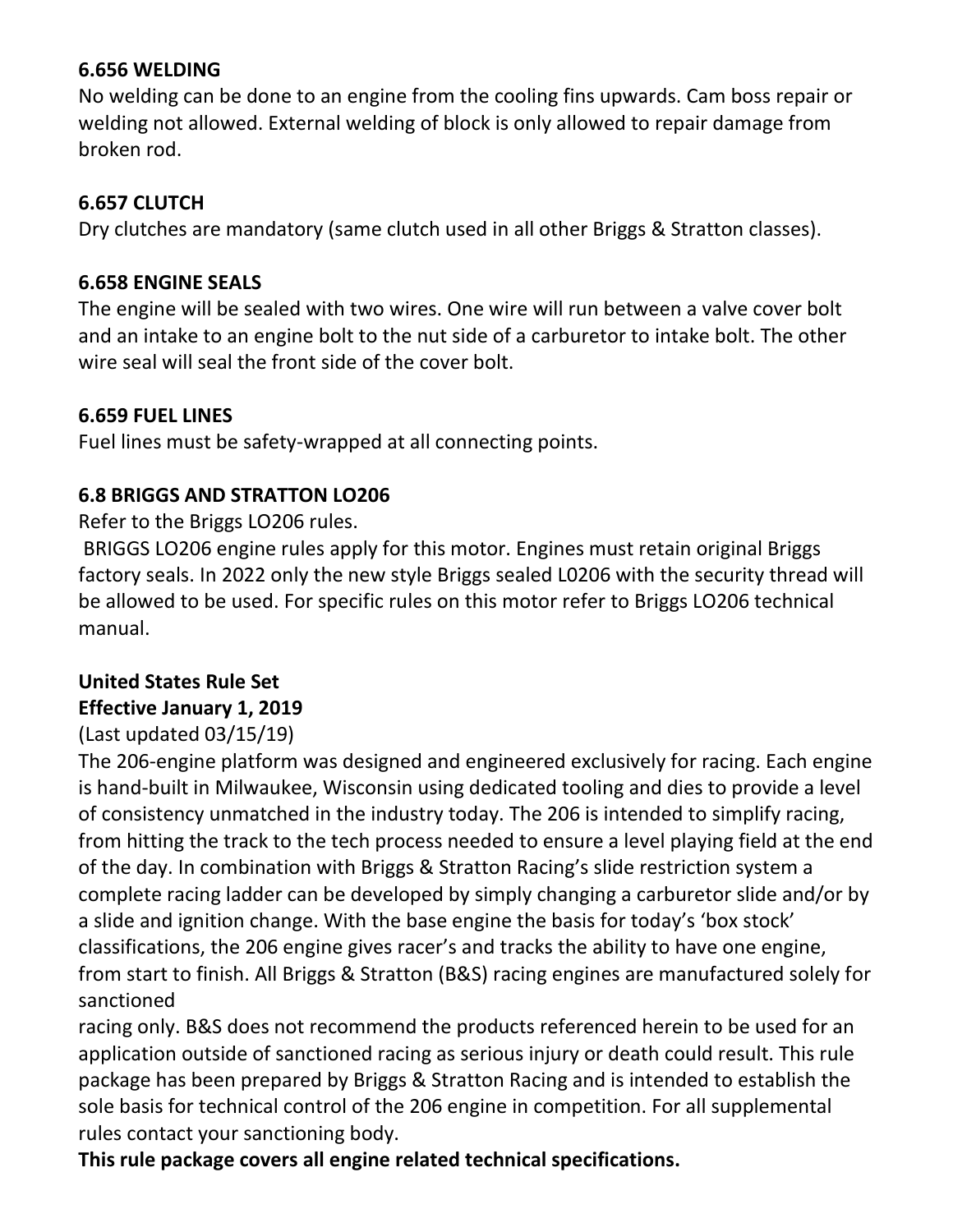### **For all other regulations beyond the engine please refer or contact your sanctioning body.**

## **Briggs Sealed Box Stock Ages 7-12**

Engine: LO206 with factory seals, Briggs rules (except any air filter allowed), Purple slide part number #555735, 0.342" max opening, unaltered Briggs legal carb

Tires: Any Burris 33

Clutch: Drum only

Fuel: 91 Octane or less "Pump Gas" only

Minimum Weight: 265 lb.

Cadet, Novice, Junior 1, Junior 2 and National Junior classifications require the installation of the locking cap Part #555726 on the carburetor slide cover. It is not permitted to run the classes without the specified slide and locking cap. Locking cap and carburetor cap MUST be tight. A seal can be utilized at the discretion of the organizer, or alternatively painted by the technical officials. Opening verified by pulling on the throttle cable, not pedal, to determine maximum opening.

Optimization of the slide opening in Briggs & Stratton is permitted. The only allowable method of slide optimization is by removing material from the throttle cap area highlighted in RED. The use of multiple gaskets and/or machining of the slide is prohibited.

Slide opening must not exceed the appropriate No-Go specification as per class regulations. For information on slide optimization see video section at [www.BriggsRacing.com](file:///C:/Users/kshepard/Downloads/www.BriggsRacing.com)

**CAUTION – The risk of pushing the limit on the slide opening is an unnecessary DQ. For every .010" of slide opening, due to the efficiency limitations of this engine, is less than .1 hp. Give yourself a buffer because it makes no measurable performance differences.** 

## **2. These Regulations Are the Only Regulations**

a. Only the B&S Racing Department in Milwaukee can make changes to the technical specifications herein.

b. B&S dealers and their agents are not authorized to alter, verbally or otherwise, any technical specifications or competition rule herein.

c. Should any B&S literature, catalogues, manuals, videos, etc. be different than these regulations, these regulations take precedence.

d. Changes, corrections, addendums, etc. will be submitted to sanctioning bodies and posted at [www.karting.com](file:///C:/Users/kshepard/Downloads/www.karting.com) for republication and will become effective on a date specified.

## **2.5. The 3 Core Rule Set Technical Inspection Principals:**

a. Unless these rules state that you can do it, you cannot do it.

b. Spirit and Intent (Syd White rule): Covered, stated, restated, or unstated any change or action with the sole intent to wrongfully create a performance advantage is grounds for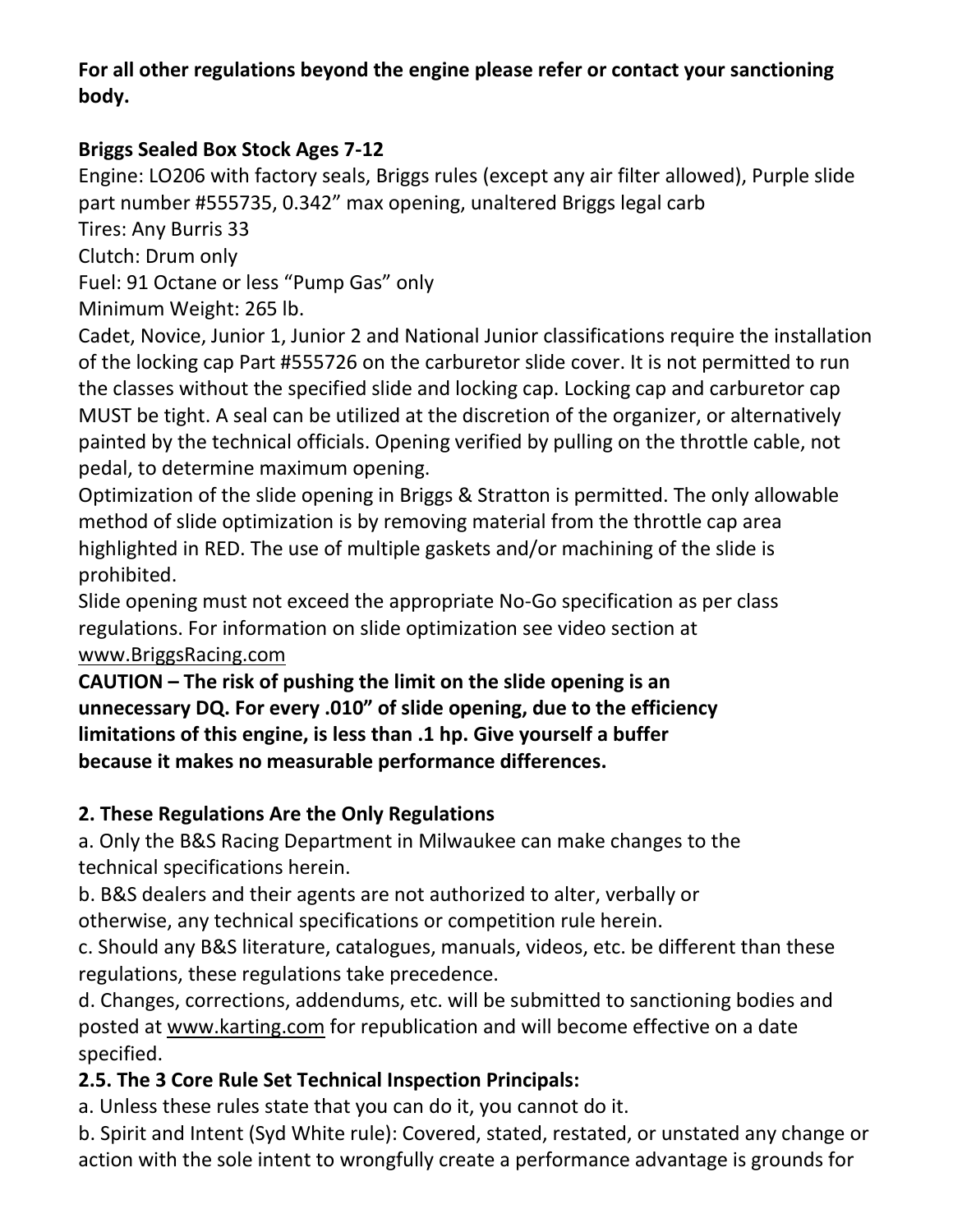disqualification.

c. All parts are subject to comparison with a known stock part. This includes specified and mandated aftermarket parts. Example: RLV exhaust and silencer.

## **3. Briggs & Stratton 206 Product Availability**

The 206 engine products and service parts are available only through the authorized Briggs & Stratton Racing dealers. A list of authorized dealers can be found at [www.karting.com](file:///C:/Users/kshepard/Downloads/www.karting.com)

## **4. General Rules**

a. The terms stock, original equipment, OEM, unaltered, etc., refer to Original Equipment supplied by Briggs & Stratton.

b. Only the original equipment Briggs & Stratton 206 #124332-8201 or Junior 206 #124332-8202 engines are allowed in the classes recommended herein.

c. All parts must be unaltered Briggs & Stratton 206 parts specifically made for this engine by Briggs & Stratton. No aftermarket parts to be used unless

specified in these regulations.

d. All parts are subject to comparison with a known stock part. This includes specified and mandated aftermarket parts. Example: RLV exhaust and Silencer.

f. The tech official, at their sole discretion, may at any time replace a

competitor's sealed engine, carburetor, or head assembly with another sealed engine or known stock part. Failure to comply is grounds for disqualification.

g. **IF** a competitor's part is replaced per 4f it must be drilled or reconfigured in a way that prohibits the reuse of that part.

h. All Briggs & Stratton 206 classes must have a serialized block. Blocks without a factory serialization on the front base next to the oil drain are illegal in competition.

i. Standard organizational protest procedures can allow for short block

inspection (seal removal) if a *new*, replacement short block, p/n 555715 is

offered in replacement. Competitor short block to be forfeited to the series or club as terms of this procedure.

## **5. Things That Are NOT Permitted**

a. Tampering of the factory installed engine seals (2).

b. Addition or subtraction of material in any form or matter.

a. Exception – Valve maintenance (valve job). Valve seats must remain with the factory specification of 30- and 45-degree angles only. Valve seats of additional angles and/or angles not comparable to the factory stock of 30 and 45 degrees are not permitted. Grinding of valve stem or excessive material removal prohibited.

b. Exception – Optimization of the slide opening in Briggs & Stratton Cadet, Novice, Junior 1, Junior 2 and ASN National Junior classes are permitted per section 1 guidelines.

c. "Blueprinting" unless stated herein.

d. Modification to or the machining of any parts in order to bring them to stated minimum/maximum specification, (or for ANY reason).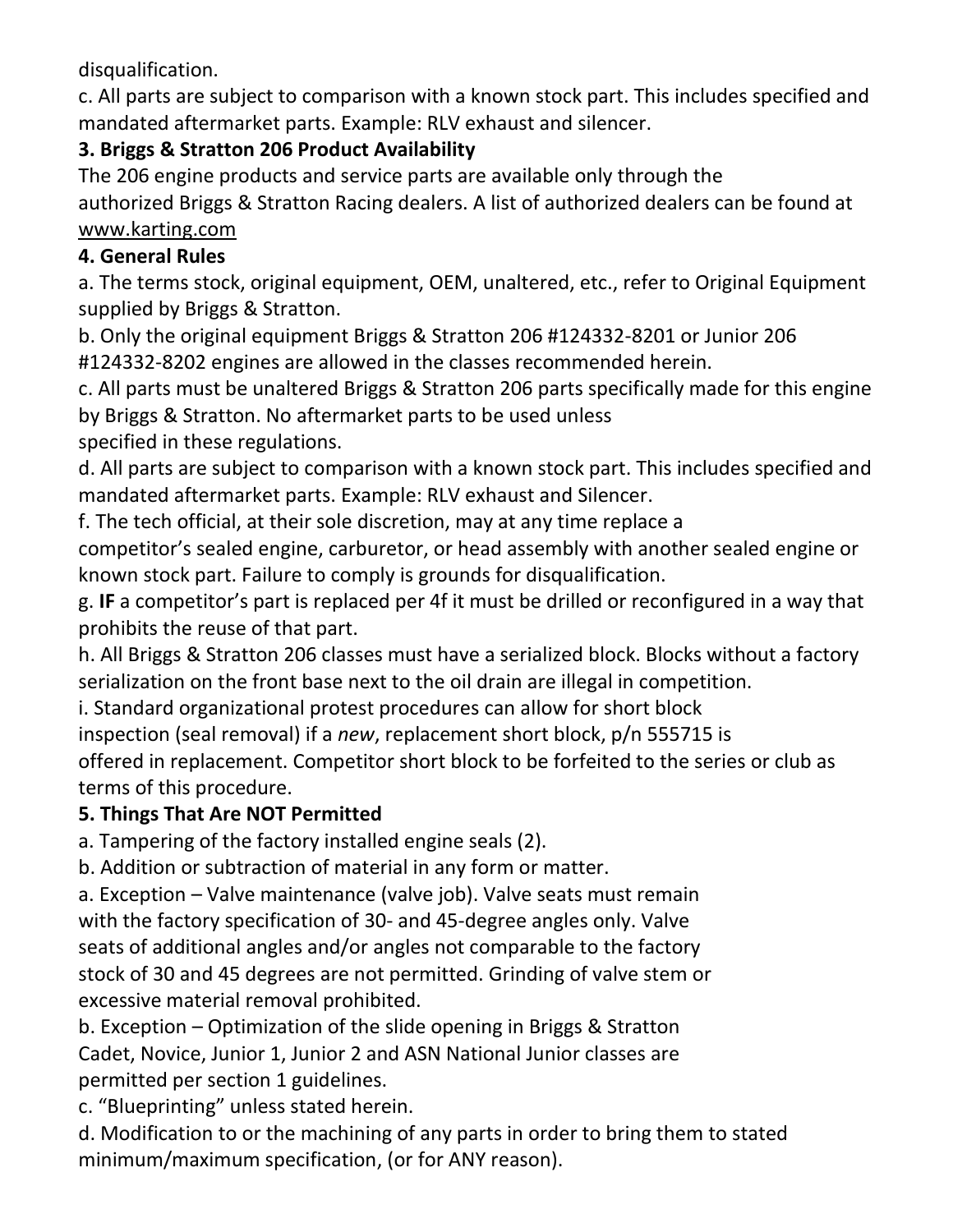e. A tech official may use additional means of measuring components to compare against a known stock part.

e. Machining or alteration of any kind to the engine or replacement parts unless specifically stated herein.

f. Deburring, machining, honing, grinding, polishing, sanding, media blasting, etc.

g. Sandblasting or glass-beading any interior engine surfaces.

h. No device may be used that will impede, or appear to impede, airflow to the engine cooling system.

## **6. Engine Sealing**

There are two custom security seals with matching serialization installed from the factory. Tampering of the seals is not permitted. Should the seals be tampered with, the engine is no longer eligible for competition. Should an engine require dismantling for any reason that requires breaking of the seals, contact Briggs & Stratton at: Briggs & Stratton Racing – Email: Briggsracing@basco.com

Beginning on January 1st, **2021** only security seals with a black integrated thread wire or the red/black wire and the orange seal housing will be legal for competition.

Each competitor is responsible for the condition of their seal. We recommend that each seal be wrapped (plastic bag, etc.) to prevent exposure from harsh cleaners, degreasers, and oils.

## **7. Technical Inspection Tools**

Briggs & Stratton have made available a number of tools for the convenience of technical checking of components when necessary. They are indicated throughout the rule thusly: **Tech Tool #**. See Section 38 for tool description. The tools are available from: Sox Racing • 2223 Platt Springs Rd. • West Columbia, SC 29169 • (803) 791-7050

## **8. Engine Ignition Switch**

The B&S ignition switch and wires must remain in stock location. It is not permitted to alter the OEM wiring.

## **9. Engine Air Filter**

The only air filter permitted is the Briggs & Stratton Green Air Filter

Part #555729. No modification to the filter element is permitted.

A protective shield may be attached for wet-weather competition.

It is not permitted for the protective shield to create any ram-air effect. A fabric prefilter is allowed as long as it does not create a ram-air effect. Foam or any other prefilter material is NOT legal for use.

A racer MUST start each race with the air filter properly attached but will NOT be penalized if the air filter falls off during the race. If air filter falls off during a race, it is STILL subject to tech.

## **10. Engine Fuel Recommendations**

Premium Gasoline no greater than 94 octanes sold at normal roadside fuel stations open to the public. The addition of fuel additives in any manner is not permitted. Fuel dispensing location may be specified in Event Supplementary Regulations. Specific gravity and hydrometer testing are acceptable tests when used in accordance to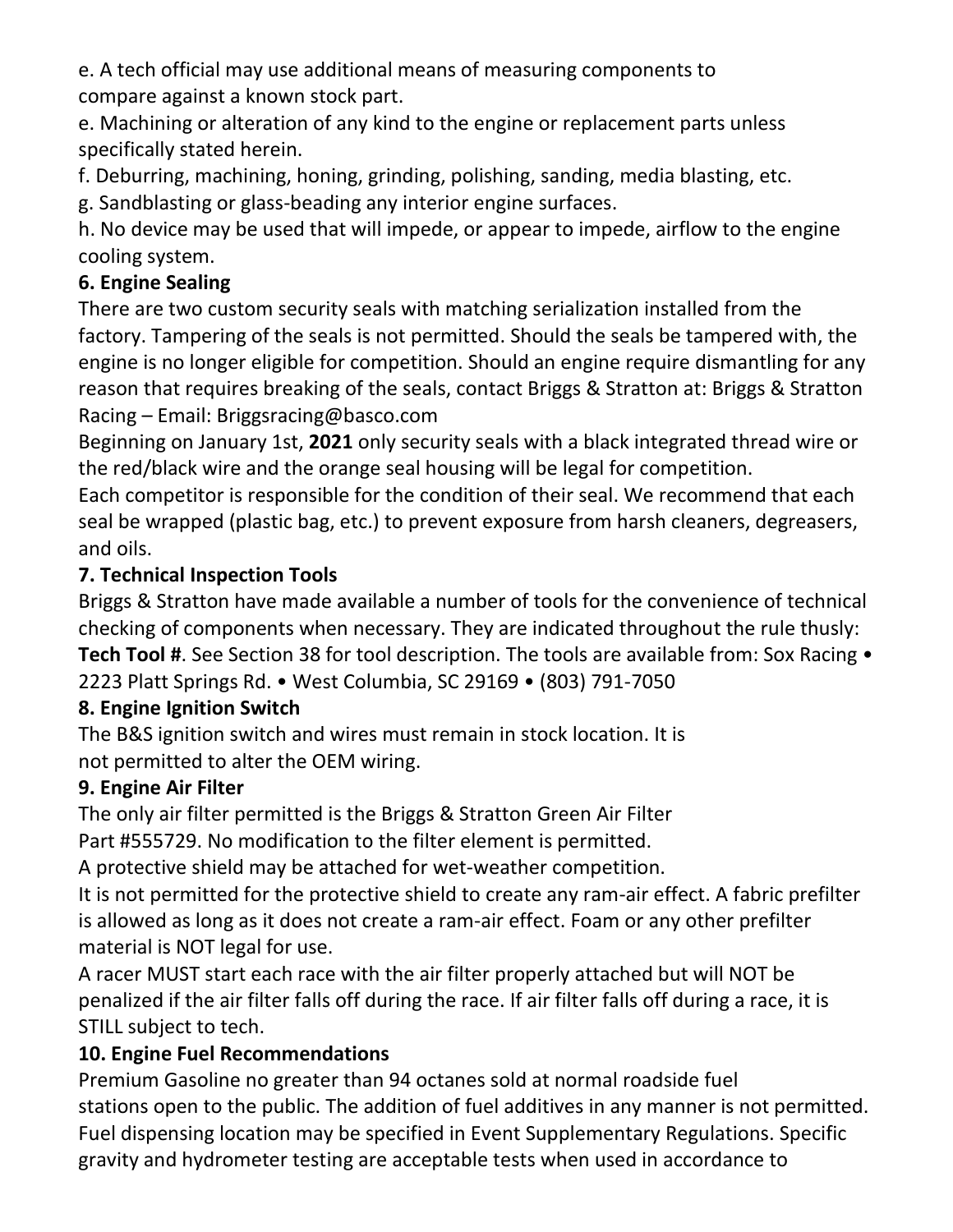sanctioning body guidelines.

## **11. Engine Oil**

High-quality synthetic oil within a 10W-20 range recommended. No oil additives are permitted. Briggs & Stratton **only** recommends the use of Briggs & Stratton 4T Synthetic Racing Oil. 4T was engineered exclusively for the rigors of high revving, aircooled racing engines (available through both Briggs Racing and Amsoil dealers). The use of 'karting' or 'automotive' oils is **not** recommended as many are hydroscopic in nature (attract water), offer limited protection over time, and/or were engineered for pressure, not splash lube systems. The use of these oils can induce engine

failure and/or accelerate wear. Engine oil testing/verification procedure is per standard sanctioning body guidelines.

## **12. Oil Breather**

Oil breather must vent to a catch container.

## **13. Oil Catch Container**

An oil overflow catch system is mandatory. Overflow tube must run from the crankcase breather to a catch container. The catch-container must be vented to atmosphere.

## **14. Carburetor Overflow (updated 11/28/2018)**

Carburetor overflow must be vented to a catch container. The catch-container must be vented to atmosphere.

## **15. Fuel Pump**

Only fuel pump, B&S part number 808656 or 597338, is legal for competition. This fuel pump can be identified by the Briggs & Stratton diamond logo on the pump face. All other pumps are prohibited. It is prohibited to pulse from the intake manifold. Relocation of the fuel pump is legal as long as it is spaced to less than 3/4 inch off of the control plate, B&S #555699, in a similar location that is both safe and secure. Measurement is from the base of the control plate to the bottom of the fuel pump. Vertical mounting or mounting the fuel pump upside down is NOT allowed. The fuel pump must be pulsed from a pulse fitting mounted on the oil fill fitting located on the engine side cover. Aftermarket one-piece filler/pulse fittings such as shown on the right are permitted. Check valves prohibited. The use of silicone sealant on the brass vent IS permitted and recommended. A fuel pump return line to the fuel tank is prohibited. A fuel filter is not required but highly recommended to ensure that dirt and contamination within your fuel system does not impact your carburetors performance.

The fuel filter itself is not a tech item but only one fuel filter is legal for use and it can only be located between the fuel tank and fuel pump inlet (not between the pump outlet and carburetor).

## **16. Cooling Shrouds, Covers and Blower Housings**

All pieces of the engine cooling shroud/blower housing and control panel must be stock B&S and properly installed. Rewind housing and cooling shroud (air guard) must remain stock as painted from the factory.

Engine Shroud may be painted any color. Any bolt, with the exception of the head bolt, that is used to secure sheet metal shrouds and covers may be replaced with larger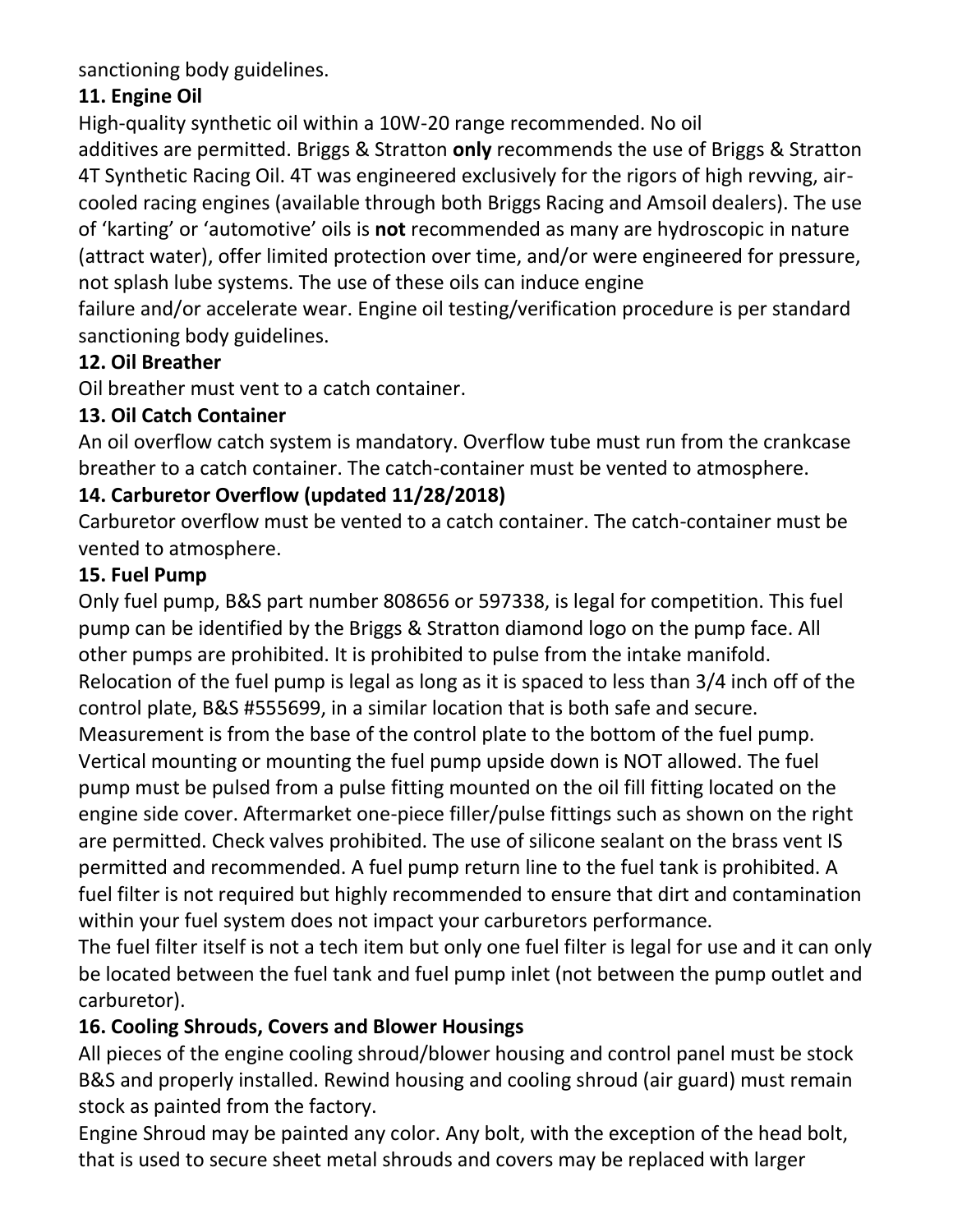diameter bolts.

No taping, covering, or restricting of air to the rewind shroud is permitted.

## **17. Damaged Thread Repair**

It is permitted to use Heli-coil, Time-sert or a similar thread repair insert for shrouds, valve cover, oil drain, oil fill holes, blower housing, and exhaust pipe attachment studs on the head and lower brackets.

## **18. Carburetor & Intake Manifold**

The B&S stock carburetor part #555658 is the only carburetor permitted. 'Walbro', 'Briggs' diamond logo and/or #590890 etched in the body are additional visual indicators. No alterations allowed unless stated below. All parts will be compared to a stock known B&S part for eligibility. This includes the nozzle, emulsion tube, jets, float, float needle and all other carb parts. It will be allowed however to adjust the float height by means of bending the small tab on the float arm. A slight chamfer around the choke bore ID (air horn) may be present. 1.149" no go **Tech Tool A7**.

Both idle and main jet must remain stock, as shipped from the factory.

Slide must remain B&S stock unaltered. Slide cutaway to be measured on flat surface. .075 no go **Tech Tool A10**. ALL intake manifold fasteners to remain factory stock. The use of studs, etc. are illegal.

All individual carburetor components must be tight, as shipped from the factory. B&S stock unaltered aluminum needle is required part number 555602 marked #BGB. Needle to be inspected using **Tech Tool A4.** Needle, when placed in tool A4, should not protrude through the other side. If needle protrudes through the block it is out of specification. Throttle cable cap on the top of the carburetor must be properly installed and secured in the fully tight position.

Metal choke cover must remain in place but may be secured with silicone or epoxy sealer. Additional pin punching is allowed to tighten choke cover.

Air must only enter the engine from the natural air filter horn of the carburetor. Air entering through any other method is illegal. An approved spray test method can be used for tech validation.

## **NOTE: Slide openings should be measured only with the Briggs & Stratton slide tool listed on the tool reference chart.**

## **Main Nozzle -**

Stock, Unaltered .101" Go (.101" Class Z Go) .104" No-Go (Use .104" Class Z No-Go) **Idle Pilot Jet -** Stock, Unaltered .0130" No-Go (Use .0130" Class Z No-Go)

**Technical Item Description Tech Tool**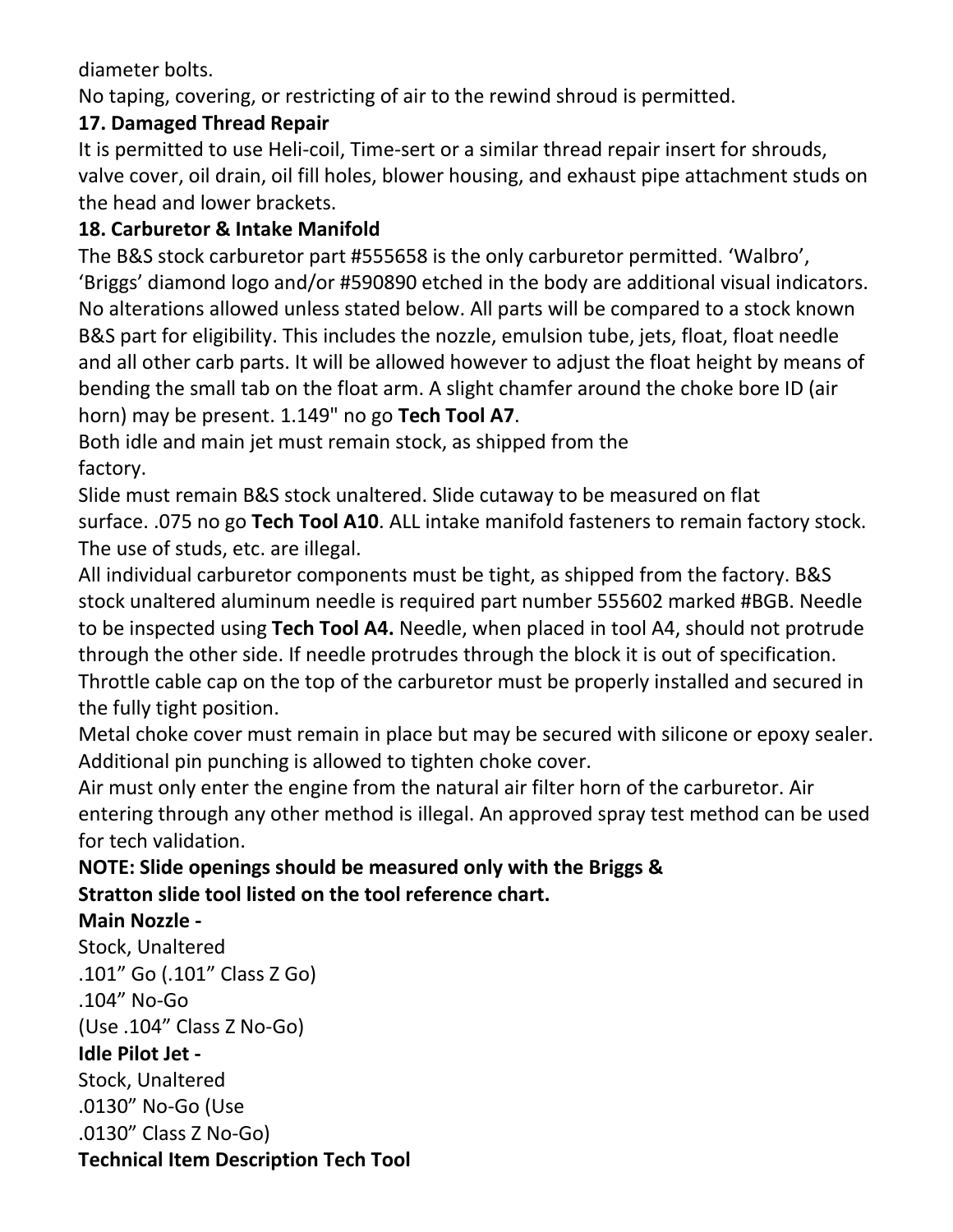a. Needle Jet C-Clip Needle Jet C-clip must be properly installed but may be installed at any of the 5 factory settings on the needle jet.

b. Throttle Cable Cap

Throttle cable cap on the top of the carburetor must

be used and properly installed in tight position.

c. Choke

Choke: OEM unaltered, but lever may be fastened open

with a spring, rubber band, wire, etc.

d. Idle Pilot Jet Idle Pilot Jet – Stock, Unaltered .0130" No-Go (Use .0130" Class Z No-Go)

e. Idle Circuit Air Hole

No drilling, reaming, elongating of the hole allowed. .119" max. diameter. A small chamfer at the outer edge, as compared to a stock part, can be present. The measurement of that chamfer is subject to sanctioning body guidelines.

## **.1195" Pin gauge**

f. Main Jet Main jet – Stock, Unaltered .0365" Go (Use .0365" Class Z

Go), .039" No-Go (Use .039 Class Z No-go)

g. Emulsion Tube Main nozzle – OEM stock unaltered hole size = .101, .104"

Small holes – .018 Go (Use .018" Class Z GO) .021" No-Go

(Use .0215" Class Z No-Go)

Big Holes - .026" Go (use .026" Class Z Go), .029" No-Go

(Use .029" Class Z No-Go)

h. Venturi

Measurement Venturi Measurement: Vertical: .792 max inches. **A8** 

Horizontal: .615 max inches at widest part **A8** 

Horizontal: .602 max inches at narrowest part. **A20** 

i. Air Pick Off

Hole Air pick off hole - .057 go .061 no go **A9** 

j. Throttle Bore Throttle bore – Must be as cast and bore max diameter

= .874 inches.

## **A7**

k. Venturi Idle Fuel Hole

Venturi idle fuel hole =.039" No-Go (Use .039" Class Z Nogo)

## **A12**

l. Air Filter Air filter: Only GREEN air filter, part # 555729 is allowed. Filter adapters are not allowed, filter must attach directly to carburetor air horn m. Carburetor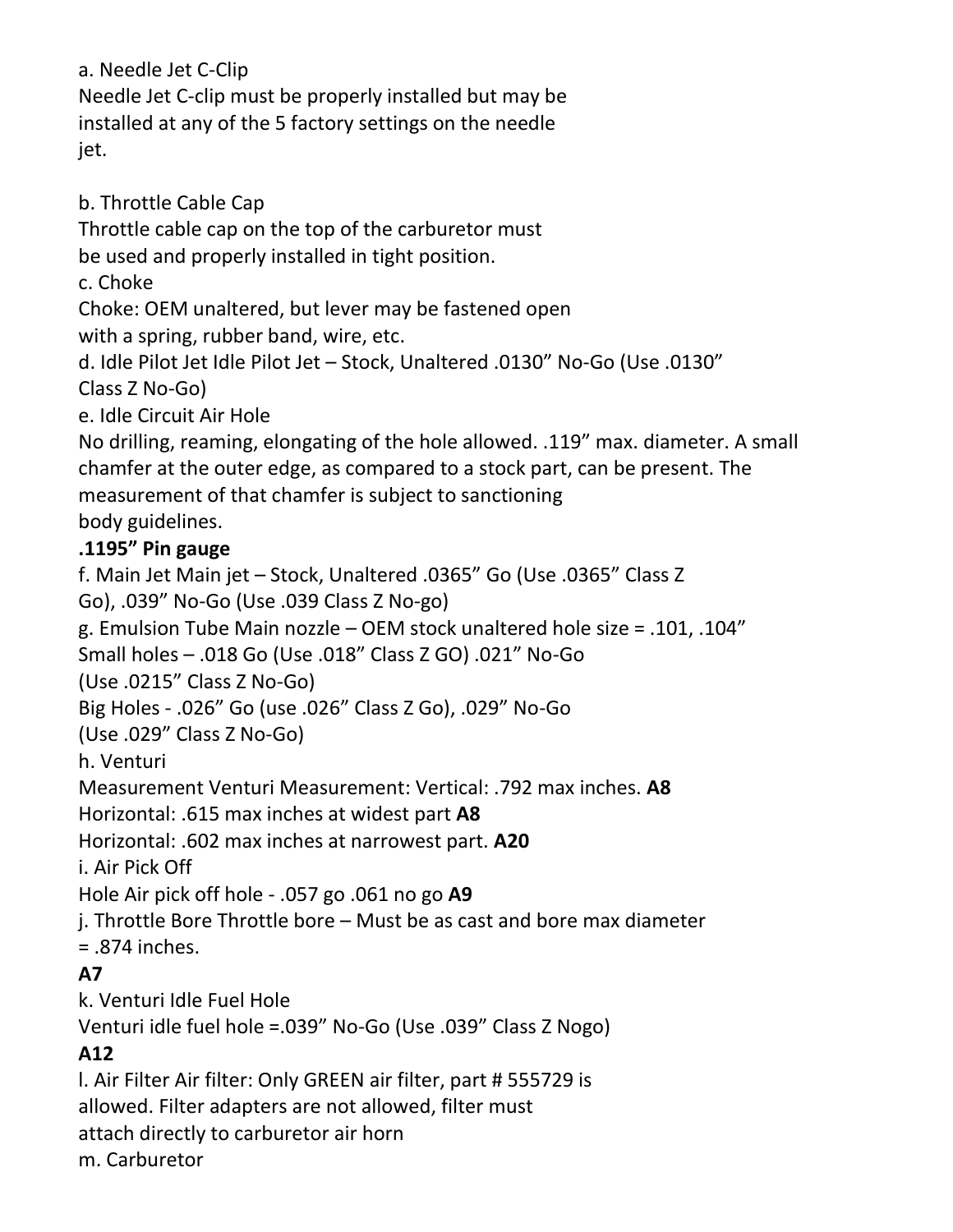Overflow Carburetor overflow: Must be vented to a catch container.

n. O-Ring O-Ring part number B&S part # 555601 is required

and must be unaltered.

o. Intake Manifold Intake manifold – max length = 1.740 inches min to 1.760 inches max Intake manifold – bore diameter = .885 inches min to

## .905 inches max **A11**

p. Choke

Bore/Air Horn 1.149 no-go **A7** 

q. Carb Slide

Cutaway .075 no-go **A10** 

r. Widest part of Combustion Chamber 2.640 **A30** 

## **19. Cylinder Head (Updated 2/18/19)**

a. The ONLY head casting for the B&S 206 herein is the '**RT-1**', cast into the head just off the head gasket surface (towards the rear of the engine, PTO side). The overall head minimum thickness is 2.431".

b. Cylinder head must be "as cast". Factory machining marks left on the head gasket surface is NOT a tech item.

c. Hard carbon may be scraped from head before measuring.

d. Depth of shallow area of combustion chamber must be .031 inch minimum. This measurement to be taken with a depth gage on both the combustion side and spark plug side of cylinder head.

e. Depth of the combustion chamber is .342" inches minimum.

f. Inspect retainers for alterations that would increase valve spring pressure -.055 to .075 maximum flange thickness. Both intake and exhaust must have OE stock B&S valve keepers.

g. Unaltered B&S part #555552 (exhaust) and #555551 (intake) can be checked for appearance, weight, and dimensions. No machining, polishing, easing, or alterations of any kind allowed. Valve surface must remain as factory, with one single 45-degree face. No other additional angles allowed on any part of the valve. **Tech Tool A22**.

h. Valve Guides: Replacement of valve guides with B&S part #555645 only is allowed. Maximum depth from the head gasket surface to the intake valve guide is 1.255".

i. Briggs & Stratton heat disperser, p/n 555690 can be installed in the exhaust bolt boss per factory instructions.

## **20. Head Gasket**

a. Unaltered B&S part #555723 is the only head gasket allowed.

b. Minimum thickness allowed is .047". Measurement must be performed using a micrometer. Readings are taken from inside the cylinder hole of the gasket closest to the combustion chamber (see diagram). Four measurements are to be taken in the four defined quadrants with 3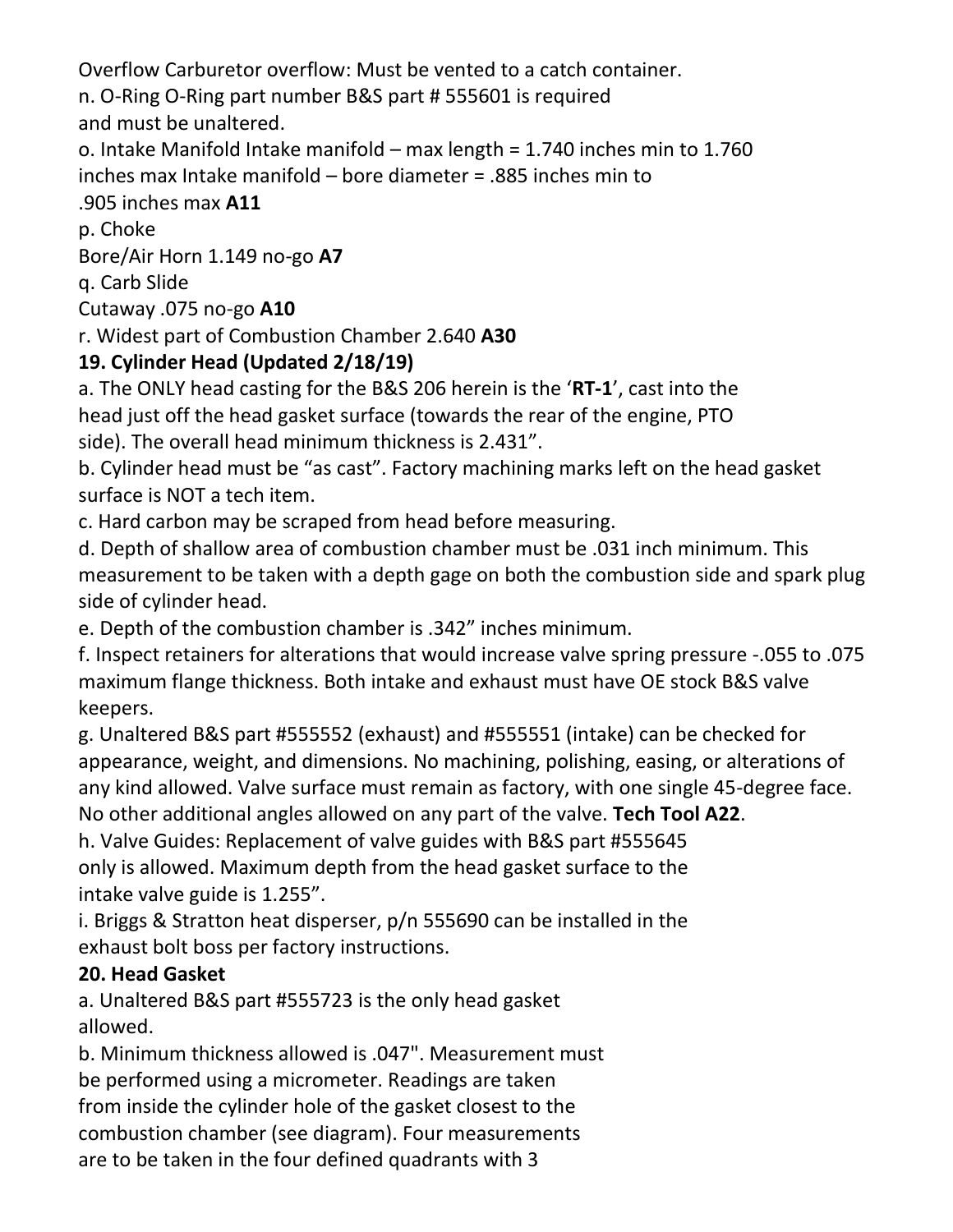meeting the minimum thickness of .047".

## **21. Ports**

a. No de-burring, machining, honing, grinding, polishing, sanding, media blasting, etc.

b. The transition from intake bowl to port must have factory defined machining burr at this junction.

No addition or subtraction of material in any form or matter.

No alterations of any kind may be made to the intake or exhaust ports.

c. Intake Port: Maximum diameter measurement = .918 inches max. **Tech Tool A6**.

d. Exhaust Port AS CAST. Exhaust Outlet -.980 – **Tech Tool A6**.

e. Valve Seats. Intake and exhaust: Must remain factory specification with one 30 and one 45-degree angle only. Valve seats of additional angles and/or angles not comparable to the factory stock are not permitted.

f. Valve maintenance permitted (valve job). Valve seats must remain with the factory specification of 30 and 45 degree angles only. Valve seats of additional angles and/or excessive material removed when compared to the factory stock is prohibited.

g. Intake valve seat diameter inside = maximum .972 inches. **Tech Tool A2**.

h. Intake port pocket bowl (area just below valve seat) = .952 no go **Tech Tool A2** 

i. Exhaust valve seat diameter inside = maximum .850 inches. **Tech Tool A1**.

## **22. Valves**

a. Intake valve

Minimum Weight of Valve 27.8 grams

Diameter of valve stem .246 to .247 inches

Diameter of valve head 1.055 to 1.065 inches

## **Tech Tool A17**

Diameter of valve seat .972 inches ID maximum

Valve length Minimum 3.3655 inches

Height from angle of valve face to top of the valve .057 inches minimum

## **Tech Tool A26**

b. Exhaust valve Minimum Weight of Valve 27.2 grams Diameter of valve stem .246 to .247 inches Diameter of valve head .935 to .945 inches

## **Tech Tool A18**

Diameter of valve seat .850 inches ID maximum

Valve length Minimum 3.3655 inches

Height from angle of valve face to top of the valve .060 inches minimum

## **Tech Tool A27**

13

## **23. Valve Springs**

a. Valve Springs are single coil stock, unaltered B&S part #26826. Must be identical in appearance to factory part and have 4.00 to 4.75 coils in stack. b. Spring Wire Diameter: .103 to .107 inches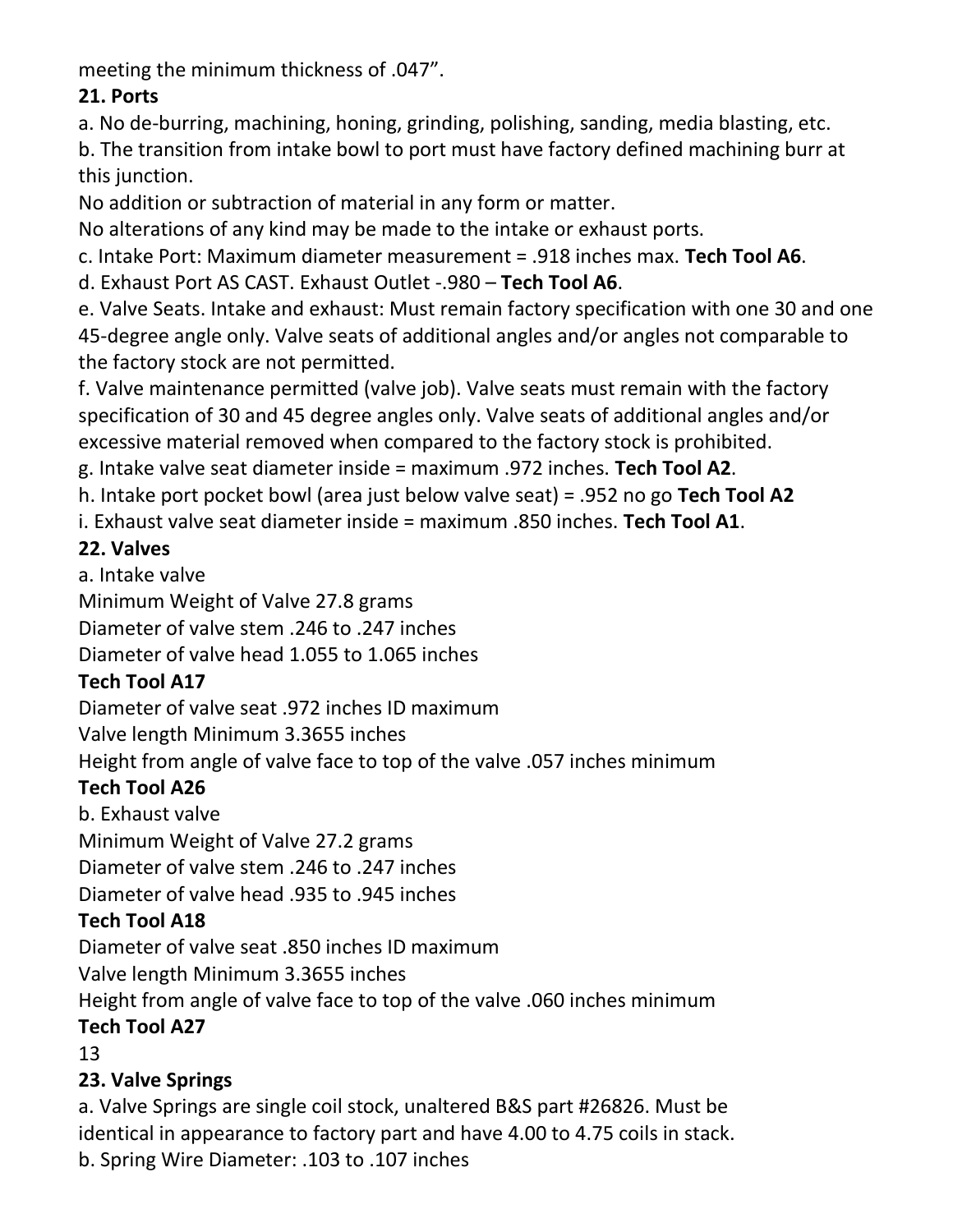**c.** Valve spring length: .940 max inches **Tech Tool A15**  Inside diameter: .615" Go (Use .615 Class Z Go),

.635" No-Go (Use .635" Class Z No-Go)

## **24. Rocker Arms, Rocker Ball and Rocker Arm Studs**

a. Rocker arm must be stock B&S part #555711 (US) or #797443 (METRIC) and may not be altered in any way.

b. Rocker studs must be stock, unaltered B&S part #694544 US (1/4-28 thread) or #797441 Metric (M8x1.00 thread) and in stock location.

Rocker arm #555711 (US) must be used with rocker stud #694544 (US).

Rocker arm #797443 (Metric) must be used with rocker stud #797441 (Metric).

c. Rocker Ball must B&S stock. Diameter .590-inch min. to .610 inch maximum. **Tech Tool A16**.

d. Rocker arm mounting positions may not be altered in any manner. No helicoiling of mounting holes. No bending of studs.

e. Rocker arm stud plate must be bolted to the head with one, OEM stock B&S gasket only – no alterations. Maximum thickness of gasket is .060 inches. Rocker plate to head fastener holes must remain stock, .289" max.

f. Rocker arm – overall length 2.820 inch minimum. Can be checked with a pair of dial calipers.

## **25. Push Rods** (updated 01/15/2018)

a. Push rods must be unaltered stock B&S part #555531.

**b.** Push rod diameter .183 minimum inches to .190 maximum inches. Push rod length 5.638 minimum inches to 5.658 maximum inches. **Tech** 

## **Tool A5**.

c. Push rod diameter to be checked 3 points along the length and must pass two planes on each 360 degrees of rotation.

## **26. Engine Block**

a. Engine block must be unaltered "as cast" B&S factory machined condition. There must be no addition or subtractions of metal or any substance to the inside or outside of the cylinder block.

b. Both (2) B&S engine seals must be present with both the fastener and seal in "as and must pass two planes on each 360 degrees of rotation.

## **26.5 Engine Block**

a. Engine block must be unaltered "as cast" B&S factory machined condition. There must be no addition or subtractions of metal or any substance to the inside or outside of the cylinder block.

b. Both (2) B&S engine seals must be present with both the fastener and seal in "as shipped" from the factory location and condition. Any defined tampering with the fasteners or damage to the wire/seal itself (example: delaminated hologram) are grounds for disqualification.

Take proper care of your seals to ensure their integrity. It is recommended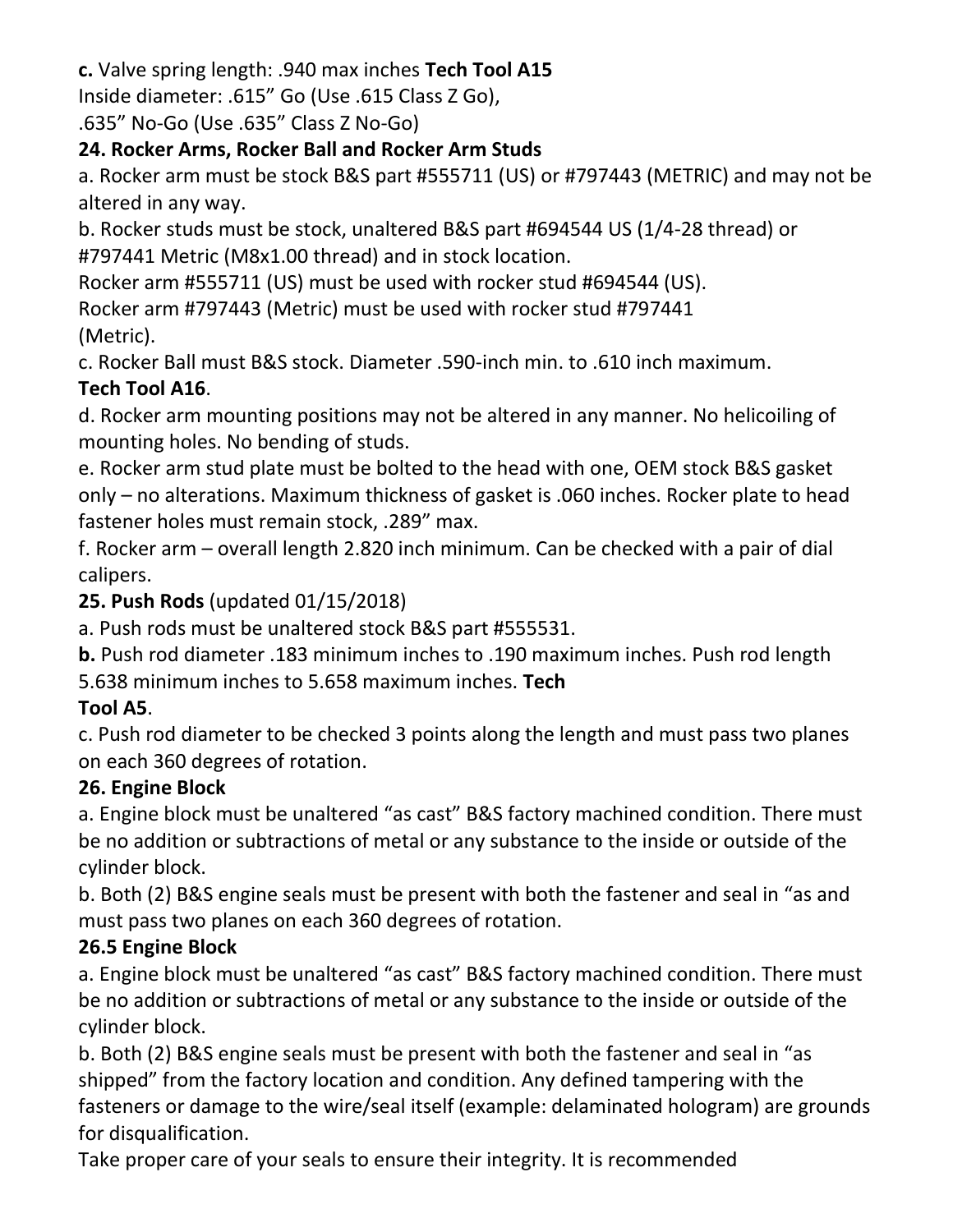that you wrap your seals (using a plastic bag, etc.) to prevent exposure to harsh solvents such as carb cleaner, etc

c. Deck gasket surface finish is not a tech item. Piston pop up can be .0035" maximum. Piston pop-up to be checked with flat bar in center of piston parallel to piston pin and then again checked 90 degrees to piston pin. Push piston down to take up rod play. **Tech Tool A25**.

Angle milling or peak decking is not allowed.

d. Carbon build-up can be removed before pop-up is measured as long as material is not removed from the piston. Exception – Competitors can deburr the manufacturing part number/marks IF needed as long as:

- − Removal does not extend beyond the defined script area.
- − De-burring does not extend below the original piston surface area.
- − The original part numbers and script are still clearly visible.
- e. Cylinder bore will not be bored oversize
- f. Cylinder bore will not be re-sleeved.
- g. Cylinder bore position is not be moved or angled in any manner.

h. Cylinder bore dimension: - Briggs & Stratton stock bore is 2.690". Allowance for wear is permitted up to 2.693" maximum for entire length, top to bottom.

i. Maximum stroke is 2.204". Push piston down to take up rod play. Check stroke on BDC to TDC. **Tech Tool A21**.

## **27. Valve Lift**

a. Maximum valve lift is checked from the top of the valve spring retainer.

Valves must be adjusted to zero clearance.

b. Valve Lift: Camshaft check is taken at the valve spring retainers. With the lash set at zero, the movement of the valve spring retainers may not exceed the following: Intake and exhaust: .255 inches maximum.

## **28. Camshaft Profile Limits (measured at the push rod)**

Push gently down on dial indicator stem to ensure that there is no lash when push rods are going down.

**NOTE:** Due to the extended life of the engine, a single point on each lobe can be off by a maximum of 2 degrees without issue, the exception being on the .006" check, both intake and exhaust.

### **Intake lift**  0.006 59 TO 51 BTDC **Exhaust lift**  0.006 101 TO 93 BBDC 0.020 16 TO 12 BTDC 0.020 59 TO 55 BBDC 0.050 .5 TO 4.5 ATDC 0.050 43 TO 39 BBDC 0.100 17 TO 21 ATDC 0.100 26 TO 22 BBDC 0.150 33.5 TO 37.5 0.150 9 TO 5 BBDC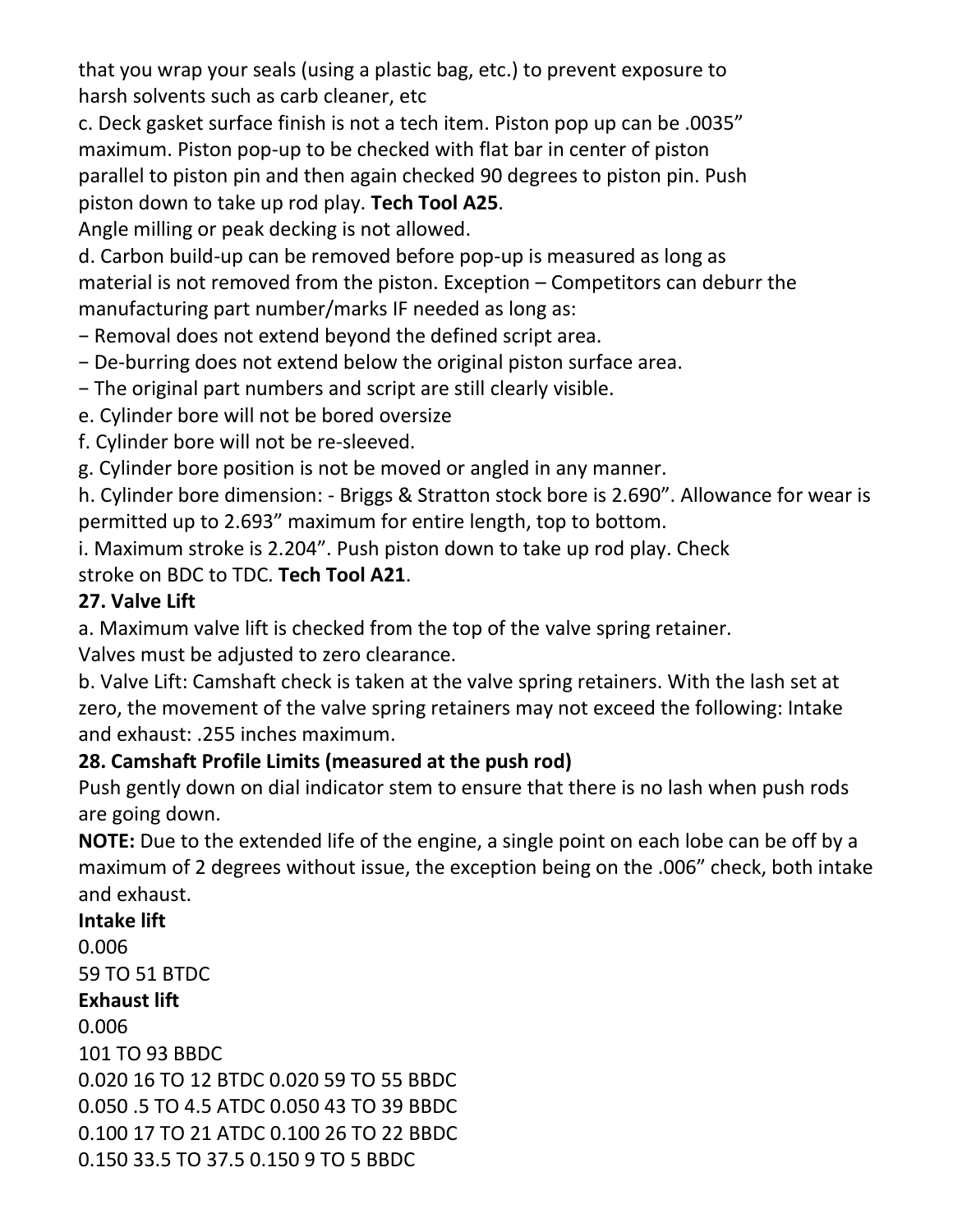0.175 43 TO 47 ATDC 0.175 1 TO 5 ABDC 0.200 54 TO 58 ATDC 0.200 11.5 TO 15.5 0.225 68 TO 72 ATDC 0.225 25 TO 29 ABDC MAX LIFT 0.257 MAX LIFT 0.259 MIN LIFT 0.252 MIN LIFT 0.252

#### **Intake lift**

0.225

38 to 34 BBDC

#### **Exhaust lift**

0.225

76 TO 72 BTDC 0.200 24.5 TO 20.5 0.200 62.5 TO 58.5 0.175 14 TO 10 BBDC 0.175 52 TO 48 BTDC 0.150 4.5 TO .5 BBDC 0.150 42 TO 38 BTDC 0.100 12 TO 16 ABDC 0.100 25.5 TO 21.5 0.050 29 TO 33 ABDC 0.050 8.5 TO 4.5 BTDC 0.020 45.5 TO 49.5 0.020 8 TO 12 ATDC 0.006 83 TO 91 ABDC 0.006 47 TO 55 ATDC

## **29. Flywheel**

a. No modifications are allowed to the flywheel.

b. The minimum weight of the flywheel, fins and attachment bolts is 4 pounds 1 ounce.

c. Stock B&S part #555683 only. No machining, glass beading, sand blasting, painting or coating of flywheel is allowed.

d. A flywheel fan, B&S part #692592, with broken fins must be replaced.

e. Stock, unaltered B&S flywheel key with the B&S logo is required. Width of the key allowed is .1825"-.1875". No offset keyways allowed.

## **30. Ignition System**

a. **Unaltered B&S stock ignition** part #555718 is mandatory. Only "GREEN" ignition module allowed. Maximum RPM: 6,150.

**Exception** – Cadet Junior 206 class requires the use of unaltered B&S stock ignition part #555725 (BLACK in color). Maximum RPM: 4,150.

b. **Coil or its position**, other than air gap may not be altered in any way. Coil mounting bolts must be stock and cannot be altered in any way to advance or retard timing. Attachment bolts and/or bolt holes may not be altered.

c. **Spark plug:** Only the B&S unaltered factory spark plug part number #555737 -

Champion RC12YC is permitted. Spark plug must have the "Champion" and Briggs & Stratton logo as well as the RC12YC identification on the insulator.

Sealing washer must be in place, unmodified as from the factory.

Temperature thermocouple permitted as long as sealing washer and/or air guard are not modified.

**d. Spark plug connector:** Only the OEM B&S part #555714 is permitted.

- **e. Magneto air gap** is non-tech (recommended clearance of .016")
- **f. Static check for timing:**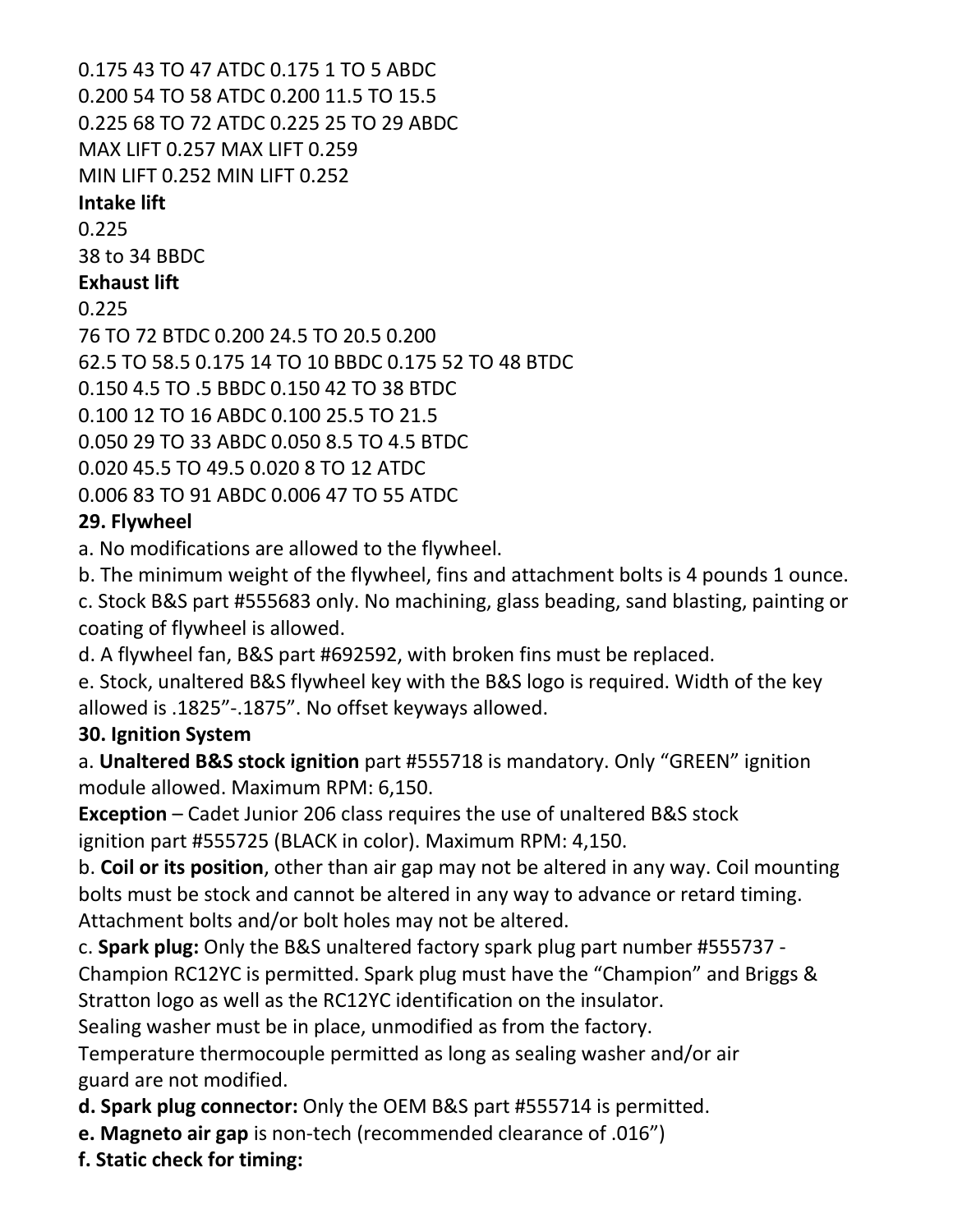- Install a degree wheel using a positive stop method.

- With the left edge of the first magnet aligned with the start of the lead leg of the ignition (refer to photo), the engine must not exceed 26 degrees with air gap set at .016". Timing checked in the direction the engine operates.

### **31. Crankcase**

Crankcase and cover must be Briggs & Stratton stock, unaltered, "as cast in factory" condition. No alterations or subtractions of metal or any other substance to crankcase cover.

## **32. Clutch**

a. Novice class must run the supplied Max-Torque clutch, part #555727. No alteration to the clutch is allowed, except springs, driver (when applicable), driver conversion and clutch key are non-tech.

b. Sportsman, Junior 1, Junior 2, Senior, and Masters Classes can run any rim centrifugal clutch with a maximum of 9 springs and 6 shoes. Clutch must be used as shipped from the ORIGINAL manufacturer. Mixing of parts between clutch lines or manufactures or removing parts (i.e. Grease guard, etc.) is ILLEGAL. No alteration or machining to the clutch allowed. Springs, driver, driver conversion, clutch key, and crankshaft fastener kit are non-tech. Springs MUST remain OEM. Clutch coolers are not allowed. The use of aftermarket coatings is illegal.

c. Clutch drums must be stamped single-piece steel only. Clutch hubs must be single-piece steel, other alloys not allowed.

d. Clutch claim rule - Per standard sanctioning body guidelines, claiming can be implemented, Maximum of \$160.00.

## **33. Starter**

Recoil starter, B&S part #695287, must be retained, as produced and intact. Starter maybe rotated.

## **34. Exhaust Header**

a. Header must be RLV Model 5507 or 5506 for all classes.

b. Header length:

a. 5507 will measure  $18.75''$  +/-  $.25''$  along the short side using a 0.250" wide tape measure.

b. 5506 will measure  $17.50''$  +/-.25" along the short side using a 0.250" wide tape measure.

c. Gasket and/or silicone are allowed to seal header to head. (One gasket maximum) d. Studs or bolts are permitted to fasten header to head. Bolts or nuts must be safety wired.

e. Helicoiling of the exhaust is allowed.

f. Supplied header support brace is mandatory. The addition of a mechanical support bracket (no welding involved) is allowed provided that there are no alterations to the shape or dimensions of the exhaust configuration.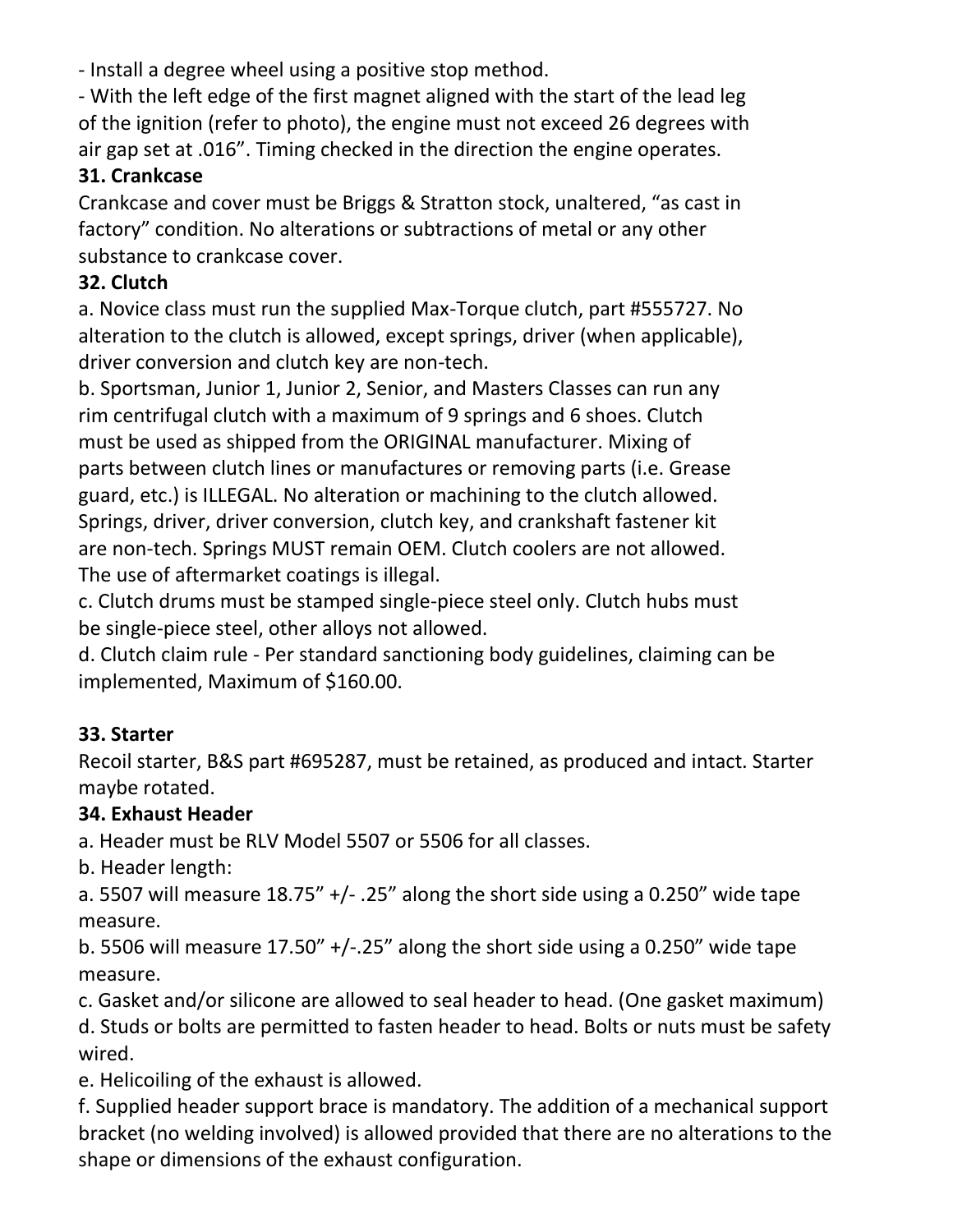g. Any modification for or use of an O2, EGT, CO2 sensor is **prohibited**.

## **35. Exhaust Silencer**

Silencer must be RLV B91XL (part number 4104) with round baffle holes only. Safety wiring of the silencer to header is mandatory. All 4 baffles must remain unaltered, and the hole size can be verified using a no-go pin of .1285. Exhaust gases may only exit through the muffler baffles. Muffler must be mounted on the header in a way that does not allow exhaust to leak at this joint. The exception, if a header becomes loose (header bolts loosen) during a race but remains mounted to the head this not grounds for disqualification.

## **36. Exhaust Protection**

The header must be completely wrapped (360 degrees) with a non-asbestos, approved insulation material or sleeve starting approx. 3 inches from the exhaust flange but MUST extend to where the stock supplied RVL support (welded or clamped) meets the header.

### **37. Technical Inspection Tools**

A complete video of the 206 inspection tools and process is available at [www.BriggsRacing.com.](file:///C:/Users/kshepard/Downloads/www.BriggsRacing.com)

## **38. IMPORTANT online support resources**

Please refer to [www.Briggsracing.com](file:///C:/Users/kshepard/Downloads/www.Briggsracing.com) for a host of resources. Due to the sealed nature of this engine we highly recommend reading and viewing important documents and videos to insure a great racing experience.

Located online:

a. 206 Engine tips and guide supplement – A must to print out and read

BEFORE installing your engine!

b. Carburetor tuning guide – Understand your carburetor to get the most out of your 206. c. Videos:

a. Proper clutch installation – Properly installing your clutch will prevent the possibility of crankshaft damage.

b. Setting the float height – A simple video highlighting a necessary technique to insure a properly tuned carburetor.

c. Setting, measuring, and optimizing your junior slide restrictor.

## **TOOL REFERENCE**

#### **Exhaust Valve Seat**

Diameter Max: 0.850

Tool: A1

#### **Intake Valve Seat**

Diameter Max: 0.972

#### **Intake Port Pocket Bowl Gauge**

Max: 0.952

Tool: A2

#### **Needle Jet**

Diameter Max: 0.070

Tool: A4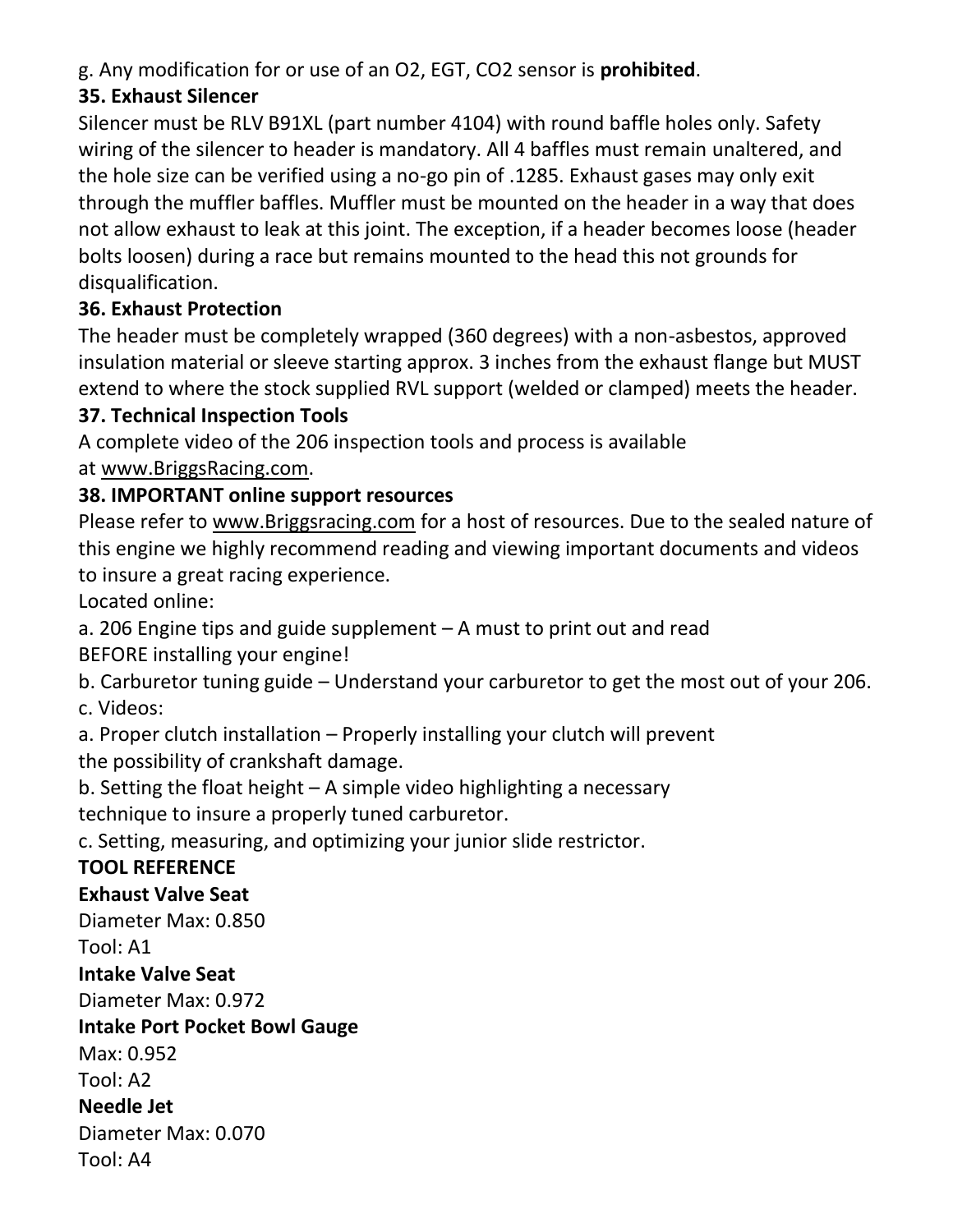**Push Rods**  Length Max: 5.658 Min: 5.638 Tool: A5 **Intake Inlet**  Diameter Max: 0.918 Tool: A6 **Exhaust Outlet**  Diameter Max: 0.980 Tool: A6 **Throttle Bore**  Diameter Max: 0.874 Tool: A7 **Choke Bore**  Diameter Max: 1.149 Tool: A7 **Venturi Measurement**  Vertical Max: 0.792 Horizontal Max: 0.615 Tool: A8 **Air Pick Off Hole** Tool: A9 Diameter .057" Go (Use .057" Class Z Go) .061" No-Go (Use .061" Class Z No-Go) **Slide Cutaway**  Max: .075 No go Tool: A10 **Intake Manifold**  Diameter Max: 0.905 Min: 0.885 Tool: A11 **Intake Manifold**  Length Max: 1.760 Min: 1.740 Tool: A12 **Rocker Arm**  Length Min: 2.820 Tool: A13 **Valve Spring**  Length Max: 0.930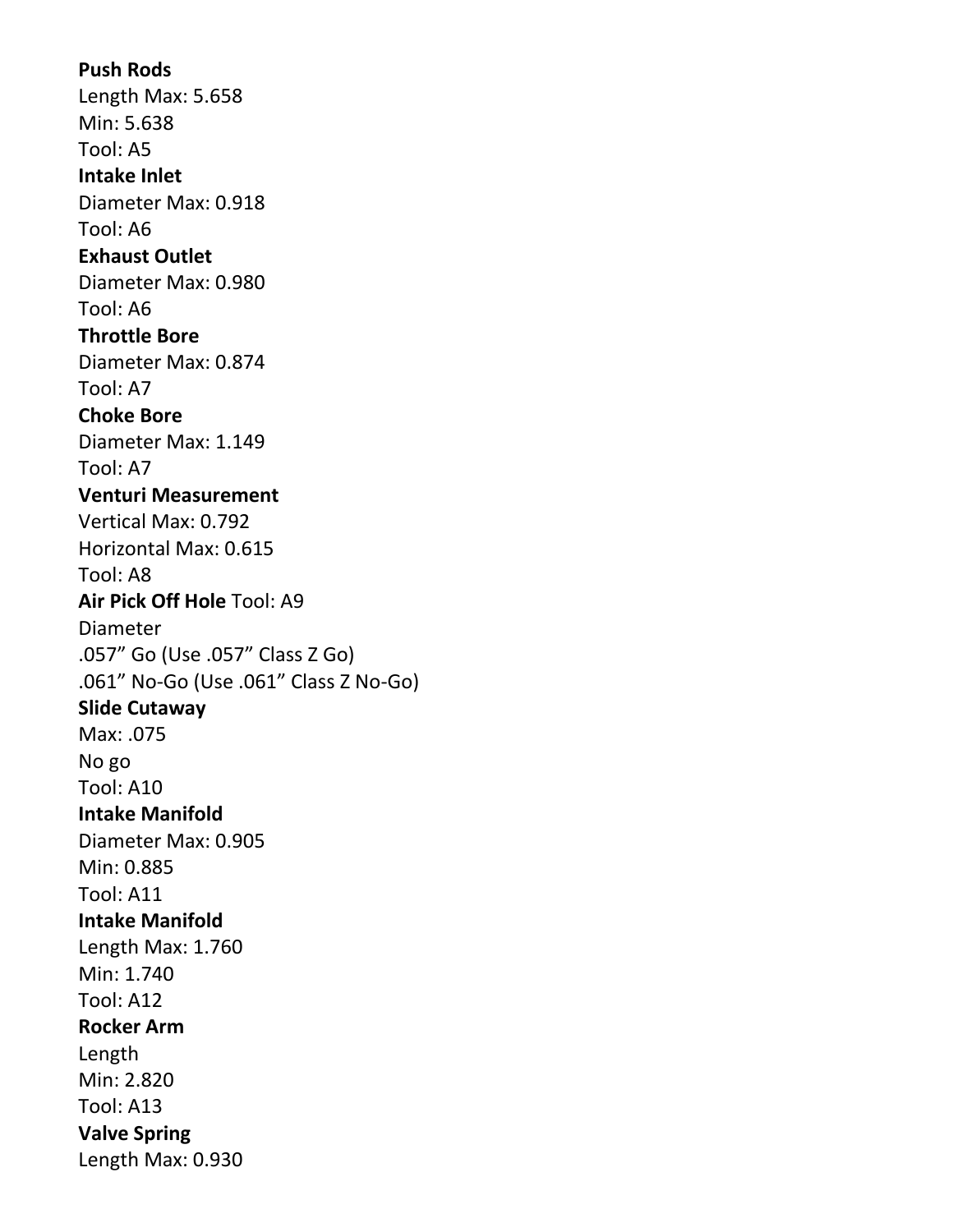Tool: A15 **Rocker Ball**  Length Max: 0.610 Min: 0.590 Tool: A16 **Intake Valve Head**  Diameter Max: 1.065 Min: 1.055 Tool: A17 **Exhaust Valve Head**  Diameter Max: 0.935 Min: 0.945 Tool: A18 **Venturi Measurement Horizontal** Min: 0.602 Tool: A20 **Stroke**  Length Max: 2.204 Tool: A21 **Valve Angle**  Angle Max: 45° Min: 45° Tool: A22 **Piston Pop Out**  Length Max: .0035 Tool: A25 **Intake Valve** - Height from angle of valve face to top of the valve Length Min: 0.057 Tool: A26 **Exhaust Valve** - Height from angle of valve face to top of the valve Length Min: 0.060 Tool: A27 **Width of Widest Part of Combustion Chamber**  Length Max: 2.640 Tool: A30 **Slide Tool ASN Canada FIA National Class Structure Class Max. Slide Opening**  Junior 570" 'Yellow' **Briggs & Stratton Jetting**  Idle Pilot Jet – Stock, Unaltered .0130" No-Go (Use .0130" Class Z No-Go) Main Jet – Stock, Unaltered .0365" Go (Use .0365" Class Z Go), .039" No-Go (Use .039 Class Z No-go) **Emulsion Tube**  Main nozzle – OEM stock unaltered hole size = .101, .104"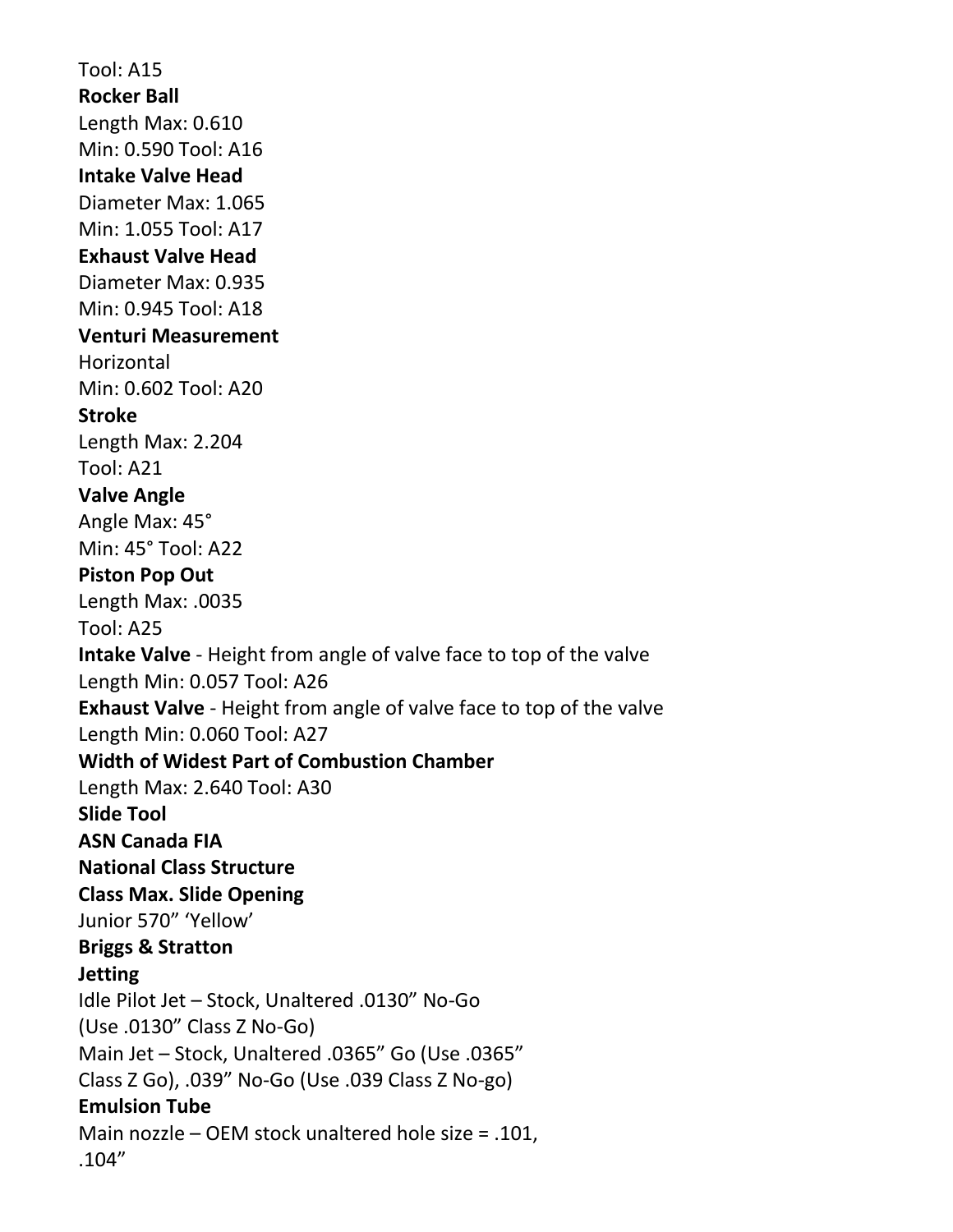Emulsion Tube - Small holes – .018 Go (Use .018" Class Z GO) .021" No-Go (Use .0215" Class Z No-Go)

#### **SECTION 7 KID SPRINTS**

#### **7.1.1 KID SPRINTS**

Drivers ages 6 through 14 or as approved by Raceway officials. Drivers may be directed to start in the rear of any event at the discretion or track officials for unspecified reasons.

#### **7.2.1 FRAME**

Must be constructed of minimum 1" O.D.X .083 wall thickness mild steel or 1" x .065 wall thickness 4130 chrome moly tubing. The front upright can be no further back the front edge of the steering wheel. Rear upright must be behind the driver. Cage must be constructed in a manner acceptable to Raceway officials. Minimum 3" bend radius. All main post intersections must be adequately gusseted. Minimum 3" clearance from the top of the driver's helmet to the top of the halo/cage when the driver is seated in the car as raced. Horizontal shoulder must be installed behind the driver. Shoulder bar must be within 1 1/2" above or below the drivers shoulder level when the driver is seated in the car as raced. All cages must be padded in a manner acceptable to Raceway officials.

#### **7.2.2 WHEELBASE**

Minimum 50" center to center Maximum 52" center to center

#### **7.2.3 WIDTH**

Maximum 55" outside of tire to outside of tire.

#### **7.2.4 WEIGHT**

Minimum car and driver 400lbs Weight is taken as car exits racetrack. All weights must be securely mounted. No loose weights permitted. No liquid ballast permitted. Al weights must be mounted below the body lines.

#### **7.2.5 BUMPERS**

Cars must have bumpers and nerf bars to race. Front and rear bumpers must extend beyond the front and rear tires. Nerf bars must be between the front and rear tires. Must be minimum to the inside edge of the tires. May not extend beyond the outside edge of the tires. Tire/wheel must be the widest part of the car. All nerfs and bumpers must be smooth, and of a design as to not create a safety hazard. Any nerfs or bumpers not acceptable to Raceway officials will be repaired or replaced before being allowed to race.

#### **7.3.1 SAFETY EQUIPMENT**

Raceway tech official approved 5 Point safety restraint system (seat belts) required. Restraints must be dated 2018, 2019,2020,2021 or 2022 as posted for expiration by the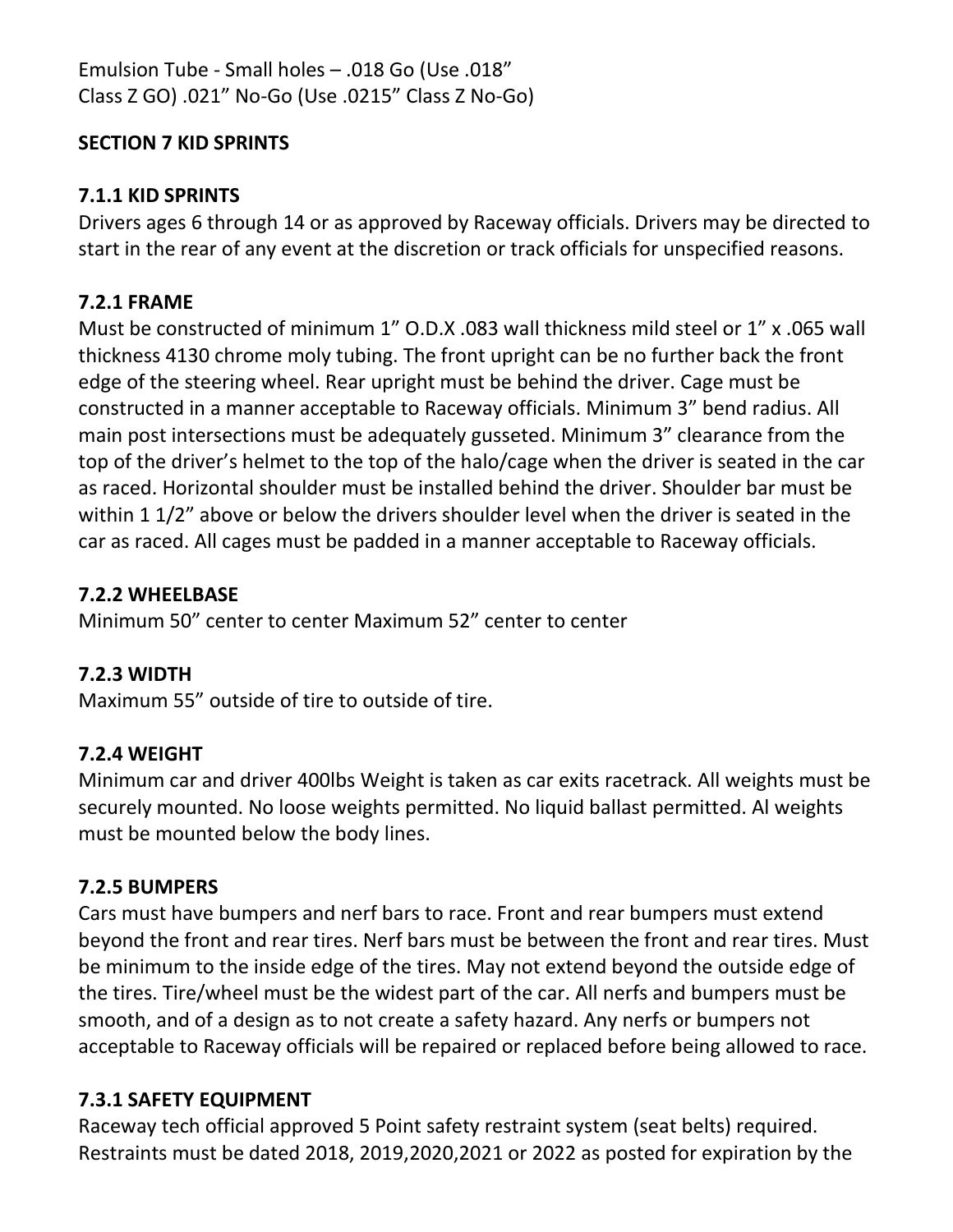manufacturer. Restraints must be installed as required by the manufacturer. Arm restraints required. Arm restraints must be adjusted to keep all parts of the driver's arms below the top of the roll cage. Drivers must wear SFI rated full driver's suit. SFI rated gloves, shoes, and socks mandatory. Nomex head sock recommended. Head nets (rated 3.2.1 or higher) or neck brace/support required. Full containment seats recommended. If not running a full containment seat, head supports are required on both sides. Full face helmet meeting SA 2015, SA2020 or higher required. All safety equipment must meet the approval of Raceway officials.

## **7.4 DRIVERS COMPARTMENT**

Clearly marked functional on/off switch located on dash cowl or steering wheel required. Permitted controls are carb adjusters, kill switch, starter switch, and engine monitors. No radios, wing sliders, mirrors, or suspension controls permitted in driver's compartment.

### **7.5 BATTERIES**

All wet cell type batteries mounted in driver's compartment must be covered and properly vented. Gel type batteries recommended.

#### **7.6.1 SUSPENSION**

Aluminum or steel body shocks permitted. Only 4 Shocks per car, 1 per wheel. Front hubs shall be Kart style 5/8" bearing with minimum 5/16" wheel studs. Rear hubs Douglas 5X130 Kart style or equivalent. All suspension bolts must be secured by locking device. All cars must be rear wheel drive only. Rear axle to be steel or aluminum, splined with a minimum Diameter of 1.250" O.D.

## **7.6.2 BRAKES**

Functional brakes required that meet the approval of Raceway officials. Brakes must stop the car on demand.

#### **7.6.3 WHEEL/TIRE**

Wheels must be 8" Dia. Steel or aluminum non-bead-lock style. Right rear must be 10X8.50X8

American Racer or Hoosier RD20 No grooving, siping, grinding, or altering of the tires. Front and left rear tire open to any manufacturer. Wheels must mount with 4 or more standard lug nuts or be center knock off style.

#### **7.7 STEERING**

Front Wheels must be connected by tubular or solid tie rod. All steering components must be secured with a locking style fastener in a manner acceptable to Raceway officials. All steering systems must be approved. Quick release steering wheel required. Center of steering wheel shall be padded.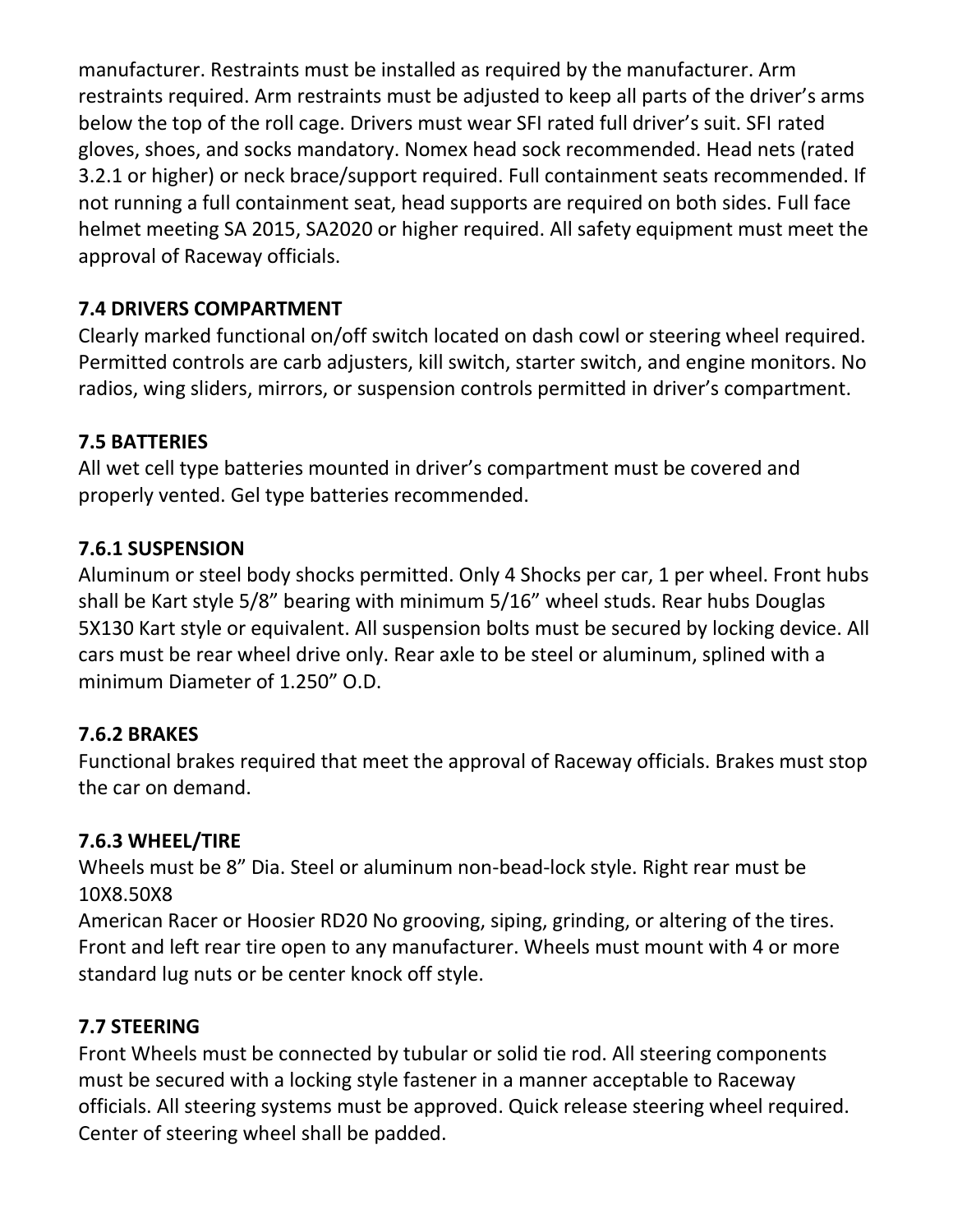#### **7.8.1 BODIES**

Bodies must be of a sprint car design only. Bodies must be full and complete at all times the car is on the track unless approved by a Raceway official. Bodies may be made of fiberglass, aluminum, steel or plastic. Bodies may not be removed for driver to enter/exit car. No components mounted above drivers' shoulder line. All cars must have legible numbers on both sides of car and nose. Transponders must be mounted using a HRP transponder mounting bracket in a uniform location to be determined by Raceway officials. Failure to keep transponder mounted properly and numbers clean will result in not being scored. Firewall required between drivers' compartment and engine minimum .060 aluminum or 24 gauge steel. All cars must have a rock screen mounted to the roll cage in front of the driver. Must be approved by Beaver Dam officials. Screen must have opening less than 2".

#### **7.8.2 WINGS**

Top wings required to begin an event. Cars may finish an event without the wing if approved by Raceway officials. Must utilize the same size wing for the duration of the event. No changing wing size or configuration to enhance performance. The wing you qualify with must be utilized for the entire event unless replacement is approved by Beaver Dam officials. This includes top and nose wings. Minimum size is 6 square feet. Outside edges of wing must be inside the centerline of the tires. Right and left side board maximum 42"x20" Side boards must cover center section and may not extend more than 3" beyond center section. Wings must have 1/16" radiused edges No wooden, plastic or composite wings. Wings must be constructed of aluminum only. No part of the wing shall be more than 4" below the top of the roll cage. Nose wings optional. May not exceed 24"x18". If running a nose wing car number must be on the wing.

#### **7.8.3 FUEL TANK**

All fuel tanks required to have functional one-way check valve to prevent fuel leakage.

#### **7.9.1 ENGINE**

Briggs and Stratton World Formula engines as defined by KSUSA and FIA homogilation specs. Engines may be sealed or unsealed but must pass tech inspection. RLV5442S header or stock pipe and RLV4100 silencer as defined by KSUSA Briggs World Formula rules required. Stock pipes be cut and turned as necessary to fit the chassis as long as the length, diameter and volume remains the same. Full engine down loadable rules are available at [www.kidsprintusa.com](file:///C:/Users/kshepard/Downloads/www.kidsprintusa.com)

Kid Sprint Engine Rules Briggs World Formula

All parts must be Briggs & Stratton factory production parts unless otherwise noted in these rules. No machining, polishing or alteration of any parts is permitted unless specifically noted in these rules. All parts are subject to comparison with a known stock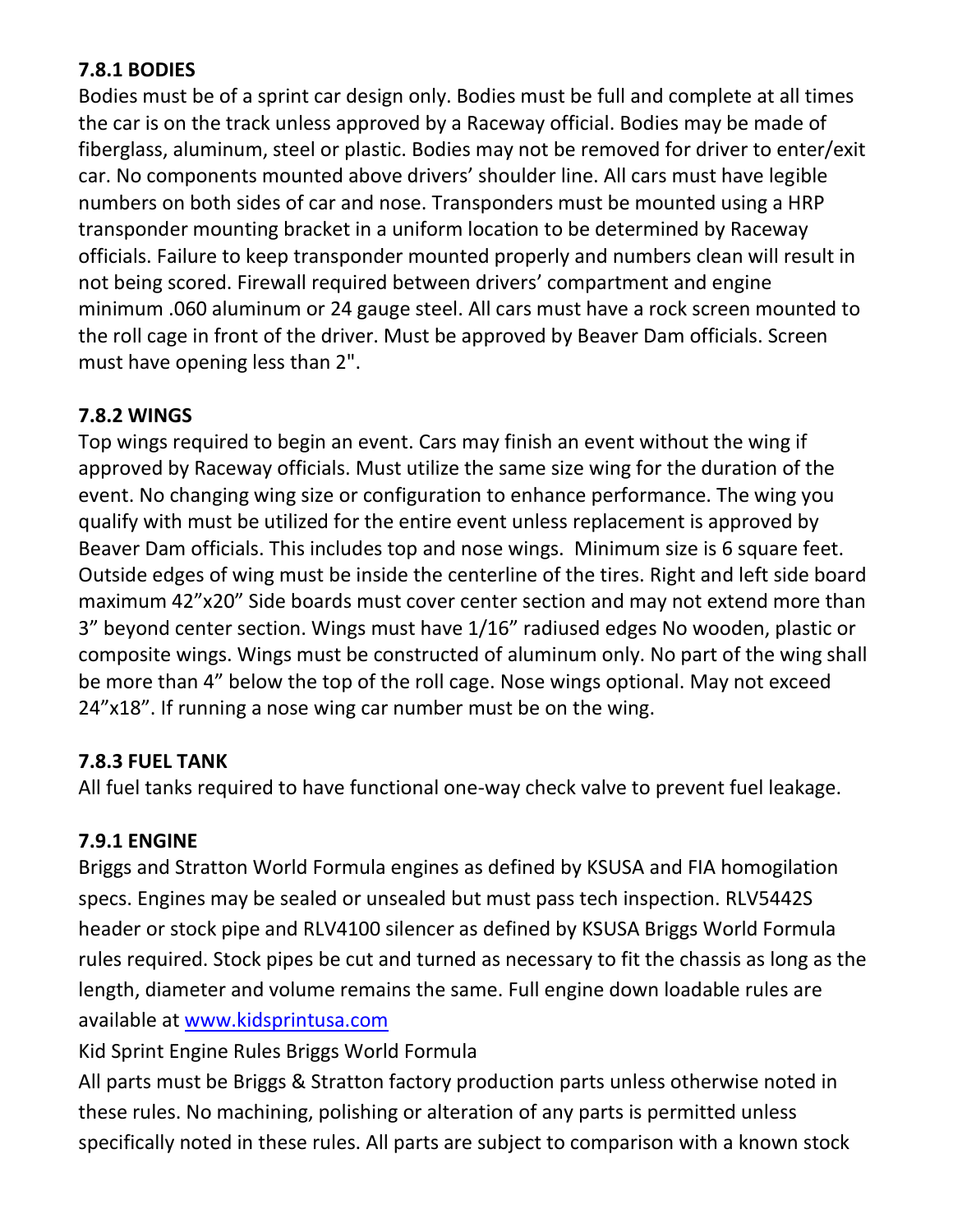part. All tolerances are +\- .001inch CYA Rule: If the rules do not say you can - You can't!!!!!!

717.1: Shrouds and covers: All shrouds and covers must be run as supplied. Cylinder shield may be bent slightly or drilled around spark plug hole to allow fitting cylinder head temperature lead and clearance for Coil Ground lead. Flywheel Cover, Top Cover and Plate are non tech items. They are replaced by Part # 555699.

717.2: Header and silencer

717.2.1: Factory header or RLV part number 5442S. Any exhaust gasket or no exhaust gasket allowed. Sealer allowed on header. Header nuts are not required to be safety wired. Bottom bracing must be bolted to head. Factory header may be cut and turned to fit car as long as the overall length and tube size remains the same as the stock factory header: OAL 20.5" OD .9375" x .065 wall (ID .807 +/-.005) Coating the pipe is allowed. 717.2.2: Exhaust gas temp sensor is optional.

717.2.4: RLV Silencer #4100 required. Baffle rattle is allowed however if baffles have been altered or removed, the muffler will be deemed illegal. Baffle holes are .128 inch (#30 drill bit) no go gauge. Coating is allowed

717.2.5: Springs attaching Silencer to header must be safety wired.

717.3: Electric starter: Starter motor must be operational and capable of starting engine. Battery must be minimum of 8 AH rating and capable of starting warm engine. Recoil starter and flywheel starter cone optional. Starter support bracket P\N 557119 is optional.

717.4: Air filter must be Green Brand 40 X 75 filter attached directly to Carb. No Extensions or Adapters.

717.5: Spark plug: Any commercially available, 10 mm thread, spark plug allowed. Spark plug must be stock. Indexing washers allowed. Removal of factory sealing washer is not allowed unless using head temp sensor ring.

717.6: Fuel pump must be B&S part 557033. Must be pulsed from intake manifold only. 717.7: Clutch: May be engine and\or Jackshaft mounted. Belt or chain drive from engine to jackshaft. May use #219 or #35 sprocket.

717.8: Rev Limiter: Rev Limit is 7100 rpm +/- 50 rpm. Rev limiter may be checked at any point in the race program. Rev limit will be checked with a suitable memory capable tachometer attached to the plug lead and the motor accelerated until the rev limiter begins to function. All rev limiters must function within 100 rpm when checked with the same instrument. Each competitor is allowed one courtesy check of the rev limiter with the instrument to be used at the event.

717.9: Fuel: Spec Gas Only. No Additives Allowed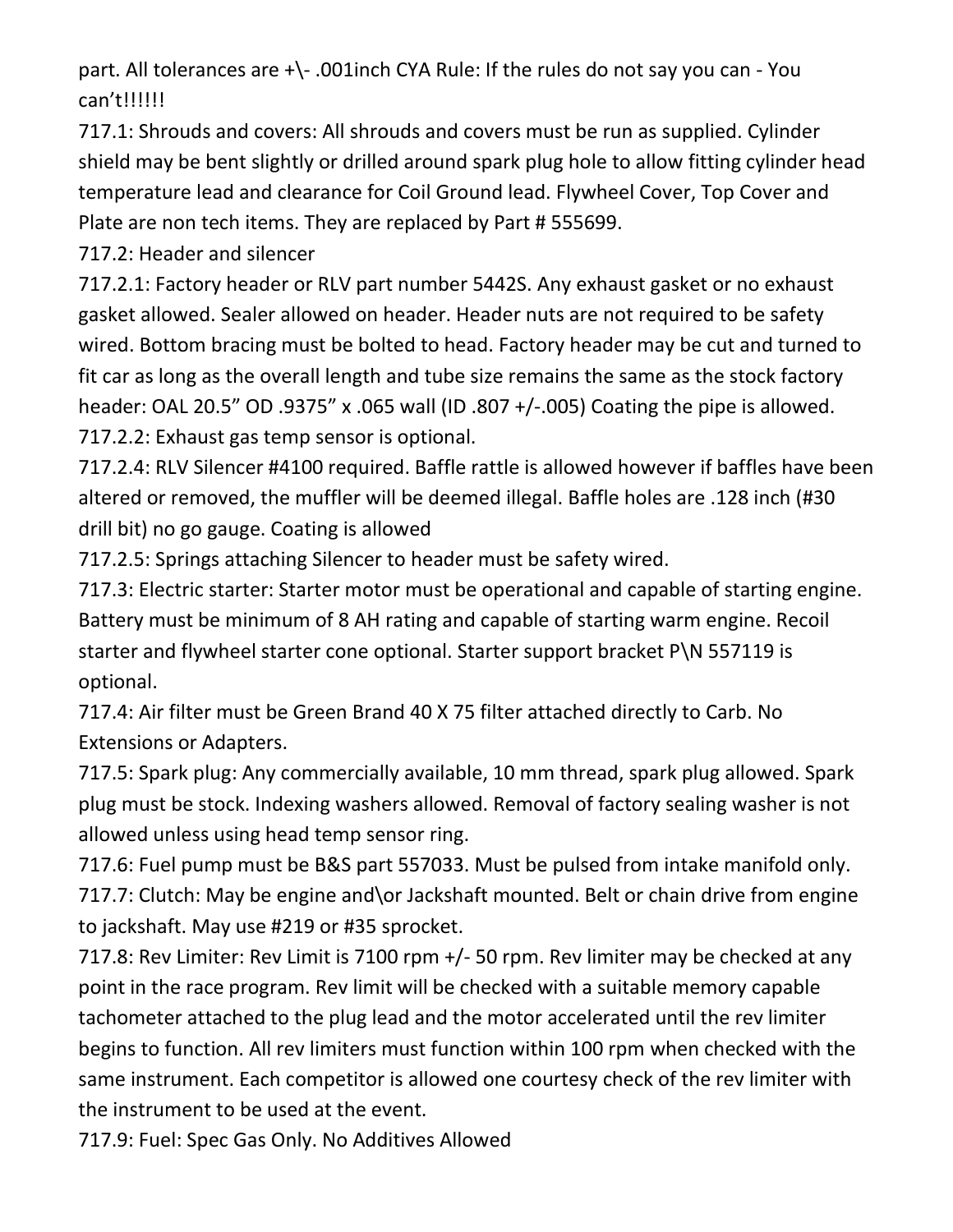717.9.1: OIL: Any crankcase oil is allowed BUT MUST PASS THE BURN TEST AND/OR THE SNIFFER TEST. (Recommend TIFF Industries Sniffer)

717.10 Carburetor: Stock Walbro PZ carburetor only. No alterations allowed; choke excluded. Carb mount boot Briggs #557130 is required. New Carburetor may have different color and exterior appearance.

717.10.2: Slide must remain unaltered. Unaltered Stock needle marked CDB is required, 717.10.3: Choke assembly is optional and may be removed and shaft holes plugged with silicone. If choke is retained choke lever may be fastened open with spring, rubber band or tie wrap.

717.10.4: Pilot Jets: 36, 38, 40 are allowed. Check by .017-inch (#77drill bit) no go gauge. Drilling or reaming is allowed.

717.10.5: Main Jets: 90, 93, 96, 98, 100, 102 are allowed. Check by .041-inch (#59 drill bit) no go gauge. Drilling or reaming of jets allowed.

717.10.6: Venturi measurement

717.10.6.1: Vertical .9902" max

717.10.6.2: Horizontal .7382" max

717.11: Camshaft: No alteration of the camshaft by machining, polishing, or altering is allowed. Must compare to stock Briggs part. First camshaft check will be taken at the valve spring retainers. With the lash set at zero, the movement of the valve spring retainer may not exceed .3085". Any camshaft with a measurement at the push rod of less than .306 should be removed and measured on the grind and checked for alteration. Camshaft must be as supplied with Stock Profile and compression relief.

717.11.1: Install degree wheel, using positive stop method.

717.11.2: Check ignition timing. With the right edge of the magnet (not the magnet holder) aligned with the right edge of the notch on the bottom of the right leg of the coil. The degree wheel must indicate between 23 and 29 degrees BTDC. Flywheel key must have BS logo. Minimum key width is .182 inch.

717.11.3: Tech camshaft at pushrods. Push gently down on dial indicator stem to ensure that 2020 BDR's Jr Sprint Rules there is no lash when pushrods are going down.

Exhaust Lobe Lift Intake Lobe

75-71 BBDC .020 34-30 BTDC

57-53 BBDC .050 18-14 BTDC

39-35 BBDC .100 2 BTDC-2 ATDC

25-21 BBDC .150 13-17 ATDC

9-5 BBDC .200 29-33 ATDC

12-16 ABDC .250 49-53 ATDC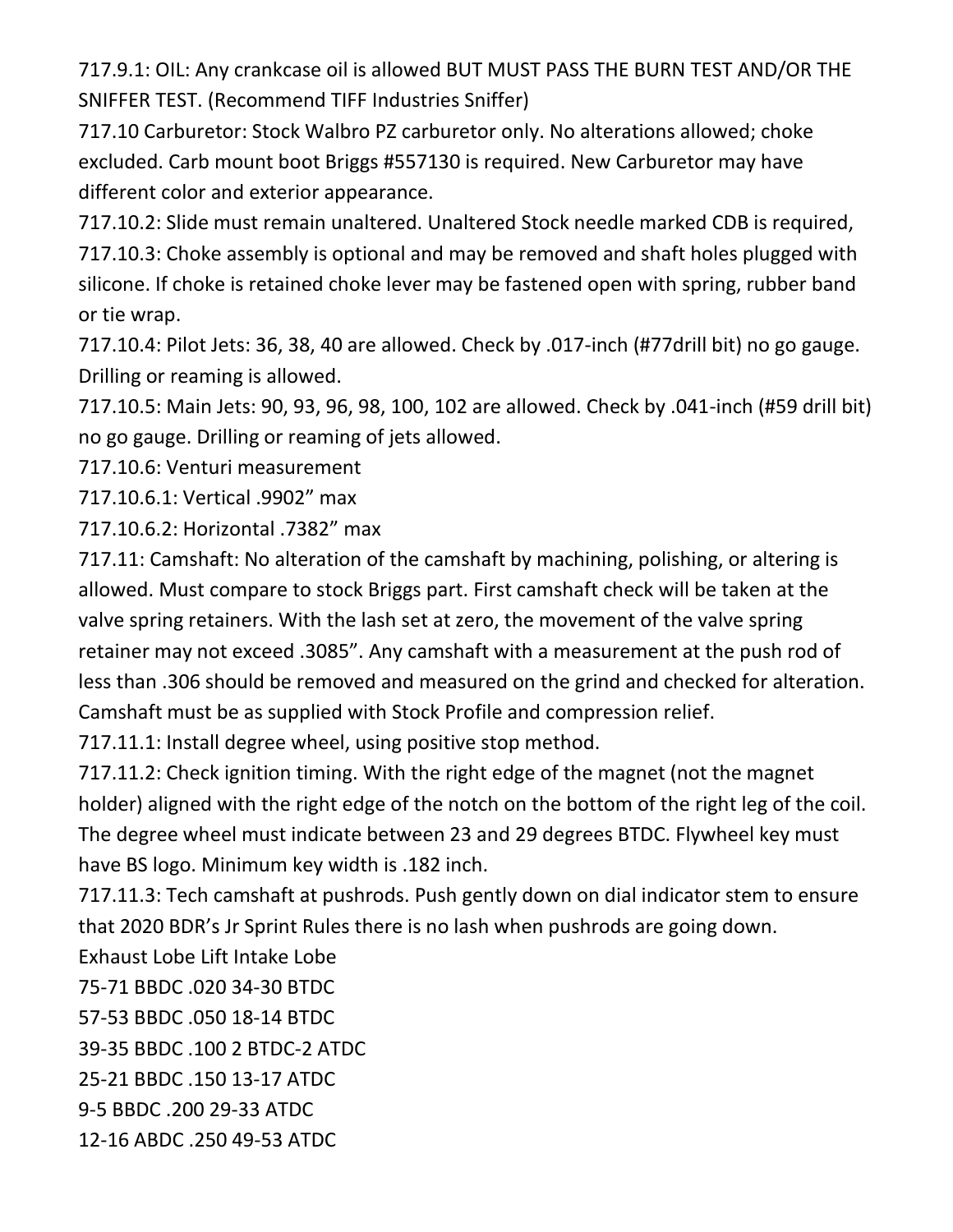25-29 ABDC .275 63-67 ATDC .3085 MAX .3085 MAX 70-66 BTDC .275 31-28 BBDC 57-53 BTDC .250 18-14 BBDC 37-33 BTDC .200 2-6 ABDC 21-17 BTDC .150 18-22 ABDC 6-2 BTDC .100 33-37 ABDC 11-15 ATDC .050 49-53 ABDC

29-33 ATDC .020 66-70 ABDC

717.12: Deck/Piston Clearance: Machining of deck surface is permitted. There will be no knife edge finishes allowed, Smooth finish only. Piston pop up cannot exceed .035" above block surface in the center of the piston. When measuring piston pop up, use the backside of the Sox pushrod gauge or set flat bar stock across piston parallel to wrist pin. Use dial indicator to check pop up on center of this bar. Carbon may be removed from the top of the piston prior to measuring. Top of piston may be filed to relieve protrusions left by number stamp on top of piston.

717.13: Bore: Maximum bore 2.725". Factory oversize pistons allowed.

717.14: Stroke: Maximum stroke is 2.204". Push piston down to take up rod play. 717.15: Head gasket: Any commercially available head gasket may be used but must maintain same configuration of shape of standard Briggs World Formula gasket. Minimum thickness is .040 measured with a micrometer from inside of cylinder hole of gasket at 4 points between the head bolts. Fire Ring B&S gasket is legal. Current engines using .010 and thicker will be legal to 01/5/2018. Any engine built after 7/15/2017 will use the .040 head gasket. This will allow those engines that are fresh to be used until 1/5/2018 then rebuilt to .040 spec. All engines used in 2020 will require the .040 gasket. 717.16: Head: Head may not be altered in any way from factory specifications. NO PORTING OF ANY SHAPE OR WAY! Heat sink P\N 555690 is allowed.

717.16.05: Cylinder head gasket surface may be machined. Remove Carbon first. Depth from gasket surface to head surface between valves must be a minimum of .319". Measure by using a depth micrometer. No knife edges or angle milling of head.

717.16.1: Rocker Arms / Push Rods: rocker arms must be as produced. Length must be 2.820 inches minimum. Push rod length 5.638" no go to 5.656 must go. Push rod diameter is .185 to .190".

717.16.5.1: Intake port: No media blasting of any type allowed on intake port in\on the head or manifold. Must be as cast. Maximum diagonal measurement is 1.101". Maximum vertical measurement is 1.044".

717.16.5.2: Exhaust port: No media blasting of any type allowed on exhaust port. Must be as cast. Maximum I.D. of shoulder in bottom of exhaust port is .854"

717.16.6: Valve seats - one 45° angle only

717.16.6.1: Intake valve seat diameter is .966" - .972".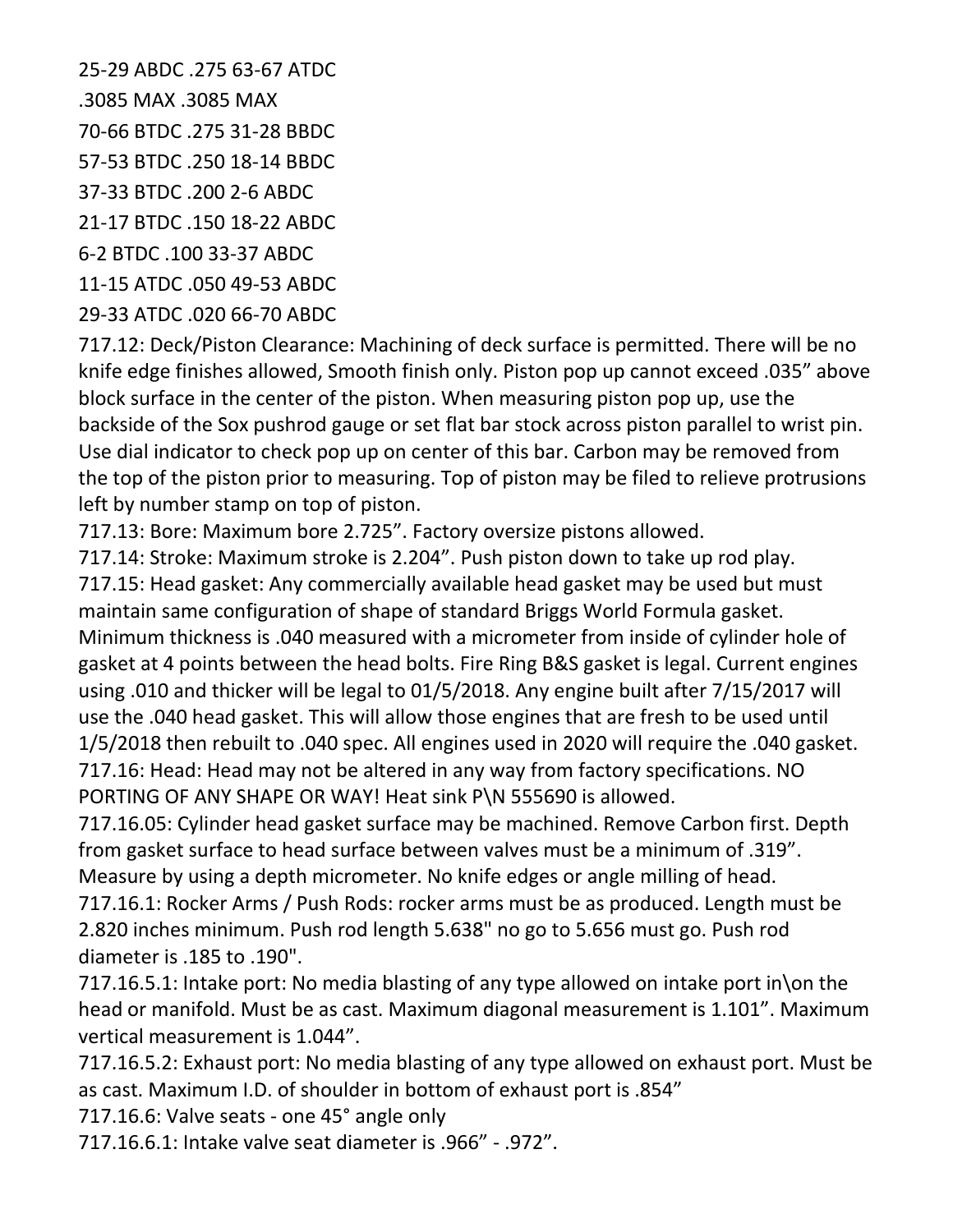717.16.6.2: Exhaust valve seat diameter is .844" - .850".

717.16.7: Valves

717.16.7.1: Intake valve head diameter is 1.055" - 1.065".

717.16.7.2: Exhaust valve head diameter is .935" - .945".

717.16.7.3: Valve stem diameter is .232" - .238".

717.16.7.4: Valve face must have one 45° sealing surface only.

717.17.8 Valve springs

717.17.8.1: Dual valve springs as supplied by factory are required.

717.17.8.2: Inner spring wire diameter is .066" - .068".

717.17.8.3: Outer spring wire diameter is .112" - .114".

717.17.8.4: Valve Guides: Replacement of valve guides with B&S factory part 555645, is allowed.

717.18: Ignition: Unaltered B&S stock coil #557040 w\External Limiter or #557125 with Internal RPM Limiter is mandatory. Attachment bolts or bolt holes may not be altered. 717.18.1: Spark plug connector must be stock factory type.

717.18.2: Rubber plug boot is allowed.

717.18.3: There must be resistance from plug wire to ground on coil #557040. Resistance must be between 3000 ohms, minimum, to 6000 ohms, maximum. Coil resistance may be rechecked after a minimum of 10 minutes if correct reading is not attained upon first check. No spec available on P\N #557125.

717.18.4: Coil air gap is non tech.

717.19: Flywheel: Only stock Cast Iron or Cast Aluminum Briggs #557126 flywheel is permitted. Starter ring gear and all cooling fins must be in place. No machining, glass beading, sandblasting, painting or coating of flywheel is allowed. Minimum Flywheel Weight with starter ring, cooling fins, and attachment bolts 4 pounds 3 oz.

717.19.1: Chipped fins due to poor casting are legal. Completely broken off fins are not allowed.

717.19.2: Stock flywheel key with B & S logo is required and will determine Aluminum flywheel ignition timing. The flywheel key may be aluminum or steel. .182 minimum width. NO offset keys permitted.

717.20: One or two stock crankcase gaskets are required.

717.21: Valve Lifters: Must be stock. No Polishing allowed.

717.21.1: Lifter head diameter must be .964" - .984".

717.22: Connecting Rod: Stock B&S part #557005 or 557117 rod only. Rod may not be altered or polished. Rod may be clearanced providing that it is in stock configuration and finish, with no dimpling or media blasting. Rod ends must be concentric with crank journal and wrist pin with no chamfer or breaking of edges.

717.22.1: Rod length, measured from bottom of wrist pin hole to top of crank journal hole, is 2.419" minimum to 2.429" maximum.

717.22.2: Oil hole opening is .185" no-go. Crank end of oil hole is chamfered. 717.23: Wrist pin:

717.23.1: Maximum I.D. is .414".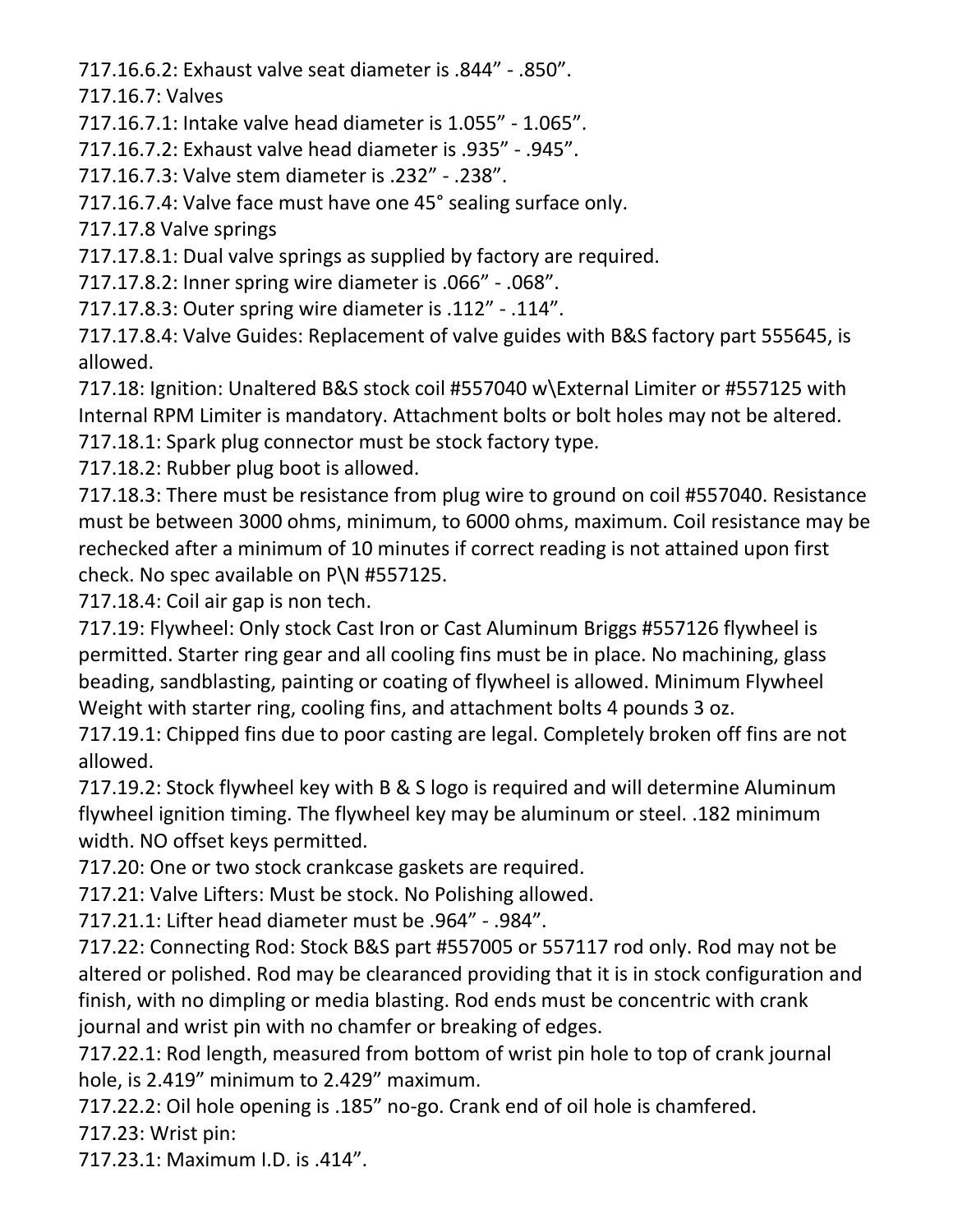717.23.2: O.D. is .624"-626".

717.23.3: Minimum length is 1.901".

717.24: Piston rings: Three rings mandatory. Top compression ring must have chamfer or O toward top of piston. Second scraper ring must be installed with inside chamfer down and O toward top of piston. Oil ring must be installed as from factory. No alteration of rings allowed except end gapping and lapping. Maximum RING GAP of Rings .050. Rings must be self-supported in the cylinder bore of the engine being inspected. Rings must remain flat. Rings must be in one piece when removed from block. Aftermarket rings are allowed if they meet the Specifications listed below.

717.24.1: Minimum width of top two rings is .095".

717.24.2: Thickness of top two rings is .059" - .064".

717.24.3: Minimum width of oil ring is .065". Ring groove must be present. Expander must be installed but may be trimmed in overall length.

717.24.4: Thickness of oil ring is .098" - .102".

717.25: Piston: Stock "kidney bean" piston required. No alteration, polishing or machining allowed. Only piston skirts are coated, and coating cannot be removed and skirts or any part of piston be polished. Factory finish only.

717.25.1: Minimum from top of piston to top of wrist pin on circlip side is .658".

717.25.2: Minimum piston length is 1.768".

717.25.3: Factory oversize World Formula pistons are allowed.

717.26: Crankshaft: Stock B&S crankshaft casting #772 and #052 only allowed, all being as factory supplied, with stock timing gear installed in stock location only. No alteration or polishing in any manner allowed. Offset crankshafts not permitted. Stock bearings required. Side cover may be peened to retain side cover bearing.

717.26.1: Shim(s) if used, must be installed as from factory.

717.26.2: Crankshaft journal diameter is 1.094" - 1.100".

717.27: Block: Must be stock with no alterations, except blocks may be repaired from broken rod damage, providing that repair does not constitute a functional modification of original block. No welding is permitted from the cooling fins upward. CYB rule: Unless the rules say you can; you can't!!!

717.28 All Tolerances +\- .001 measured with dial indicators, micrometers or calipers due to calibration variance.

## **7.9.2 FUEL**

Fuel is to be Beaver Dam approved. Approved fuel will be available at the Dodge County Co-op at the intersection of Raceway Road and Hwy 33. PREMIUM GRADE FUEL, 91 octane only.

## **7.9.3 TRANSMISSION**

The drive will be by engine or jack shaft mounted clutches. No axle mounted clutches permitted. No direct drive permitted. Chain guards required. Minimum .090 aluminum or approved equivalent. Must cover the top of the chain from the front of the front sprocket